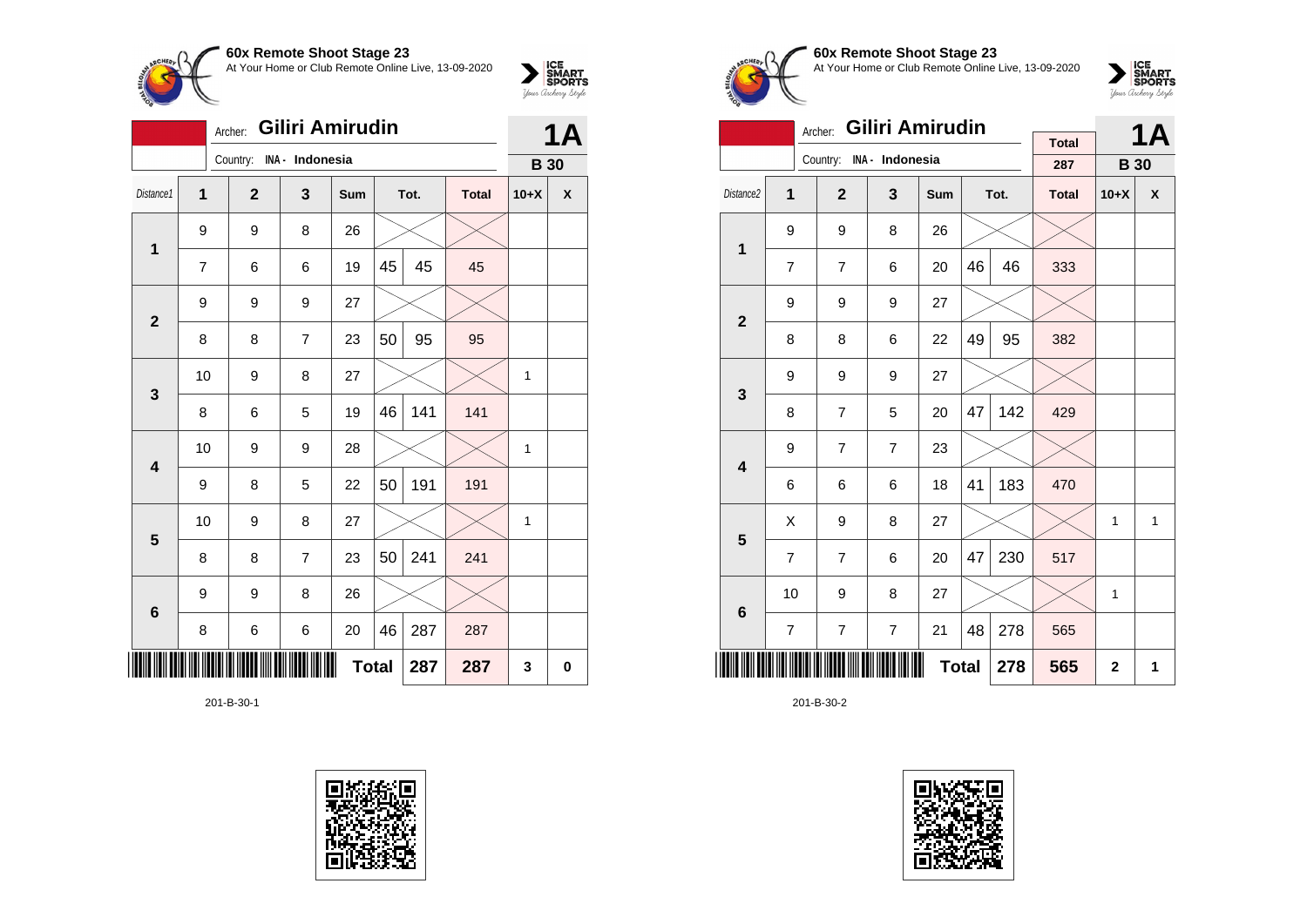

| Sakthivel Nikhil Raj<br>Archer:<br>$\overline{\odot}$ |                         |              |             |              |                      |  |        | 2A                 |
|-------------------------------------------------------|-------------------------|--------------|-------------|--------------|----------------------|--|--------|--------------------|
|                                                       |                         | Country:     | IND - India |              |                      |  | C ST   |                    |
| Distance1                                             | $\overline{\mathbf{1}}$ | $\mathbf{2}$ | $\mathbf 3$ | Sum          | Tot.<br><b>Total</b> |  | $10+X$ | $\pmb{\mathsf{X}}$ |
|                                                       |                         |              |             |              |                      |  |        |                    |
| $\mathbf{1}$                                          |                         |              |             |              |                      |  |        |                    |
| $\mathbf{2}$                                          |                         |              |             |              |                      |  |        |                    |
|                                                       |                         |              |             |              |                      |  |        |                    |
| $\mathbf{3}$                                          |                         |              |             |              |                      |  |        |                    |
|                                                       |                         |              |             |              |                      |  |        |                    |
| $\overline{\mathbf{4}}$                               |                         |              |             |              |                      |  |        |                    |
|                                                       |                         |              |             |              |                      |  |        |                    |
| $5\phantom{1}$                                        |                         |              |             |              |                      |  |        |                    |
|                                                       |                         |              |             |              |                      |  |        |                    |
|                                                       |                         |              |             |              |                      |  |        |                    |
| 6                                                     |                         |              |             |              |                      |  |        |                    |
|                                                       |                         |              |             | <b>Total</b> |                      |  |        |                    |

202-C-ST-1









202-C-ST-2

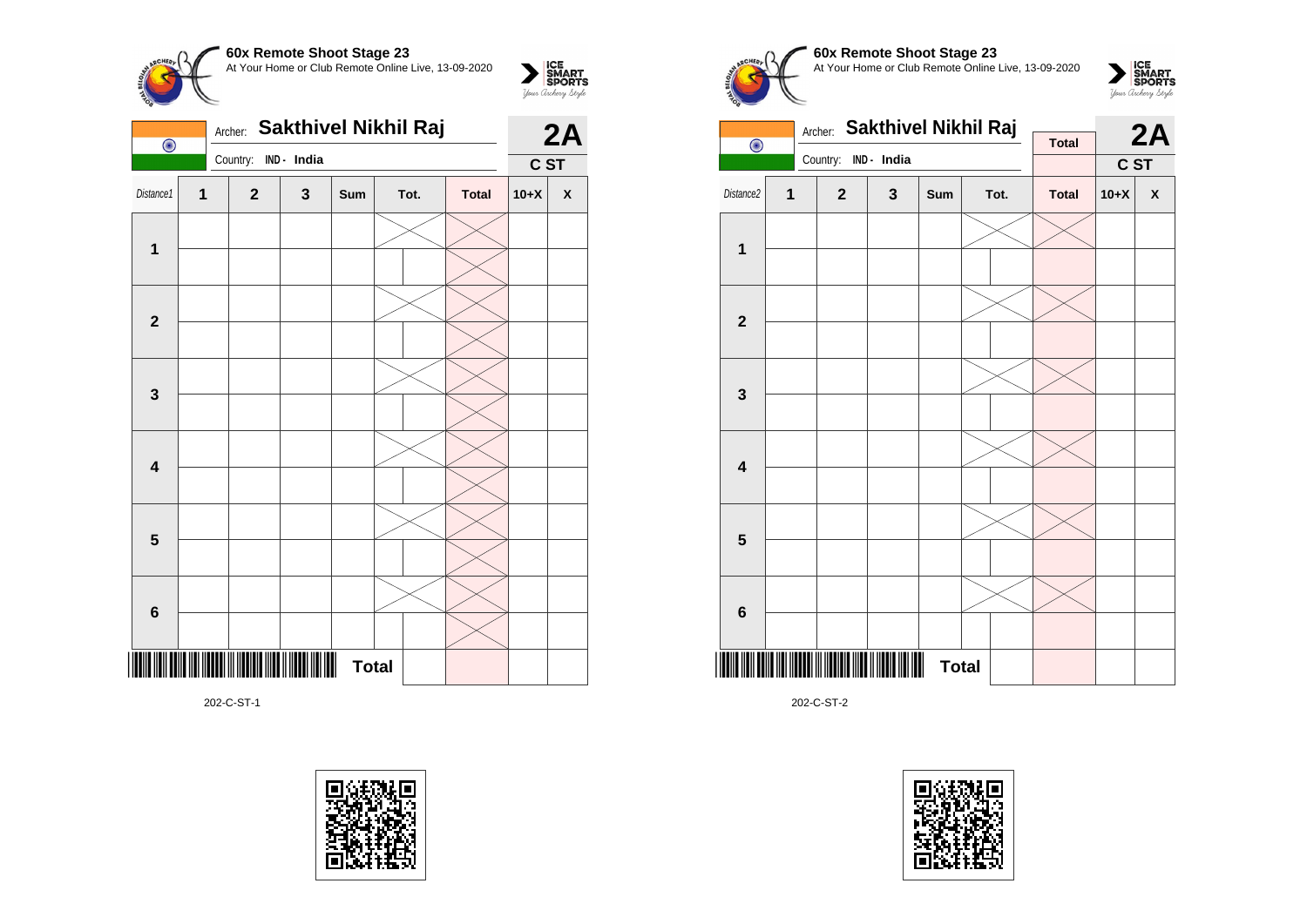

| van Staden Michael<br>Archer: |                |                |                             |     |              |      |              |             | 3A                 |
|-------------------------------|----------------|----------------|-----------------------------|-----|--------------|------|--------------|-------------|--------------------|
|                               |                |                | Country: RSA - South Africa |     |              |      |              | R 60        |                    |
| Distance1                     | 1              | $\overline{2}$ | 3                           | Sum |              | Tot. | <b>Total</b> | $10+X$      | $\pmb{\mathsf{x}}$ |
| 1                             | 7              | 6              | 5                           | 18  |              |      |              |             |                    |
|                               | 4              | 3              | $\overline{c}$              | 9   | 27           | 27   | 27           |             |                    |
| $\overline{2}$                | 9              | 8              | 8                           | 25  |              |      |              |             |                    |
|                               | 6              | 3              | $\overline{c}$              | 11  | 36           | 63   | 63           |             |                    |
| $\mathbf{3}$                  | 8              | 8              | 8                           | 24  |              |      |              |             |                    |
|                               | 7              | 6              | 3                           | 16  | 40           | 103  | 103          |             |                    |
| $\overline{\mathbf{4}}$       | 9              | 8              | $\overline{7}$              | 24  |              |      |              |             |                    |
|                               | $\overline{7}$ | 6              | 6                           | 19  | 43           | 146  | 146          |             |                    |
| $5\phantom{1}$                | 10             | 9              | 9                           | 28  |              |      |              | 1           |                    |
|                               | 9              | 6              | 3                           | 18  | 46           | 192  | 192          |             |                    |
| 6                             | 10             | 9              | 8                           | 27  |              |      |              | 1           |                    |
|                               | 6              | 6              | 5                           | 17  | 44           | 236  | 236          |             |                    |
|                               |                |                |                             |     | <b>Total</b> | 236  | 236          | $\mathbf 2$ | 0                  |

203-R-60-1





**60x Remote Shoot Stage 23** At Your Home or Club Remote Online Live, 13-09-2020

 $\sum_{\text{your } \text{Order}} \frac{\text{ICE}}{\text{SDORTS}}$ 

|                         |                | Archer:                 | van Staden Michael          |              |    | 3A   |              |        |   |
|-------------------------|----------------|-------------------------|-----------------------------|--------------|----|------|--------------|--------|---|
|                         |                |                         | Country: RSA - South Africa |              |    |      | <b>Total</b> |        |   |
|                         |                |                         |                             |              |    |      | 236          | R 60   |   |
| Distance2               | 1              | $\overline{2}$          | $\overline{\mathbf{3}}$     | Sum          |    | Tot. | <b>Total</b> | $10+X$ | X |
| 1                       | 9              | 8                       | $\overline{7}$              | 24           |    |      |              |        |   |
|                         | 6              | 5                       | 1                           | 12           | 36 | 36   | 272          |        |   |
| $\overline{2}$          | 9              | 9                       | 9                           | 27           |    |      |              |        |   |
|                         | 8              | 5                       | $\overline{4}$              | 17           | 44 | 80   | 316          |        |   |
| 3                       | $\overline{7}$ | $\overline{7}$          | 6                           | 20           |    |      |              |        |   |
|                         | 5              | $\overline{\mathbf{4}}$ | M                           | 9            | 29 | 109  | 345          |        |   |
| $\overline{\mathbf{4}}$ | 8              | $\overline{7}$          | 5                           | 20           |    |      |              |        |   |
|                         | 5              | 3                       | 3                           | 11           | 31 | 140  | 376          |        |   |
| 5                       | 8              | $\overline{7}$          | $\overline{7}$              | 22           |    |      |              |        |   |
|                         | $\overline{7}$ | $\overline{7}$          | $\overline{7}$              | 21           | 43 | 183  | 419          |        |   |
| $6\phantom{1}6$         | 9              | 9                       | $\overline{7}$              | 25           |    |      |              |        |   |
|                         | 5              | $\overline{c}$          | 1                           | 8            | 33 | 216  | 452          |        |   |
|                         |                |                         |                             | <b>Total</b> |    | 216  | 452          | 0      | 0 |

203-R-60-2

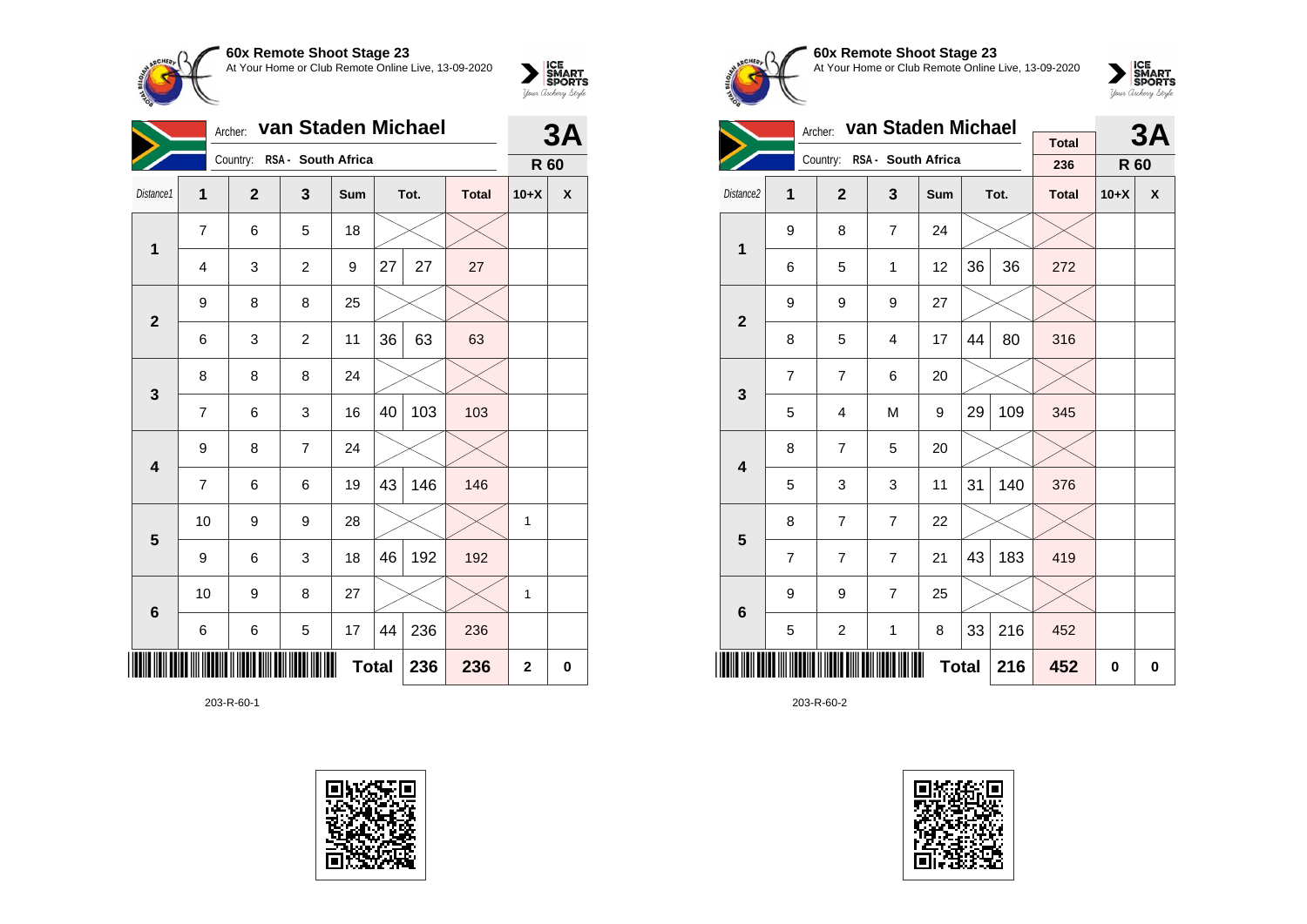

| <b>Merken Bilge</b><br>Archer:<br>$\rightarrow$ |   |                                                           |              |              |    |     |        | 4A             |                |
|-------------------------------------------------|---|-----------------------------------------------------------|--------------|--------------|----|-----|--------|----------------|----------------|
|                                                 |   | Country:                                                  | TUR - Turkey |              |    |     |        | <b>R70</b>     |                |
| Distance1                                       | 1 | 3<br>$\overline{2}$<br>Tot.<br><b>Total</b><br><b>Sum</b> |              |              |    |     | $10+X$ | X              |                |
| 1                                               | X | X                                                         | 9            | 29           |    |     |        | $\overline{2}$ | $\overline{2}$ |
|                                                 | 9 | 9                                                         | 8            | 26           | 55 | 55  | 55     |                |                |
| $\overline{2}$                                  | X | 10                                                        | 9            | 29           |    |     |        | $\overline{2}$ | 1              |
|                                                 | 9 | 9                                                         | 8            | 26           | 55 | 110 | 110    |                |                |
| 3                                               | 9 | 9                                                         | 9            | 27           |    |     |        |                |                |
|                                                 | 9 | 8                                                         | 8            | 25           | 52 | 162 | 162    |                |                |
| $\overline{\mathbf{4}}$                         | Χ | 10                                                        | 9            | 29           |    |     |        | $\overline{2}$ | 1              |
|                                                 | 8 | 8                                                         | 8            | 24           | 53 | 215 | 215    |                |                |
| 5                                               | X | 10                                                        | 9            | 29           |    |     |        | 2              | 1              |
|                                                 | 8 | 8                                                         | 8            | 24           | 53 | 268 | 268    |                |                |
| $6\phantom{1}$                                  | 9 | 9                                                         | 9            | 27           |    |     |        |                |                |
|                                                 | 8 | 8                                                         | 8            | 24           | 51 | 319 | 319    |                |                |
|                                                 |   |                                                           |              | <b>Total</b> |    | 319 | 319    | 8              | 5              |

204-R-70-1





### **60x Remote Shoot Stage 23** At Your Home or Club Remote Online Live, 13-09-2020

 $\sum_{\text{Jour} \text{C} \text{under}} \left| \begin{matrix} \text{ICE} \\ \text{SDORTS} \\ \text{SPORTS} \end{matrix} \right|_{\text{Jour} \text{d} \text{ref}}$ 

|                         |    | <b>Merken Bilge</b><br>Archer: |              |            |              | 4Α   |              |                |              |
|-------------------------|----|--------------------------------|--------------|------------|--------------|------|--------------|----------------|--------------|
|                         |    | Country:                       | TUR - Turkey |            |              |      | <b>Total</b> |                |              |
|                         |    |                                |              |            |              |      | 319          | <b>R70</b>     |              |
| Distance <sub>2</sub>   | 1  | $\mathbf{2}$                   | 3            | <b>Sum</b> |              | Tot. | <b>Total</b> | $10+X$         | X            |
| $\overline{1}$          | X  | 10                             | 9            | 29         |              |      |              | $\overline{2}$ | $\mathbf{1}$ |
|                         | 9  | 9                              | 8            | 26         | 55           | 55   | 374          |                |              |
| $\overline{2}$          | X  | 9                              | 9            | 28         |              |      |              | 1              | 1            |
|                         | 9  | 9                              | 8            | 26         | 54           | 109  | 428          |                |              |
| 3                       | X  | 10                             | 10           | 30         |              |      |              | 3              | $\mathbf{1}$ |
|                         | 9  | 9                              | 9            | 27         | 57           | 166  | 485          |                |              |
| $\overline{\mathbf{4}}$ | 10 | 9                              | 9            | 28         |              |      |              | 1              |              |
|                         | 9  | 9                              | 8            | 26         | 54           | 220  | 539          |                |              |
| 5                       | X  | 10                             | 9            | 29         |              |      |              | $\overline{2}$ | $\mathbf{1}$ |
|                         | 9  | 9                              | 9            | 27         | 56           | 276  | 595          |                |              |
| 6                       | 10 | 10                             | 9            | 29         |              |      |              | $\overline{2}$ |              |
|                         | 9  | 8                              | 8            | 25         | 54           | 330  | 649          |                |              |
|                         |    |                                |              |            | <b>Total</b> | 330  | 649          | 11             | 4            |

204-R-70-2

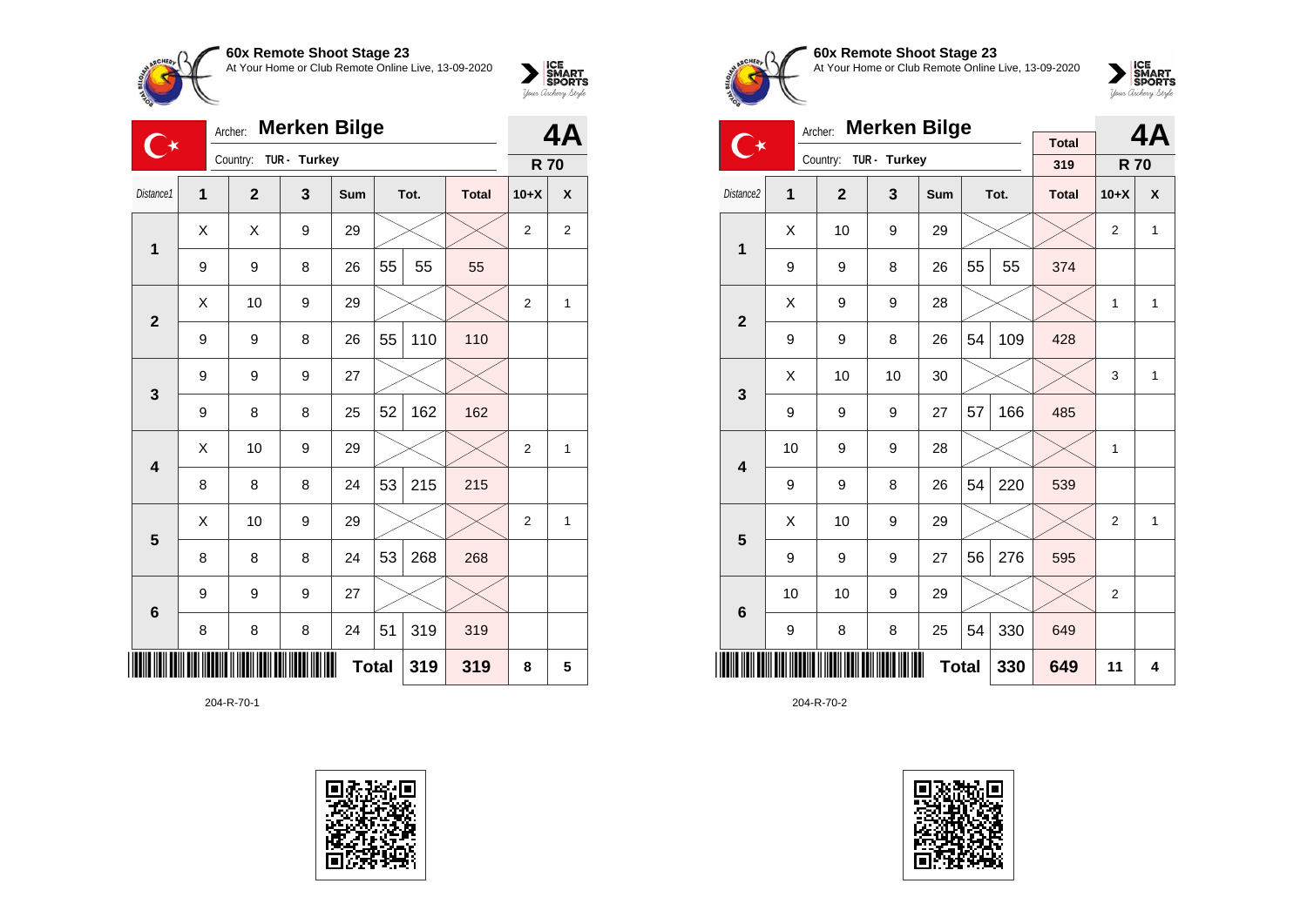

|                         |    | <b>5A</b>      |                |     |              |      |              |                |                    |
|-------------------------|----|----------------|----------------|-----|--------------|------|--------------|----------------|--------------------|
|                         |    | Country:       | DEN - Denmark  |     |              |      |              | <b>BB</b>      |                    |
| Distance1               | 1  | $\overline{2}$ | 3              | Sum |              | Tot. | <b>Total</b> | $10+X$         | $\pmb{\mathsf{X}}$ |
| $\mathbf{1}$            | Χ  | Χ              | X              | 30  |              |      |              | 3              | 3                  |
|                         | 9  | 8              | 7              | 24  | 54           | 54   | 54           |                |                    |
| $\overline{2}$          | 9  | 9              | 9              | 27  |              |      |              |                |                    |
|                         | 8  | 8              | $\overline{7}$ | 23  | 50           | 104  | 104          |                |                    |
| 3                       | Χ  | 10             | 9              | 29  |              |      |              | $\overline{2}$ | $\mathbf{1}$       |
|                         | 7  | $\overline{7}$ | 6              | 20  | 49           | 153  | 153          |                |                    |
| $\overline{\mathbf{4}}$ | 9  | 9              | 9              | 27  |              |      |              |                |                    |
|                         | 9  | 9              | 8              | 26  | 53           | 206  | 206          |                |                    |
| 5                       | 10 | 9              | 8              | 27  |              |      |              | 1              |                    |
|                         | 6  | 6              | 5              | 17  | 44           | 250  | 250          |                |                    |
| $6\phantom{1}6$         | X  | 10             | 9              | 29  |              |      |              | $\overline{2}$ | $\mathbf{1}$       |
|                         | 9  | 8              | 7              | 24  | 53           | 303  | 303          |                |                    |
|                         |    |                |                |     | <b>Total</b> | 303  | 303          | 8              | 5                  |

205-B-BB-1





## **60x Remote Shoot Stage 23** At Your Home or Club Remote Online Live, 13-09-2020



|                         |    | <b>Street Per</b><br>Archer: |                        |              |    | <b>5A</b> |                     |                |                |
|-------------------------|----|------------------------------|------------------------|--------------|----|-----------|---------------------|----------------|----------------|
|                         |    |                              | Country: DEN - Denmark |              |    |           | <b>Total</b><br>303 | <b>BB</b>      |                |
| Distance2               | 1  | $\overline{2}$               | 3                      | <b>Sum</b>   |    | Tot.      | <b>Total</b>        | $10+X$         | X              |
|                         |    |                              |                        |              |    |           |                     |                |                |
| 1                       | X  | 10                           | 9                      | 29           |    |           |                     | $\overline{2}$ | $\mathbf{1}$   |
|                         | 9  | 6                            | 6                      | 21           | 50 | 50        | 353                 |                |                |
| $\overline{2}$          | 9  | 9                            | 9                      | 27           |    |           |                     |                |                |
|                         | 9  | 8                            | 6                      | 23           | 50 | 100       | 403                 |                |                |
| 3                       | 9  | 9                            | 8                      | 26           |    |           |                     |                |                |
|                         | 8  | 8                            | $\overline{7}$         | 23           | 49 | 149       | 452                 |                |                |
| $\overline{\mathbf{A}}$ | 10 | 9                            | 9                      | 28           |    |           |                     | $\mathbf{1}$   |                |
|                         | 8  | 8                            | $\overline{7}$         | 23           | 51 | 200       | 503                 |                |                |
| 5                       | 9  | 9                            | 9                      | 27           |    |           |                     |                |                |
|                         | 8  | 8                            | $\overline{7}$         | 23           | 50 | 250       | 553                 |                |                |
| 6                       | X  | X                            | 10                     | 30           |    |           |                     | 3              | $\overline{2}$ |
|                         | 9  | 9                            | 9                      | 27           | 57 | 307       | 610                 |                |                |
|                         |    |                              |                        | <b>Total</b> |    | 307       | 610                 | 6              | 3              |

205-B-BB-2

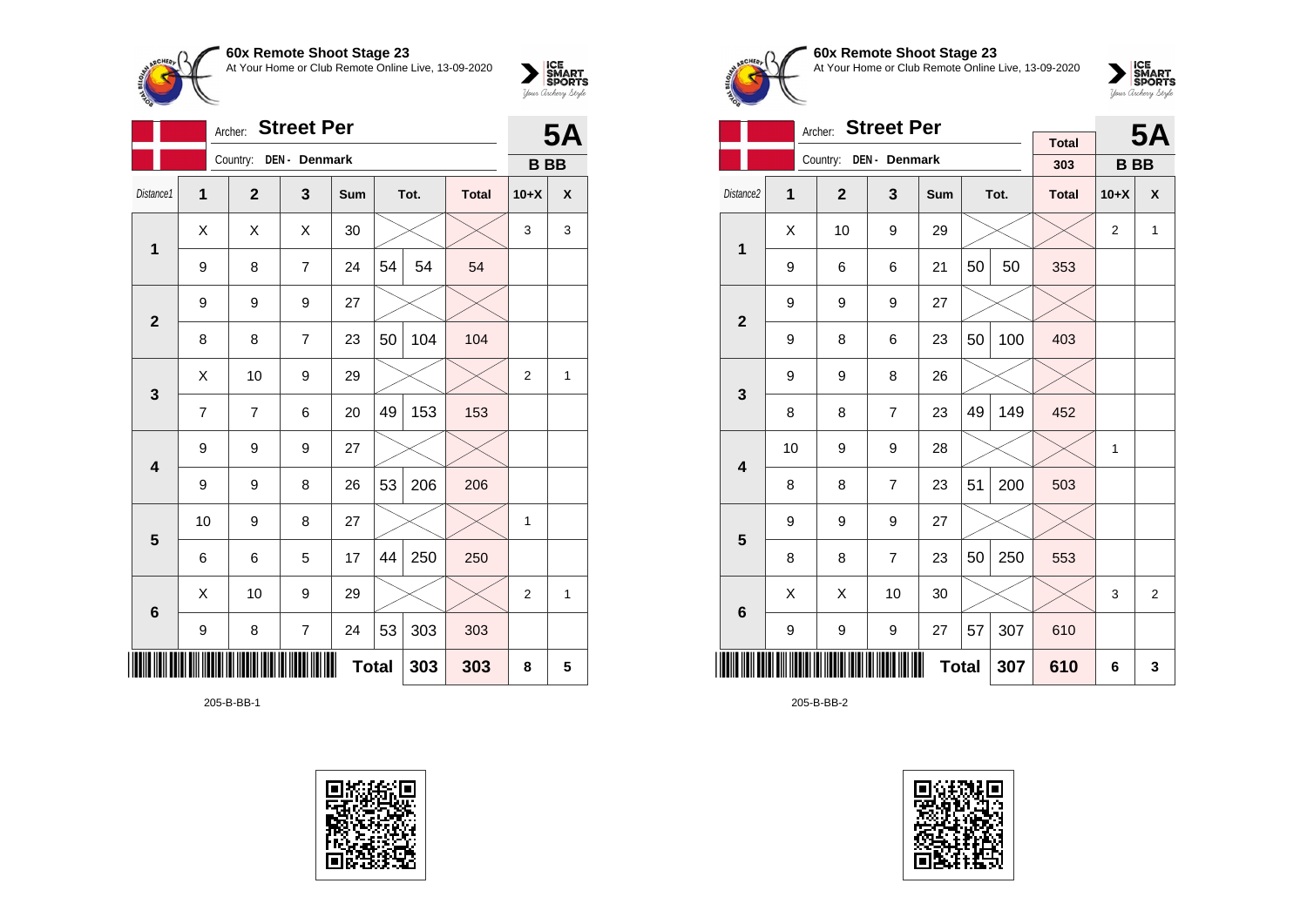**60x Remote Shoot Stage 23**<br>At Your Home or Club Remote Online



| טעג וופוווטופ טווטטו טומעכ בט                       |  |
|-----------------------------------------------------|--|
| At Your Home or Club Remote Online Live, 13-09-2020 |  |



| VZ                      | <b>Irvine Russ</b><br>Archer: |                          |                |              |    |      |              |                | 6A |
|-------------------------|-------------------------------|--------------------------|----------------|--------------|----|------|--------------|----------------|----|
| ∗                       |                               | Country: AUS - Australia |                |              |    |      |              | C ST           |    |
| Distance1               | $\overline{1}$                | $\overline{2}$           | 3              | Sum          |    | Tot. | <b>Total</b> | $10+X$         | X  |
| 1                       | 10                            | 8                        | 8              | 26           |    |      |              | 1              |    |
|                         | 10                            | 9                        | 8              | 27           | 53 | 53   | 53           | 1              |    |
| $\mathbf{2}$            | 9                             | 8                        | 7              | 24           |    |      |              |                |    |
|                         | 9                             | 8                        | $\overline{7}$ | 24           | 48 | 101  | 101          |                |    |
| 3                       | X                             | 8                        | 7              | 25           |    |      |              | 1              | 1  |
|                         | 10                            | 10                       | 7              | 27           | 52 | 153  | 153          | 2              |    |
| $\overline{\mathbf{4}}$ | 10                            | 10                       | 8              | 28           |    |      |              | 2              |    |
|                         | 10                            | 9                        | 8              | 27           | 55 | 208  | 208          | 1              |    |
| 5                       | 10                            | 8                        | 8              | 26           |    |      |              | 1              |    |
|                         | X                             | X                        | 9              | 29           | 55 | 263  | 263          | $\overline{2}$ | 2  |
| $6\phantom{1}6$         | 9                             | 9                        | 8              | 26           |    |      |              |                |    |
|                         | X                             | 8                        | 8              | 26           | 52 | 315  | 315          | 1              | 1  |
| ║                       |                               |                          |                | <b>Total</b> |    | 315  | 315          | 12             | 4  |

206-C-ST-1





## **60x Remote Shoot Stage 23** At Your Home or Club Remote Online Live, 13-09-2020

 $\sum_{\text{Jour} \text{C} \text{under}} \left| \begin{matrix} \text{ICE} \\ \text{SDORTS} \\ \text{SPORTS} \end{matrix} \right|_{\text{Jour} \text{d} \text{ref}}$ 

| NZ                      | Archer: Irvine Russ |                |                          |              |    |      |              |                | <b>6A</b> |
|-------------------------|---------------------|----------------|--------------------------|--------------|----|------|--------------|----------------|-----------|
| ∗                       |                     |                | Country: AUS - Australia |              |    |      | <b>Total</b> |                |           |
|                         | ∗                   |                |                          |              |    |      | 315          | C ST           |           |
| Distance <sub>2</sub>   | 1                   | $\mathbf{2}$   | 3                        | <b>Sum</b>   |    | Tot. | <b>Total</b> | $10+X$         | X         |
| 1                       | 8                   | $\overline{7}$ | 6                        | 21           |    |      |              |                |           |
|                         | X                   | 8              | 6                        | 24           | 45 | 45   | 360          | 1              | 1         |
| $\overline{2}$          | 10                  | 9              | 8                        | 27           |    |      |              | 1              |           |
|                         | 9                   | 8              | 8                        | 25           | 52 | 97   | 412          |                |           |
| 3                       | 9                   | 8              | $\overline{7}$           | 24           |    |      |              |                |           |
|                         | 8                   | 8              | 6                        | 22           | 46 | 143  | 458          |                |           |
| $\overline{\mathbf{4}}$ | 9                   | 8              | 6                        | 23           |    |      |              |                |           |
|                         | Χ                   | 8              | $\overline{7}$           | 25           | 48 | 191  | 506          | 1              | 1         |
| 5                       | 9                   | 9              | 9                        | 27           |    |      |              |                |           |
|                         | X                   | 10             | 9                        | 29           | 56 | 247  | 562          | $\overline{2}$ | 1         |
| $6\phantom{1}6$         | 10                  | 9              | 9                        | 28           |    |      |              | 1              |           |
|                         | X                   | 8              | 8                        | 26           | 54 | 301  | 616          | 1              | 1         |
|                         |                     |                |                          | <b>Total</b> |    | 301  | 616          | 7              | 4         |

206-C-ST-2

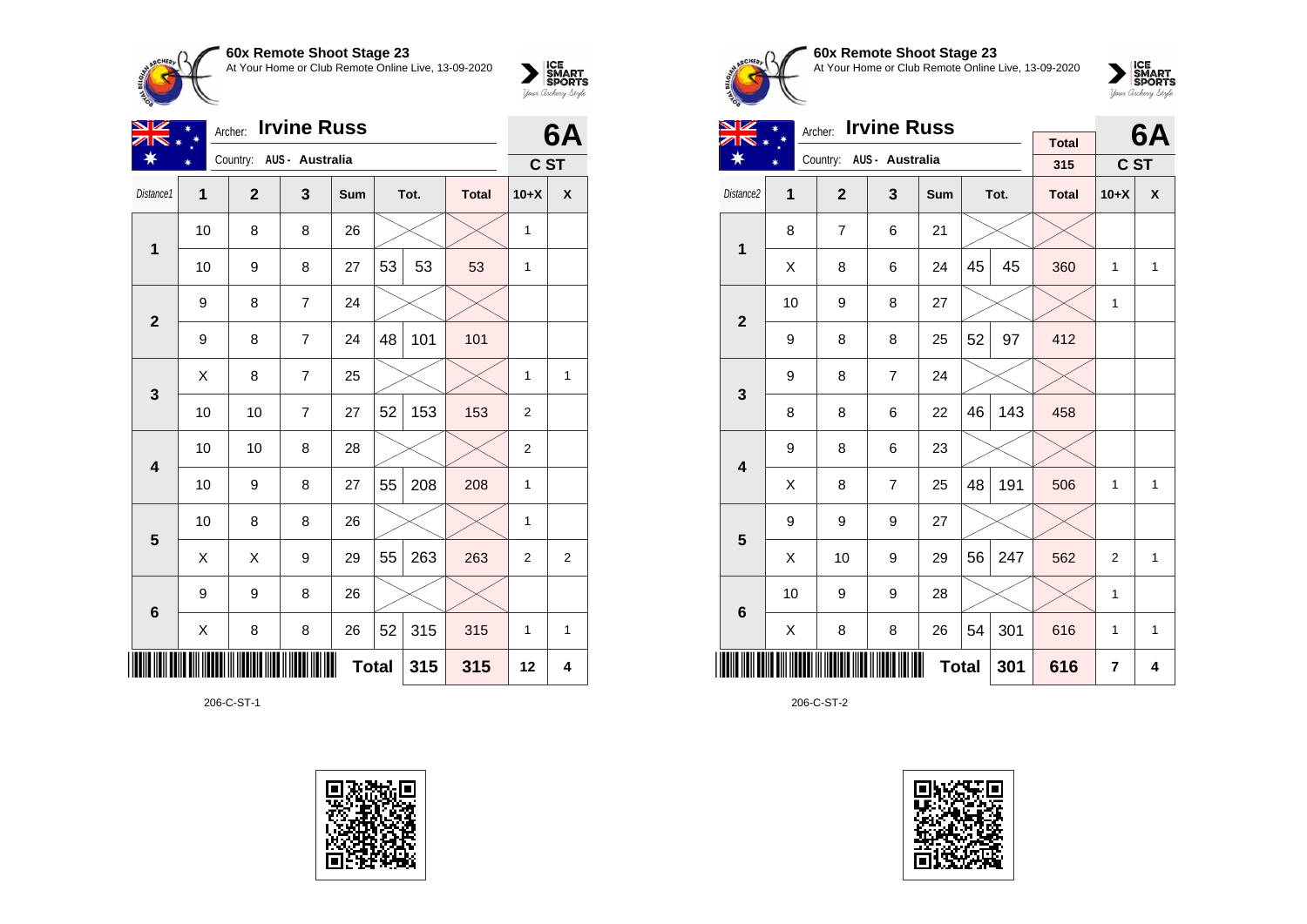

| <b>Rijntjes Richard</b><br>Archer: |                |                |                   |     |              |      |              |              | <b>7A</b>                 |
|------------------------------------|----------------|----------------|-------------------|-----|--------------|------|--------------|--------------|---------------------------|
|                                    |                | Country:       | NED - Netherlands |     |              |      |              | R 30         |                           |
| Distance1                          | $\overline{1}$ | $\overline{2}$ | 3                 | Sum |              | Tot. | <b>Total</b> | $10+X$       | $\boldsymbol{\mathsf{X}}$ |
| 1                                  | 9              | 9              | 8                 | 26  |              |      |              |              |                           |
|                                    | 7              | $\overline{7}$ | $\overline{7}$    | 21  | 47           | 47   | 47           |              |                           |
| $\overline{2}$                     | 10             | 9              | 9                 | 28  |              |      |              | $\mathbf{1}$ |                           |
|                                    | 8              | 6              | 6                 | 20  | 48           | 95   | 95           |              |                           |
| 3                                  | 10             | 9              | 9                 | 28  |              |      |              | $\mathbf{1}$ |                           |
|                                    | 9              | 8              | $\overline{7}$    | 24  | 52           | 147  | 147          |              |                           |
| 4                                  | 9              | 9              | 9                 | 27  |              |      |              |              |                           |
|                                    | 9              | 8              | 5                 | 22  | 49           | 196  | 196          |              |                           |
| 5                                  | 9              | 9              | 9                 | 27  |              |      |              |              |                           |
|                                    | 9              | 9              | 6                 | 24  | 51           | 247  | 247          |              |                           |
| $6\phantom{1}6$                    | 10             | 9              | 9                 | 28  |              |      |              | 1            |                           |
|                                    | 8              | 8              | $\overline{7}$    | 23  | 51           | 298  | 298          |              |                           |
| ║║                                 |                |                |                   |     | <b>Total</b> | 298  | 298          | 3            | 0                         |

207-R-30-1





**60x Remote Shoot Stage 23** At Your Home or Club Remote Online Live, 13-09-2020



|                         |    | <b>Rijntjes Richard</b><br>Archer: |                   |     |    | <b>7A</b> |                     |                |   |
|-------------------------|----|------------------------------------|-------------------|-----|----|-----------|---------------------|----------------|---|
|                         |    | Country:                           | NED - Netherlands |     |    |           | <b>Total</b><br>298 | R 30           |   |
| Distance2               | 1  | $\overline{2}$                     | 3                 | Sum |    | Tot.      | <b>Total</b>        | $10+X$         | X |
| 1                       | 9  | 8                                  | 8                 | 25  |    |           |                     |                |   |
|                         | 7  | 6                                  | 6                 | 19  | 44 | 44        | 342                 |                |   |
| $\overline{\mathbf{2}}$ | 9  | 8                                  | 8                 | 25  |    |           |                     |                |   |
|                         | 7  | $\overline{7}$                     | $\overline{4}$    | 18  | 43 | 87        | 385                 |                |   |
| 3                       | 9  | 9                                  | 9                 | 27  |    |           |                     |                |   |
|                         | 8  | 8                                  | 6                 | 22  | 49 | 136       | 434                 |                |   |
| $\overline{\mathbf{4}}$ | 10 | 9                                  | 8                 | 27  |    |           |                     | 1              |   |
|                         | 8  | 6                                  | 6                 | 20  | 47 | 183       | 481                 |                |   |
| 5                       | Χ  | 10                                 | 9                 | 29  |    |           |                     | $\overline{2}$ | 1 |
|                         | 8  | 5                                  | 5                 | 18  | 47 | 230       | 528                 |                |   |
| $6\phantom{1}6$         | 9  | 9                                  | 8                 | 26  |    |           |                     |                |   |
|                         | 8  | $\overline{7}$                     | 5                 | 20  | 46 | 276       | 574                 |                |   |
|                         |    |                                    | 276               | 574 | 3  | 1         |                     |                |   |

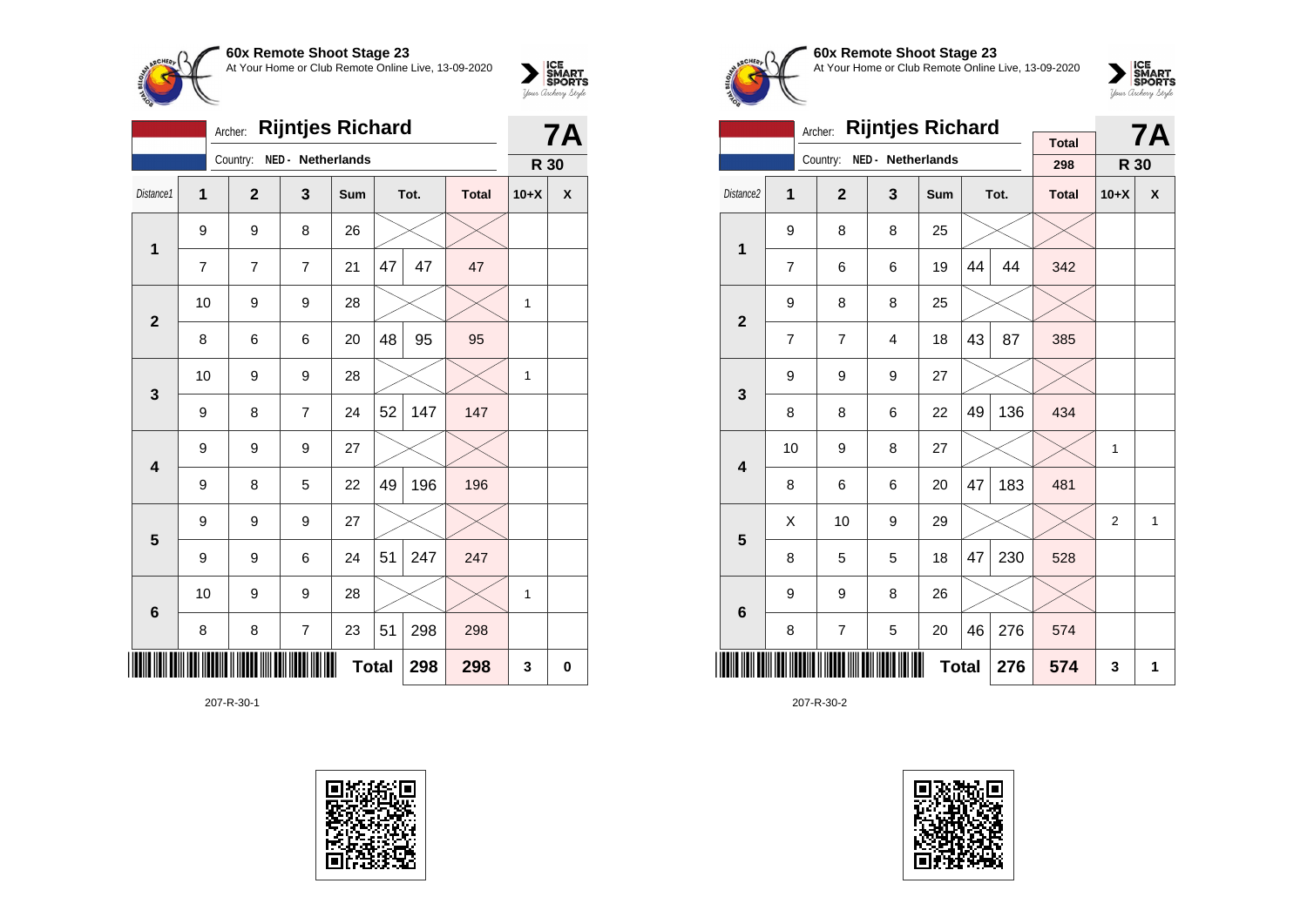

|                 |    | 8Α                       |                |              |    |      |              |                |                |
|-----------------|----|--------------------------|----------------|--------------|----|------|--------------|----------------|----------------|
|                 |    | Country: INA - Indonesia |                |              |    |      |              | <b>BB</b>      |                |
| Distance1       | 1  | $\overline{2}$           | 3              | Sum          |    | Tot. | <b>Total</b> | $10+X$         | X              |
| 1               | 10 | 10                       | 9              | 29           |    |      |              | $\overline{2}$ |                |
|                 | 8  | 8                        | 8              | 24           | 53 | 53   | 53           |                |                |
| $\overline{2}$  | 9  | 9                        | 9              | 27           |    |      |              |                |                |
|                 | 8  | 6                        | 7              | 21           | 48 | 101  | 101          |                |                |
| 3               | X  | Χ                        | 10             | 30           |    |      |              | 3              | $\overline{2}$ |
|                 | 9  | 9                        | 8              | 26           | 56 | 157  | 157          |                |                |
| 4               | 9  | 8                        | 8              | 25           |    |      |              |                |                |
|                 | 8  | 7                        | 6              | 21           | 46 | 203  | 203          |                |                |
| 5               | 10 | 9                        | 9              | 28           |    |      |              | 1              |                |
|                 | 9  | 7                        | $\overline{7}$ | 23           | 51 | 254  | 254          |                |                |
| $6\phantom{1}6$ | 9  | 9                        | 8              | 26           |    |      |              |                |                |
|                 | 7  | $\overline{7}$           | 3              | 17           | 43 | 297  | 297          |                |                |
|                 |    |                          |                | <b>Total</b> |    | 297  | 297          | 6              | $\mathbf{2}$   |

208-B-BB-1





# **60x Remote Shoot Stage 23** At Your Home or Club Remote Online Live, 13-09-2020

 $\sum_{\text{Jour Theory } \text{Styds}}\begin{cases} \text{ICE} \\ \text{SDORTS} \\ \text{SPORTS} \end{cases}$ 

|                         |                                                 | <b>Hidayat Anang</b><br>Archer: |                         |              |             | <b>8A</b> |              |                |                |
|-------------------------|-------------------------------------------------|---------------------------------|-------------------------|--------------|-------------|-----------|--------------|----------------|----------------|
|                         |                                                 |                                 |                         |              |             |           | <b>Total</b> |                |                |
|                         |                                                 | Country:                        | INA - Indonesia         |              |             |           | 297          | <b>BB</b>      |                |
| Distance <sub>2</sub>   | 1                                               | $\overline{2}$                  | $\overline{\mathbf{3}}$ | Sum          |             | Tot.      | <b>Total</b> | $10+X$         | X              |
| 1                       | 9                                               | 9                               | 8                       | 26           |             |           |              |                |                |
|                         | 8                                               | 8                               | 8                       | 24           | 50          | 50        | 347          |                |                |
|                         | 9                                               | 9                               | 9                       | 27           |             |           |              |                |                |
|                         | $\overline{2}$<br>47<br>97<br>8<br>6<br>6<br>20 |                                 |                         |              |             |           |              |                |                |
| 3                       | X                                               | X                               | 9                       | 29           |             |           |              | $\overline{2}$ | $\overline{2}$ |
|                         | 7                                               | $\overline{7}$                  | 6                       | 20           | 49          | 146       | 443          |                |                |
| $\overline{\mathbf{4}}$ | 9                                               | 8                               | 8                       | 25           |             |           |              |                |                |
|                         | 8                                               | 8                               | $\overline{7}$          | 23           | 48          | 194       | 491          |                |                |
| 5                       | 9                                               | 9                               | 9                       | 27           |             |           |              |                |                |
|                         | 8                                               | 8                               | $\overline{7}$          | 23           | 50          | 244       | 541          |                |                |
| 6                       | 9                                               | 8                               | 8                       | 25           |             |           |              |                |                |
|                         | 8                                               | $\overline{7}$                  | 290                     | 587          |             |           |              |                |                |
|                         |                                                 | 290                             | 587                     | $\mathbf{2}$ | $\mathbf 2$ |           |              |                |                |

208-B-BB-2

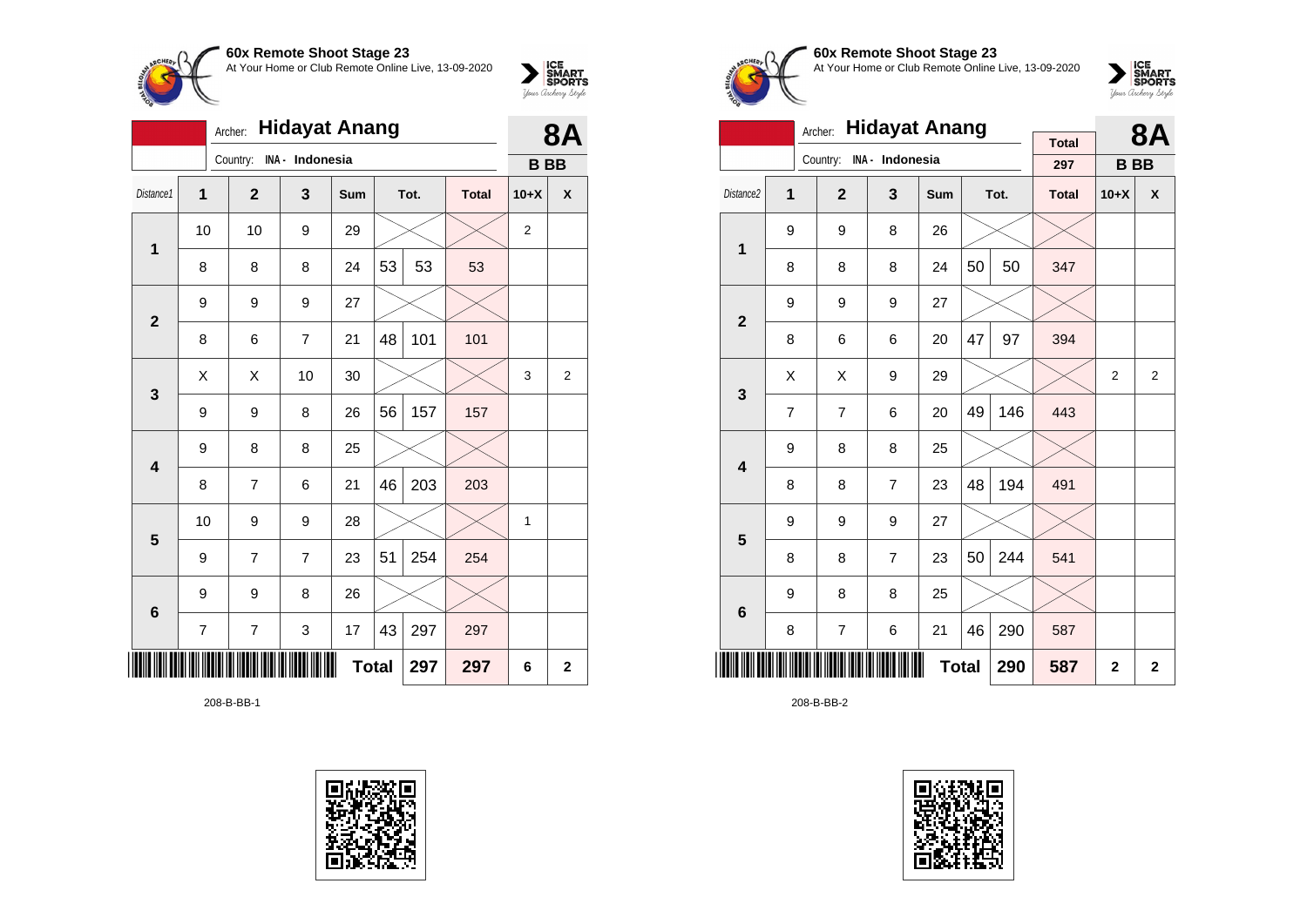

|                         |    | Archer: |                        |    | <b>9A</b>    |    |      |              |                 |                |
|-------------------------|----|---------|------------------------|----|--------------|----|------|--------------|-----------------|----------------|
|                         |    |         | Country: BEL - Belgium |    |              |    |      |              | C <sub>30</sub> |                |
| Distance1               | 1  |         | $\mathbf{2}$           | 3  | Sum          |    | Tot. | <b>Total</b> | $10+X$          | X              |
| $\mathbf{1}$            | 10 |         | 10                     | 10 | 30           |    |      |              | 3               |                |
|                         | 9  |         | 9                      | 8  | 26           | 56 | 56   | 56           |                 |                |
| $\overline{2}$          | 10 |         | 10                     | 10 | 30           |    |      |              | 3               |                |
|                         | 9  |         | 9                      | 9  | 27           | 57 | 113  | 113          |                 |                |
| 3                       | X  |         | X                      | 10 | 30           |    |      |              | 3               | $\overline{2}$ |
|                         | 9  |         | 8                      | 7  | 24           | 54 | 167  | 167          |                 |                |
| 4                       | Χ  |         | Χ                      | X  | 30           |    |      |              | 3               | 3              |
|                         | X  |         | 10                     | 9  | 29           | 59 | 226  | 226          | $\overline{2}$  | 1              |
| $\overline{\mathbf{5}}$ | X  |         | X                      | X  | 30           |    |      |              | 3               | 3              |
|                         | 10 |         | 10                     | 9  | 29           | 59 | 285  | 285          | $\overline{2}$  |                |
| $6\phantom{1}6$         | Χ  |         | X                      | X  | 30           |    |      |              | 3               | 3              |
|                         | 10 |         | 10                     | 8  | 28           | 58 | 343  | 343          | 2               |                |
|                         |    |         |                        |    | <b>Total</b> |    | 343  | 343          | 24              | 12             |

209-C-30-1





**60x Remote Shoot Stage 23** At Your Home or Club Remote Online Live, 13-09-2020



|                         | <b>Schroeders Ronald</b><br>Archer: |                |               |     |    |      |                     |                 | <b>9A</b>      |
|-------------------------|-------------------------------------|----------------|---------------|-----|----|------|---------------------|-----------------|----------------|
|                         |                                     | Country:       | BEL - Belgium |     |    |      | <b>Total</b><br>343 | C <sub>30</sub> |                |
|                         |                                     |                |               |     |    |      |                     |                 |                |
| Distance <sub>2</sub>   | 1                                   | $\overline{2}$ | 3             | Sum |    | Tot. | <b>Total</b>        | $10+X$          | X              |
| 1                       | X                                   | Χ              | 10            | 30  |    |      |                     | 3               | 2              |
|                         | 10                                  | 10             | 10            | 30  | 60 | 60   | 403                 | 3               |                |
| $\overline{2}$          | X                                   | X              | 10            | 30  |    |      |                     | 3               | $\overline{2}$ |
|                         | 10                                  | 9              | 9             | 28  | 58 | 118  | 461                 | 1               |                |
| 3                       | X                                   | X              | Χ             | 30  |    |      |                     | 3               | 3              |
|                         | 10                                  | 9              | 9             | 28  | 58 | 176  | 519                 | 1               |                |
|                         | X                                   | 10             | 10            | 30  |    |      |                     | 3               | 1              |
| $\overline{\mathbf{4}}$ | 10                                  | 9              | 9             | 28  | 58 | 234  | 577                 | 1               |                |
| 5                       | X                                   | X              | X             | 30  |    |      |                     | 3               | 3              |
|                         | 10                                  | 9              | 8             | 27  | 57 | 291  | 634                 | 1               |                |
| 6                       | X                                   | 10             | 10            | 30  |    |      |                     | 3               | $\mathbf{1}$   |
|                         | 10                                  | 9              | 349           | 692 | 1  |      |                     |                 |                |
|                         | <b>Total</b><br>349                 |                |               |     |    |      |                     | 26              | 12             |

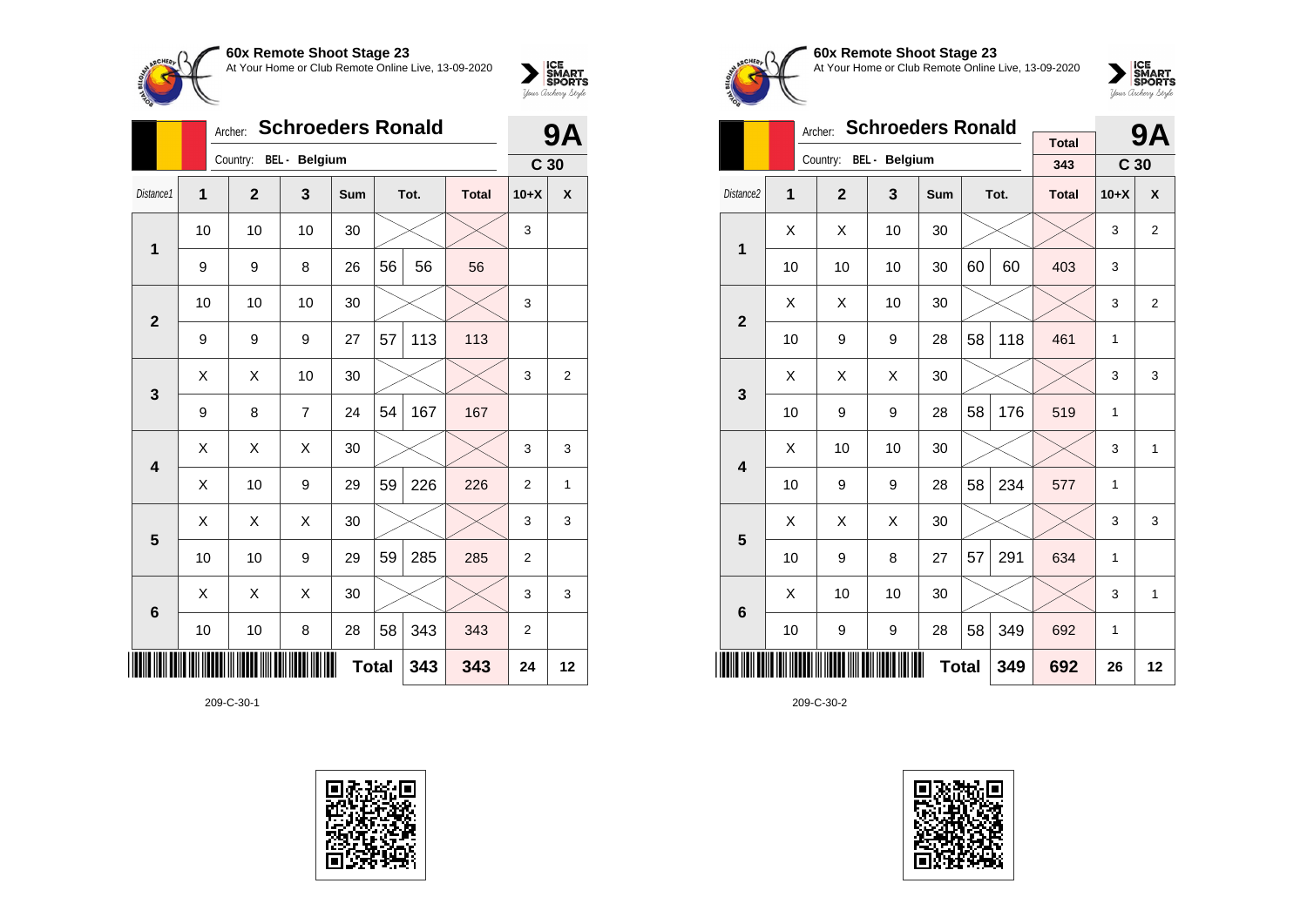

|                 |                                                         | <b>10A</b>   |                 |     |    |      |              |                  |   |
|-----------------|---------------------------------------------------------|--------------|-----------------|-----|----|------|--------------|------------------|---|
|                 |                                                         | Country:     | INA - Indonesia |     |    |      |              | <b>BB</b>        |   |
| Distance1       | 1                                                       | $\mathbf{2}$ | 3               | Sum |    | Tot. | <b>Total</b> | $10+X$           | X |
| $\mathbf{1}$    | 10                                                      | 10           | 9               | 29  |    |      |              | $\boldsymbol{2}$ |   |
|                 | 9                                                       | 9            | 9               | 27  | 56 | 56   | 56           |                  |   |
|                 | X                                                       | 9            | 9               | 28  |    |      |              | 1                | 1 |
|                 | $\overline{2}$<br>52<br>7<br>108<br>108<br>9<br>8<br>24 |              |                 |     |    |      |              |                  |   |
| $\mathbf{3}$    | 10                                                      | 10           | 10              | 30  |    |      |              | 3                |   |
|                 | 9                                                       | 9            | $\overline{7}$  | 25  | 55 | 163  | 163          |                  |   |
| 4               | X                                                       | Χ            | 10              | 30  |    |      |              | 3                | 2 |
|                 | 9                                                       | 8            | 8               | 25  | 55 | 218  | 218          |                  |   |
| 5               | X                                                       | 10           | 9               | 29  |    |      |              | $\overline{2}$   | 1 |
|                 | 9                                                       | 8            | 8               | 25  | 54 | 272  | 272          |                  |   |
| $6\phantom{1}6$ | 10                                                      | 10           | 9               | 29  |    |      |              | 2                |   |
|                 | 54<br>326<br>9<br>7<br>25<br>326<br>9                   |              |                 |     |    |      |              |                  |   |
|                 | <b>Total</b><br>326<br>326                              |              |                 |     |    |      |              |                  |   |

210-B-BB-1





**60x Remote Shoot Stage 23** At Your Home or Club Remote Online Live, 13-09-2020



|                         |    | Archer:        | <b>Priyantoro Aditya</b> | <b>Total</b> |    | <b>10A</b> |              |                |                  |
|-------------------------|----|----------------|--------------------------|--------------|----|------------|--------------|----------------|------------------|
|                         |    | Country:       | INA - Indonesia          |              |    |            | 326          | <b>BB</b>      |                  |
| Distance <sub>2</sub>   | 1  | $\overline{2}$ | 3                        | <b>Sum</b>   |    | Tot.       | <b>Total</b> | $10+X$         | $\boldsymbol{x}$ |
| 1                       | 10 | 9              | 9                        | 28           |    |            |              | $\mathbf{1}$   |                  |
|                         | 8  | 7              | $\overline{4}$           | 19           | 47 | 47         | 373          |                |                  |
| $\overline{2}$          | 10 | 10             |                          |              | 3  |            |              |                |                  |
|                         | 9  | 9              | 103                      | 429          |    |            |              |                |                  |
| 3                       | X  | 10             | 9                        | 29           |    |            |              | 2              | 1                |
|                         | 9  | 8              | $\overline{7}$           | 24           | 53 | 156        | 482          |                |                  |
| $\overline{\mathbf{4}}$ | 10 | 10             | 9                        | 29           |    |            |              | $\overline{2}$ |                  |
|                         | 9  | 8              | 8                        | 25           | 54 | 210        | 536          |                |                  |
| 5                       | 10 | 9              | 9                        | 28           |    |            |              | 1              |                  |
|                         | 9  | 8              | $\overline{7}$           | 24           | 52 | 262        | 588          |                |                  |
| $6\phantom{1}6$         | 9  | 9              | 9                        | 27           |    |            |              |                |                  |
|                         | 8  | 8              | 313                      | 639          |    |            |              |                |                  |
|                         |    |                | 313                      | 639          | 9  | 1          |              |                |                  |

210-B-BB-2

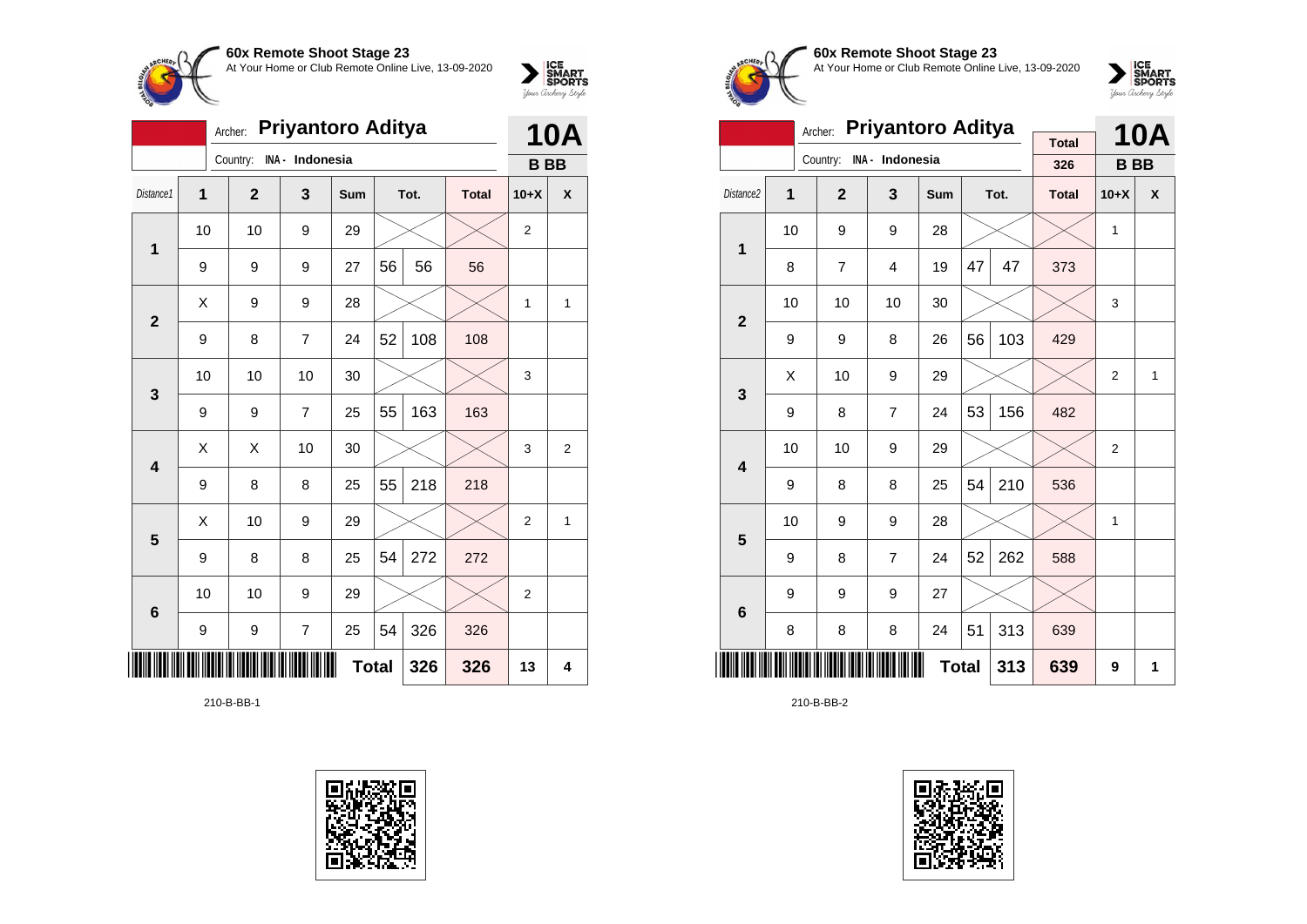

|                 |                | Setiawan Deni Eko<br>Archer: |                 |     |              |      |              |                 |                    |  |  |
|-----------------|----------------|------------------------------|-----------------|-----|--------------|------|--------------|-----------------|--------------------|--|--|
|                 |                | Country:                     | INA - Indonesia |     |              |      |              | C <sub>50</sub> |                    |  |  |
| Distance1       | $\overline{1}$ | $\overline{2}$               | 3               | Sum |              | Tot. | <b>Total</b> | $10+X$          | $\pmb{\mathsf{X}}$ |  |  |
| 1               | X              | X                            | 10              | 30  |              |      |              | 3               | 2                  |  |  |
|                 | 9              | 9                            | 9               | 27  | 57           | 57   | 57           |                 |                    |  |  |
| $\overline{2}$  | 10             | 10                           | 10              | 30  |              |      |              | 3               |                    |  |  |
|                 | 10             | 8                            | 8               | 26  | 56           | 113  | 113          | $\mathbf{1}$    |                    |  |  |
| 3               | Χ              | 10                           | 9               | 29  |              |      |              | $\overline{2}$  | 1                  |  |  |
|                 | 9              | 9                            | 9               | 27  | 56           | 169  | 169          |                 |                    |  |  |
| 4               | Χ              | 10                           | 10              | 30  |              |      |              | 3               | 1                  |  |  |
|                 | 9              | 9                            | 9               | 27  | 57           | 226  | 226          |                 |                    |  |  |
| 5               | X              | Χ                            | 10              | 30  |              |      |              | 3               | 2                  |  |  |
|                 | 10             | 10                           | 9               | 29  | 59           | 285  | 285          | $\overline{2}$  |                    |  |  |
| $6\phantom{1}6$ | 10             | 9                            | 9               | 28  |              |      |              | $\mathbf{1}$    |                    |  |  |
|                 | 9              | 9                            | 8               | 26  | 54           | 339  | 339          |                 |                    |  |  |
| IIII            |                |                              |                 |     | <b>Total</b> | 339  | 339          | 18              | 6                  |  |  |

211-C-50-1





### **60x Remote Shoot Stage 23** At Your Home or Club Remote Online Live, 13-09-2020



|                         |    | Archer:                  | Setiawan Deni Eko |            |    | <b>10B</b> |              |                 |   |
|-------------------------|----|--------------------------|-------------------|------------|----|------------|--------------|-----------------|---|
|                         |    | Country: INA - Indonesia |                   |            |    |            | <b>Total</b> |                 |   |
|                         |    |                          |                   |            |    |            | 339          | C <sub>50</sub> |   |
| Distance2               | 1  | $\overline{2}$           | 3                 | <b>Sum</b> |    | Tot.       | <b>Total</b> | $10+X$          | X |
| 1                       | 10 | 10                       | 10                | 30         |    |            |              | 3               |   |
|                         | 10 | 9                        | 9                 | 28         | 58 | 58         | 397          | 1               |   |
| $\overline{2}$          | X  | Χ                        | X                 | 30         |    |            |              | 3               | 3 |
|                         | 10 | 10                       | 9                 | 29         | 59 | 117        | 456          | 2               |   |
| 3                       | X  | 10                       | 10                | 30         |    |            |              | 3               | 1 |
|                         | 10 | 9                        | 9                 | 28         | 58 | 175        | 514          | 1               |   |
| $\overline{\mathbf{4}}$ | 10 | 9                        | 9                 | 28         |    |            |              | 1               |   |
|                         | 9  | 9                        | 9                 | 27         | 55 | 230        | 569          |                 |   |
| 5                       | 10 | 10                       | 10                | 30         |    |            |              | 3               |   |
|                         | 9  | 9                        | 9                 | 27         | 57 | 287        | 626          |                 |   |
| 6                       | Χ  | 10                       | 9                 | 29         |    |            |              | $\overline{2}$  | 1 |
|                         | 9  | 9                        | 342               | 681        |    |            |              |                 |   |
|                         |    |                          | 342               | 681        | 19 | 5          |              |                 |   |

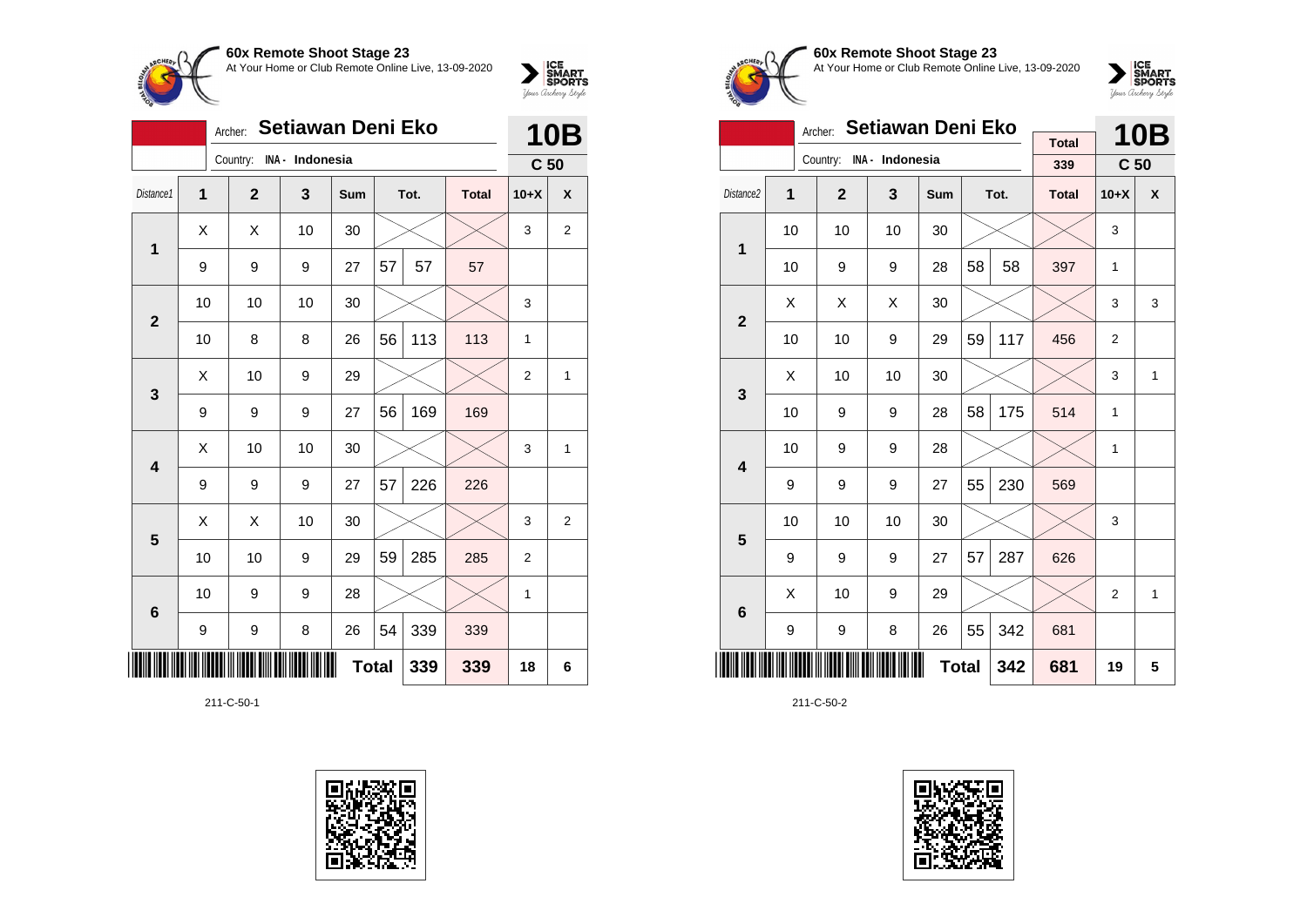

|                         | <b>10C</b>                                                           |                |                 |     |                  |             |              |                 |   |  |  |
|-------------------------|----------------------------------------------------------------------|----------------|-----------------|-----|------------------|-------------|--------------|-----------------|---|--|--|
|                         |                                                                      | Country:       | INA - Indonesia |     |                  |             |              | C <sub>50</sub> |   |  |  |
| Distance1               | $\overline{\mathbf{1}}$                                              | $\overline{2}$ | 3               | Sum |                  | Tot.        | <b>Total</b> | $10+X$          | X |  |  |
| 1                       | M                                                                    | M              | M               | 0   |                  |             |              |                 |   |  |  |
|                         | M                                                                    | M              | M               | 0   | $\mathbf 0$      | $\mathsf 0$ | $\mathbf 0$  |                 |   |  |  |
|                         | M                                                                    | M              | M               | 0   |                  |             |              |                 |   |  |  |
|                         | $\overline{\mathbf{2}}$<br>0<br>M<br>0<br>$\mathbf 0$<br>M<br>M<br>0 |                |                 |     |                  |             |              |                 |   |  |  |
| 3                       | M                                                                    | M              | M               | 0   |                  |             |              |                 |   |  |  |
|                         | M                                                                    | M              | M               | 0   | 0                | 0           | $\mathbf 0$  |                 |   |  |  |
| $\overline{\mathbf{4}}$ | M                                                                    | M              | M               | 0   |                  |             |              |                 |   |  |  |
|                         | M                                                                    | M              | M               | 0   | 0                | 0           | $\mathbf 0$  |                 |   |  |  |
| 5                       | M                                                                    | M              | M               | 0   |                  |             |              |                 |   |  |  |
|                         | M                                                                    | M              | M               | 0   | $\mathbf 0$      | $\mathsf 0$ | $\mathbf 0$  |                 |   |  |  |
| 6                       | M                                                                    | M              | M               | 0   |                  |             |              |                 |   |  |  |
|                         | M                                                                    | M              | M               | 0   | $\boldsymbol{0}$ | 0           | $\mathbf 0$  |                 |   |  |  |
|                         | <b>Total</b><br>0<br>$\bf{0}$                                        |                |                 |     |                  |             |              |                 |   |  |  |

212-C-50-1





**60x Remote Shoot Stage 23** At Your Home or Club Remote Online Live, 13-09-2020



|                         |                | Sularsa Widya<br>Archer: |                  |             |             | <b>10C</b>  |                   |                 |                    |
|-------------------------|----------------|--------------------------|------------------|-------------|-------------|-------------|-------------------|-----------------|--------------------|
|                         |                | Country:                 | INA - Indonesia  |             |             |             | <b>Total</b><br>0 | C <sub>50</sub> |                    |
|                         |                |                          |                  |             |             |             |                   |                 |                    |
| Distance2               | $\overline{1}$ | $\overline{2}$           | $\mathbf{3}$     | Sum         |             | Tot.        | <b>Total</b>      | $10+X$          | $\pmb{\mathsf{X}}$ |
| 1                       | M              | M                        | M                | 0           |             |             |                   |                 |                    |
|                         | M              | M                        | M                | 0           | $\mathbf 0$ | $\mathbf 0$ | $\mathbf 0$       |                 |                    |
| $\overline{\mathbf{2}}$ | M              | M                        |                  |             |             |             |                   |                 |                    |
|                         | M              | M                        | $\mathbf 0$      | $\pmb{0}$   |             |             |                   |                 |                    |
| 3                       | M              | M                        | M                | 0           |             |             |                   |                 |                    |
|                         | M              | M                        | M                | 0           | $\mathbf 0$ | $\mathbf 0$ | $\mathbf 0$       |                 |                    |
| $\overline{\mathbf{4}}$ | M              | M                        | M                | 0           |             |             |                   |                 |                    |
|                         | M              | M                        | M                | 0           | $\mathbf 0$ | $\mathbf 0$ | $\mathbf 0$       |                 |                    |
| 5                       | M              | M                        | M                | 0           |             |             |                   |                 |                    |
|                         | M              | M                        | M                | 0           | $\mathbf 0$ | $\mathbf 0$ | $\mathbf 0$       |                 |                    |
| $6\phantom{1}6$         | M              | M                        | M                | 0           |             |             |                   |                 |                    |
|                         | M              | M                        | $\boldsymbol{0}$ | $\mathbf 0$ |             |             |                   |                 |                    |
|                         |                |                          | $\bf{0}$         | 0           | 0           |             |                   |                 |                    |

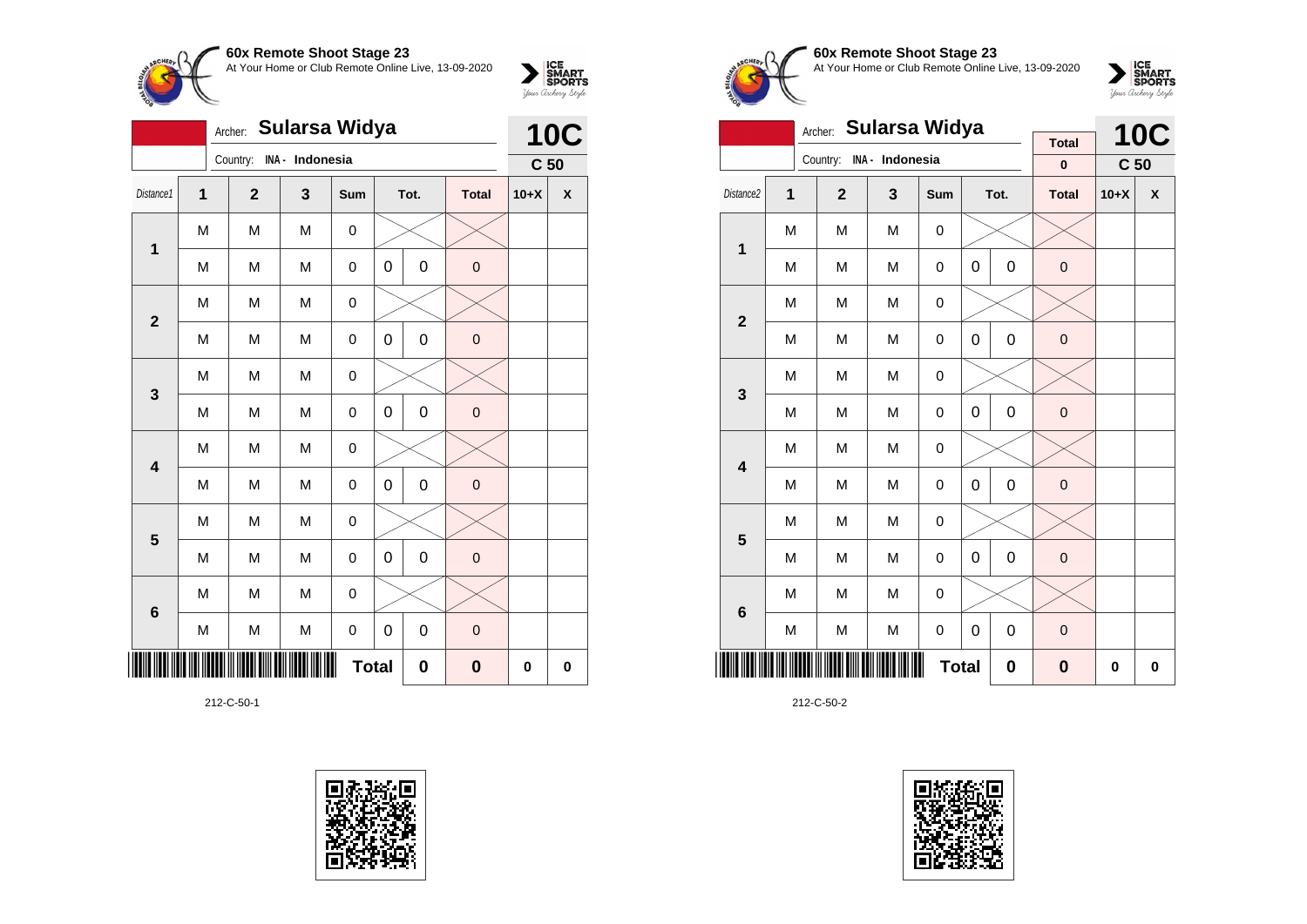

|                 | Yudhantara Ferza Ilham<br>Archer: |                |                         |              |    |      |              |                |                |  |
|-----------------|-----------------------------------|----------------|-------------------------|--------------|----|------|--------------|----------------|----------------|--|
|                 |                                   | Country:       | INA - Indonesia         |              |    |      |              | R 30           |                |  |
| Distance1       | 1                                 | $\mathbf{2}$   | 3                       | Sum          |    | Tot. | <b>Total</b> | $10+X$         | X              |  |
| 1               | 9                                 | 8              | 8                       | 25           |    |      |              |                |                |  |
|                 | 8                                 | 8              | $\overline{7}$          | 23           | 48 | 48   | 48           |                |                |  |
| $\overline{2}$  | X                                 | 10             | 8                       | 28           |    |      |              | $\overline{2}$ | 1              |  |
|                 | 8                                 | 7              | $\overline{7}$          | 22           | 50 | 98   | 98           |                |                |  |
| 3               | 10                                | 9              | 9                       | 28           |    |      |              | 1              |                |  |
|                 | 7                                 | $\overline{7}$ | $\overline{7}$          | 21           | 49 | 147  | 147          |                |                |  |
| 4               | Χ                                 | 10             | 10                      | 30           |    |      |              | 3              | 1              |  |
|                 | 9                                 | 8              | $\overline{7}$          | 24           | 54 | 201  | 201          |                |                |  |
| 5               | 9                                 | 9              | 9                       | 27           |    |      |              |                |                |  |
|                 | 8                                 | 7              | 6                       | 21           | 48 | 249  | 249          |                |                |  |
| $6\phantom{1}6$ | 10                                | 10             | 8                       | 28           |    |      |              | $\overline{2}$ |                |  |
|                 | 8                                 | 8              | $\overline{\mathbf{7}}$ | 23           | 51 | 300  | 300          |                |                |  |
| ║║              |                                   |                |                         | <b>Total</b> |    | 300  | 300          | 8              | $\overline{2}$ |  |

213-R-30-1





### **60x Remote Shoot Stage 23** At Your Home or Club Remote Online Live, 13-09-2020



|                         |    | Archer:        | Yudhantara Ferza Ilham |              |    | <b>10D</b> |                     |              |             |
|-------------------------|----|----------------|------------------------|--------------|----|------------|---------------------|--------------|-------------|
|                         |    | Country:       | INA - Indonesia        |              |    |            | <b>Total</b><br>300 | R 30         |             |
|                         |    |                |                        |              |    |            |                     |              |             |
| Distance <sub>2</sub>   | 1  | $\overline{2}$ | 3                      | Sum          |    | Tot.       | <b>Total</b>        | $10+X$       | X           |
| 1                       | Χ  | Χ              | 10                     | 30           |    |            |                     | 3            | 2           |
|                         | 9  | 9              | 9                      | 27           | 57 | 57         | 357                 |              |             |
| $\overline{2}$          | 9  | 9              | 8                      | 26           |    |            |                     |              |             |
|                         | 8  | 7              | 6                      | 21           | 47 | 104        | 404                 |              |             |
| 3                       | 10 | 9              | 9                      | 28           |    |            |                     | 1            |             |
|                         | 8  | 8              | $\overline{7}$         | 23           | 51 | 155        | 455                 |              |             |
| $\overline{\mathbf{4}}$ | 10 | 9              | 9                      | 28           |    |            |                     | $\mathbf{1}$ |             |
|                         | 8  | 8              | 6                      | 22           | 50 | 205        | 505                 |              |             |
| 5                       | 10 | 9              | 9                      | 28           |    |            |                     | $\mathbf{1}$ |             |
|                         | 8  | $\overline{7}$ | 6                      | 21           | 49 | 254        | 554                 |              |             |
| $6\phantom{1}$          | 9  | 9              | 9                      | 27           |    |            |                     |              |             |
|                         | 8  | 8              | 8                      | 24           | 51 | 305        | 605                 |              |             |
|                         |    |                |                        | <b>Total</b> |    | 305        | 605                 | 6            | $\mathbf 2$ |

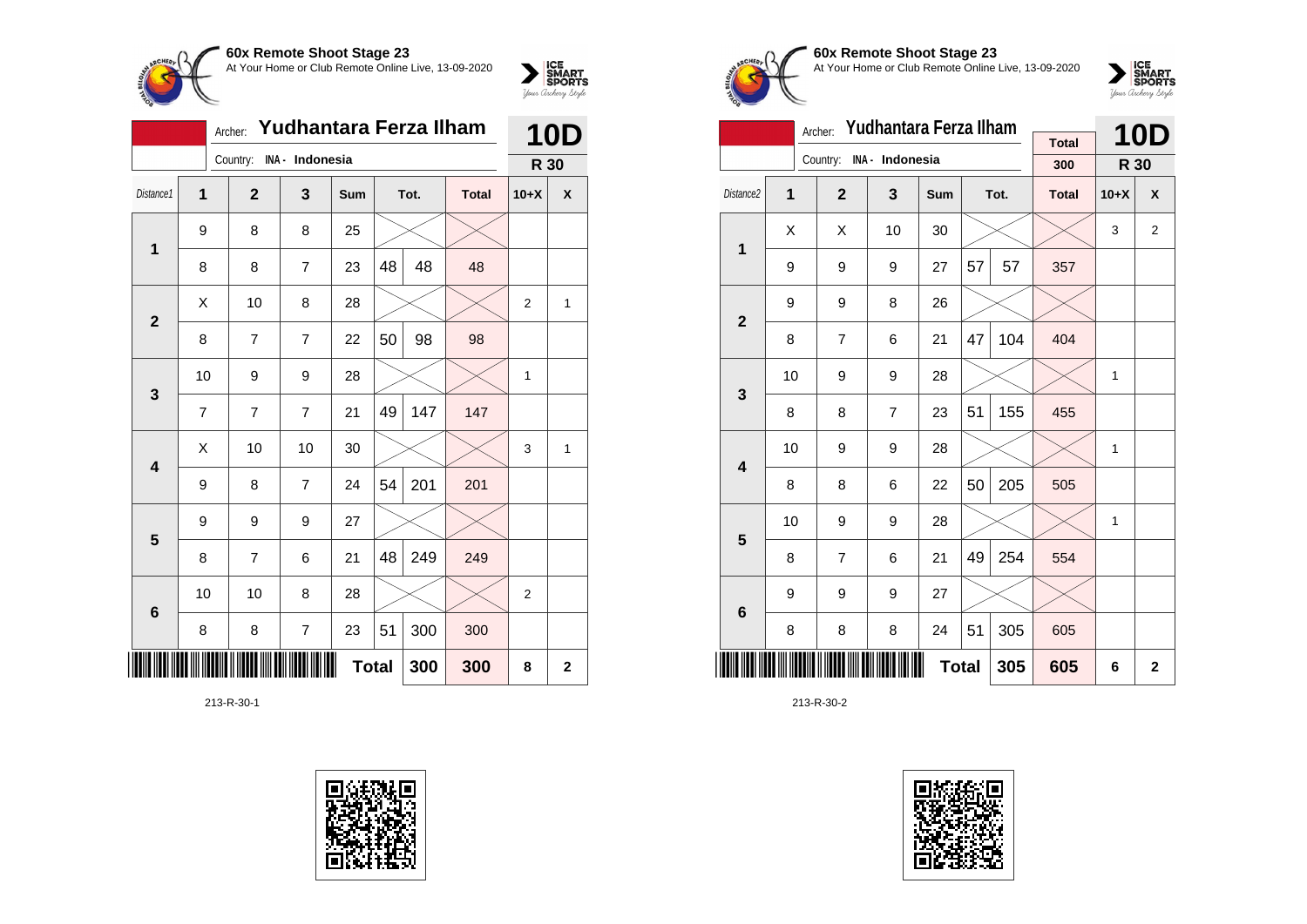

|                 |    | <b>Simons Dave</b><br>Archer: |    |              |    |      |              |                 |   |  |
|-----------------|----|-------------------------------|----|--------------|----|------|--------------|-----------------|---|--|
|                 |    | Country: BEL - Belgium        |    |              |    |      |              | C <sub>30</sub> |   |  |
| Distance1       | 1  | $\overline{2}$                | 3  | Sum          |    | Tot. | <b>Total</b> | $10+X$          | X |  |
| 1               | X  | X                             | 9  | 29           |    |      |              | $\overline{2}$  | 2 |  |
|                 | 9  | 9                             | 8  | 26           | 55 | 55   | 55           |                 |   |  |
| $\overline{2}$  | X  | Χ                             | X  | 30           |    |      |              | 3               | 3 |  |
|                 | 10 | 9                             | 9  | 28           | 58 | 113  | 113          | 1               |   |  |
| 3               | 10 | 9                             | 9  | 28           |    |      |              | 1               |   |  |
|                 | 9  | 9                             | 8  | 26           | 54 | 167  | 167          |                 |   |  |
| 4               | 10 | 10                            | 10 | 30           |    |      |              | 3               |   |  |
|                 | 9  | 7                             | 7  | 23           | 53 | 220  | 220          |                 |   |  |
| 5               | X  | 9                             | 9  | 28           |    |      |              | 1               | 1 |  |
|                 | 9  | 9                             | 8  | 26           | 54 | 274  | 274          |                 |   |  |
| $6\phantom{1}6$ | 10 | 10                            | 9  | 29           |    |      |              | $\overline{2}$  |   |  |
|                 | 9  | 9                             | 8  | 26           | 55 | 329  | 329          |                 |   |  |
|                 |    |                               |    | <b>Total</b> |    | 329  | 329          | 13              | 6 |  |

214-C-30-1





**60x Remote Shoot Stage 23** At Your Home or Club Remote Online Live, 13-09-2020

 $\sum_{\text{your } \text{Order}} \frac{\text{ICE}}{\text{SDORTS}}$ 

|                         | Archer: |                        |                |              | <b>11A</b> |      |              |                 |                |
|-------------------------|---------|------------------------|----------------|--------------|------------|------|--------------|-----------------|----------------|
|                         |         | Country: BEL - Belgium |                |              |            |      | <b>Total</b> |                 |                |
|                         |         |                        |                |              |            |      | 329          | C <sub>30</sub> |                |
| Distance <sub>2</sub>   | 1       | $\overline{2}$         | 3              | <b>Sum</b>   |            | Tot. | <b>Total</b> | $10+X$          | X              |
| 1                       | X       | Χ                      | 10             | 30           |            |      |              | 3               | $\overline{2}$ |
|                         | 9       | 9                      | 9              | 27           | 57         | 57   | 386          |                 |                |
| $\overline{2}$          | 10      | 10                     | 10             | 30           |            |      |              | 3               |                |
|                         | 9       | 9                      | 8              | 26           | 56         | 113  | 442          |                 |                |
| 3                       | 10      | 9                      | 9              | 28           |            |      |              | 1               |                |
|                         | 9       | 9                      | 9              | 27           | 55         | 168  | 497          |                 |                |
| $\overline{\mathbf{4}}$ | X       | 10                     | 10             | 30           |            |      |              | 3               | $\mathbf{1}$   |
|                         | 9       | 9                      | 9              | 27           | 57         | 225  | 554          |                 |                |
| 5                       | 10      | 9                      | 9              | 28           |            |      |              | 1               |                |
|                         | 9       | 9                      | 9              | 27           | 55         | 280  | 609          |                 |                |
| 6                       | X       | X                      | 9              | 29           |            |      |              | $\overline{2}$  | $\overline{2}$ |
|                         | 9       | 9                      | $\overline{7}$ | 25           | 54         | 334  | 663          |                 |                |
|                         |         |                        |                | <b>Total</b> |            | 334  | 663          | 13              | 5              |

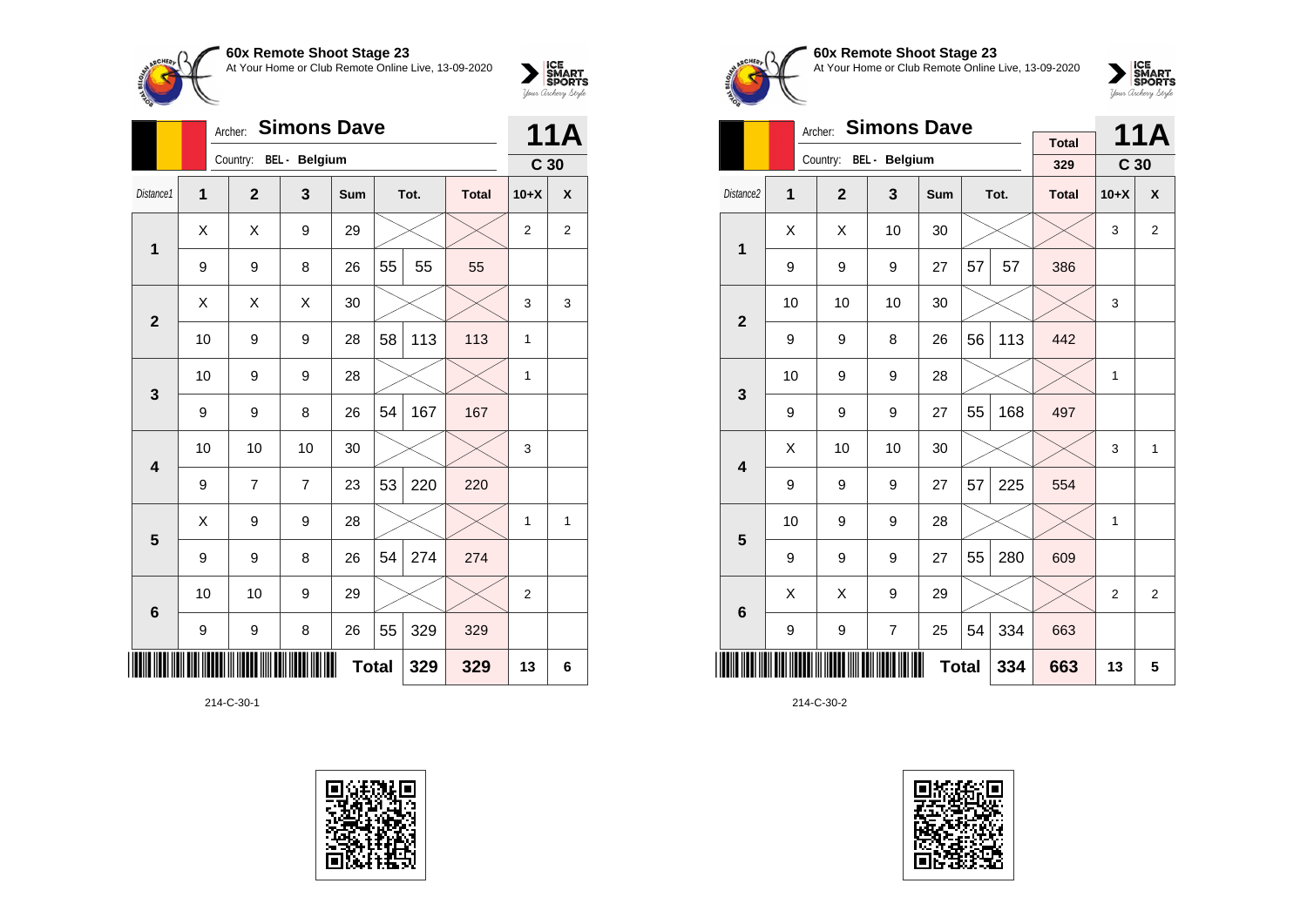

|                 |    | <b>Simons Axel</b><br>Archer: |                        |     | 11B          |      |              |        |   |
|-----------------|----|-------------------------------|------------------------|-----|--------------|------|--------------|--------|---|
|                 |    |                               | Country: BEL - Belgium |     |              |      |              | R 30   |   |
| Distance1       | 1  | $\overline{2}$                | 3                      | Sum |              | Tot. | <b>Total</b> | $10+X$ | X |
| 1               | 9  | 9                             | 8                      | 26  |              |      |              |        |   |
|                 | 7  | 7                             | 6                      | 20  | 46           | 46   | 46           |        |   |
| $\mathbf{2}$    | 10 | 9                             | 9                      | 28  |              |      |              | 1      |   |
|                 | 8  | 8                             | 7                      | 23  | 51           | 97   | 97           |        |   |
| 3               | 10 | 9                             | 9                      | 28  |              |      |              | 1      |   |
|                 | 9  | 9                             | 8                      | 26  | 54           | 151  | 151          |        |   |
| 4               | 9  | 9                             | 9                      | 27  |              |      |              |        |   |
|                 | 9  | 8                             | 7                      | 24  | 51           | 202  | 202          |        |   |
| 5               | 10 | 10                            | 9                      | 29  |              |      |              | 2      |   |
|                 | 9  | 9                             | 9                      | 27  | 56           | 258  | 258          |        |   |
| $6\phantom{1}6$ | X  | 10                            | 10                     | 30  |              |      |              | 3      | 1 |
|                 | 9  | 9                             | 8                      | 26  | 56           | 314  | 314          |        |   |
|                 |    |                               |                        |     | <b>Total</b> | 314  | 314          | 7      | 1 |

215-R-30-1





**60x Remote Shoot Stage 23** At Your Home or Club Remote Online Live, 13-09-2020



|                         |                | <b>Simons Axel</b><br>Archer: |                |              |    | 11B  |                     |                |              |
|-------------------------|----------------|-------------------------------|----------------|--------------|----|------|---------------------|----------------|--------------|
|                         |                | Country: BEL - Belgium        |                |              |    |      | <b>Total</b><br>314 | R 30           |              |
| Distance <sub>2</sub>   | 1              | $\overline{2}$                | $\mathbf{3}$   | <b>Sum</b>   |    | Tot. | <b>Total</b>        | $10+X$         | X            |
|                         |                |                               |                |              |    |      |                     |                |              |
| 1                       | 9              | 9                             | 9              | 27           |    |      |                     |                |              |
|                         | 9              | 8                             | $\overline{7}$ | 24           | 51 | 51   | 365                 |                |              |
| $\overline{2}$          | 10             | 9                             | 8              | 27           |    |      |                     | 1              |              |
|                         | 8              | 8                             | $\overline{7}$ | 23           | 50 | 101  | 415                 |                |              |
| 3                       | 9              | 9                             | 9              | 27           |    |      |                     |                |              |
|                         | 8              | 8                             | $\overline{7}$ | 23           | 50 | 151  | 465                 |                |              |
| $\overline{\mathbf{4}}$ | X              | 10                            | 9              | 29           |    |      |                     | $\overline{2}$ | 1            |
|                         | 9              | 9                             | $\overline{7}$ | 25           | 54 | 205  | 519                 |                |              |
| 5                       | Χ              | 10                            | 8              | 28           |    |      |                     | 2              | 1            |
|                         | $\overline{7}$ | $\overline{7}$                | 6              | 20           | 48 | 253  | 567                 |                |              |
| $6\phantom{1}$          | 10             | 9                             | 9              | 28           |    |      |                     | 1              |              |
|                         | 8              | 8                             | 6              | 22           | 50 | 303  | 617                 |                |              |
|                         |                |                               |                | <b>Total</b> |    | 303  | 617                 | 6              | $\mathbf{2}$ |

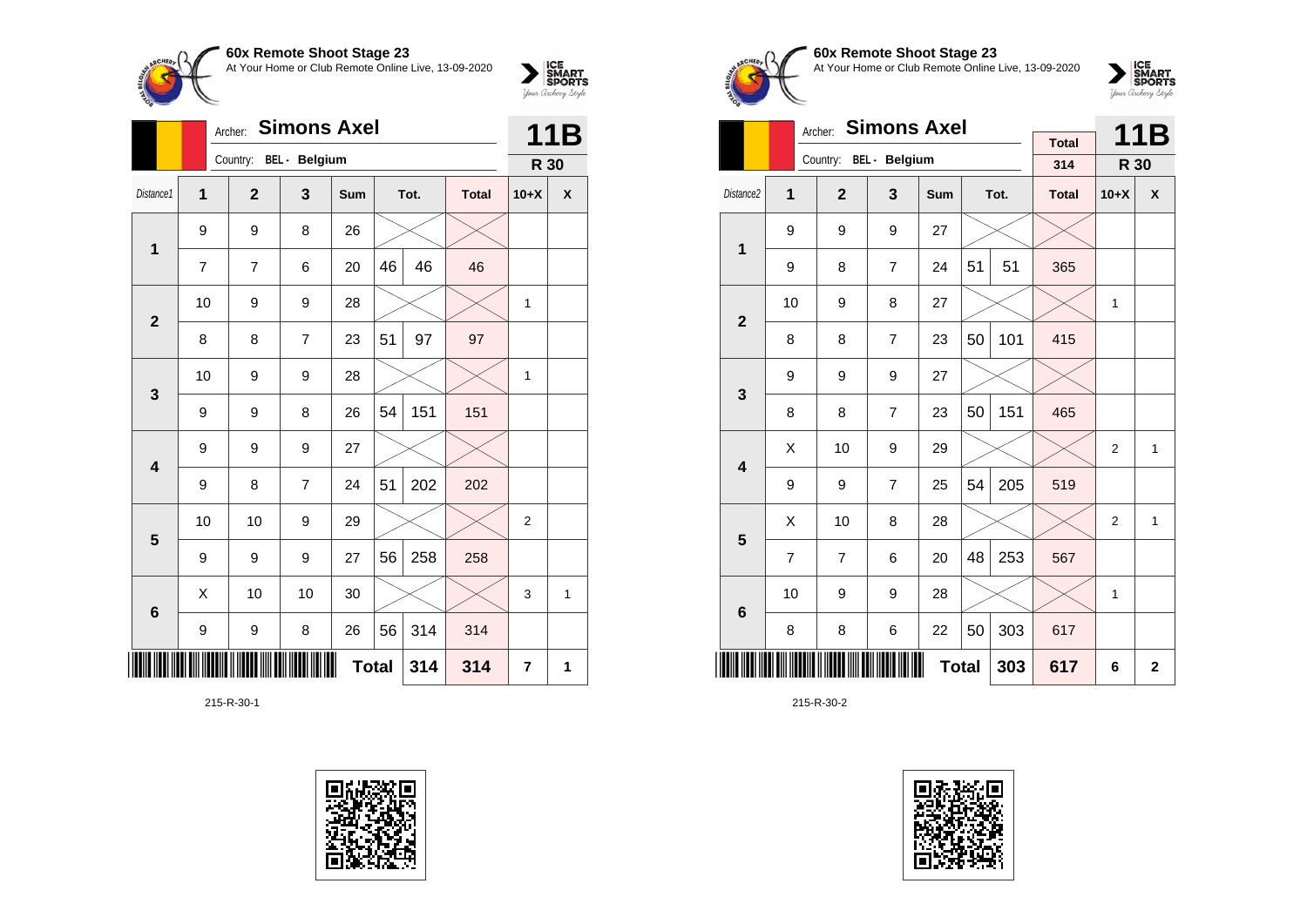

| VZ             | <b>McCallum Bruce</b><br>Archer: |                |                          |     |              |      |              |                 | <b>12A</b> |
|----------------|----------------------------------|----------------|--------------------------|-----|--------------|------|--------------|-----------------|------------|
| ∗              |                                  |                | Country: AUS - Australia |     |              |      |              | R <sub>ST</sub> |            |
| Distance1      | 1                                | $\overline{2}$ | 3                        | Sum |              | Tot. | <b>Total</b> | $10+X$          | X          |
|                | 9                                | 9              | $\overline{7}$           | 25  |              |      |              |                 |            |
| 1              | 7                                | 3              | 5                        | 15  | 40           | 40   | 40           |                 |            |
| $\overline{2}$ | 10                               | 9              | 9                        | 28  |              |      |              | 1               |            |
|                | 9                                | 8              | $\overline{7}$           | 24  | 52           | 92   | 92           |                 |            |
| 3              | 10                               | 9              | 9                        | 28  |              |      |              | 1               |            |
|                | 9                                | 8              | $\overline{7}$           | 24  | 52           | 144  | 144          |                 |            |
| 4              | 10                               | 9              | 8                        | 27  |              |      |              | $\mathbf{1}$    |            |
|                | 8                                | 4              | $\overline{7}$           | 19  | 46           | 190  | 190          |                 |            |
| $5\phantom{1}$ | 10                               | 9              | 8                        | 27  |              |      |              | 1               |            |
|                | 7                                | 6              | 6                        | 19  | 46           | 236  | 236          |                 |            |
| $6\phantom{1}$ | 9                                | 9              | 9                        | 27  |              |      |              |                 |            |
|                | $\overline{7}$                   | $\overline{7}$ | $\overline{7}$           | 21  | 48           | 284  | 284          |                 |            |
|                |                                  |                |                          |     | <b>Total</b> | 284  | 284          | 4               | 0          |

216-R-ST-1





# **60x Remote Shoot Stage 23** At Your Home or Club Remote Online Live, 13-09-2020

 $\sum_{\text{your } \text{Order}} \frac{\text{ICE}}{\text{SDORTS}}$ 

| <b>NIZ</b>              |                | <b>McCallum Bruce</b><br>Archer: |                          |              |    | <b>12A</b> |              |        |   |
|-------------------------|----------------|----------------------------------|--------------------------|--------------|----|------------|--------------|--------|---|
|                         |                |                                  | Country: AUS - Australia |              |    |            | <b>Total</b> |        |   |
|                         |                |                                  |                          |              |    |            | 284          | R ST   |   |
| Distance2               | 1              | $\overline{2}$                   | 3                        | Sum          |    | Tot.       | <b>Total</b> | $10+X$ | X |
| 1                       | 9              | 9                                | 9                        | 27           |    |            |              |        |   |
|                         | 9              | 6                                | $\overline{4}$           | 19           | 46 | 46         | 330          |        |   |
| $\overline{2}$          | 9              | 9                                | 8                        | 26           |    |            |              |        |   |
|                         | 8              | 6                                | 7                        | 21           | 47 | 93         | 377          |        |   |
| 3                       | 10             | 8                                | 9                        | 27           |    |            |              | 1      |   |
|                         | 8              | $\overline{7}$                   | 6                        | 21           | 48 | 141        | 425          |        |   |
| $\overline{\mathbf{4}}$ | 10             | 9                                | 9                        | 28           |    |            |              | 1      |   |
|                         | 9              | $\overline{7}$                   | 5                        | 21           | 49 | 190        | 474          |        |   |
| 5                       | 10             | 8                                | $\overline{7}$           | 25           |    |            |              | 1      |   |
|                         | $\overline{7}$ | $\overline{7}$                   | 6                        | 20           | 45 | 235        | 519          |        |   |
| 6                       | 9              | 9                                | 8                        | 26           |    |            |              |        |   |
|                         | 8              | 8                                | 8                        | 24           | 50 | 285        | 569          |        |   |
|                         |                |                                  |                          | <b>Total</b> |    | 285        | 569          | 3      | 0 |

216-R-ST-2

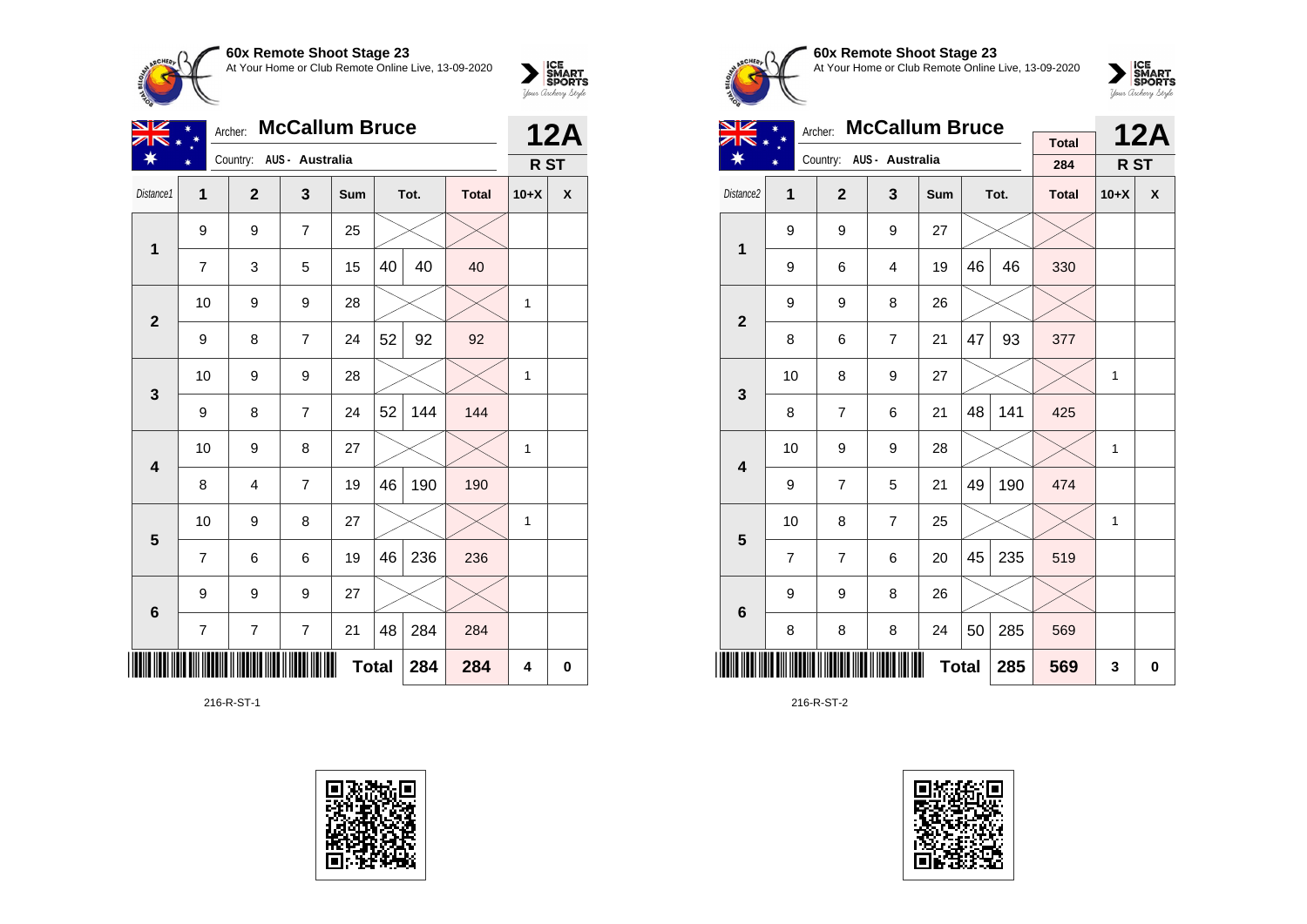

|                         |    | <b>Stuyck Silke</b><br>Archer: |               | <b>13A</b> |              |      |              |        |             |
|-------------------------|----|--------------------------------|---------------|------------|--------------|------|--------------|--------|-------------|
|                         |    | Country:                       | BEL - Belgium |            |              |      |              | R 30   |             |
| Distance1               | 1  | $\overline{2}$                 | 3             | Sum        |              | Tot. | <b>Total</b> | $10+X$ | X           |
| $\mathbf 1$             | 10 | 8                              | 8             | 26         |              |      |              | 1      |             |
|                         | 8  | $\overline{7}$                 | 7             | 22         | 48           | 48   | 48           |        |             |
| $\mathbf{2}$            | 9  | 9                              | 8             | 26         |              |      |              |        |             |
|                         | 8  | 8                              | 7             | 23         | 49           | 97   | 97           |        |             |
| 3                       | 10 | 9                              | 9             | 28         |              |      |              | 1      |             |
|                         | 9  | 9                              | 7             | 25         | 53           | 150  | 150          |        |             |
| $\overline{\mathbf{4}}$ | 10 | 9                              | 9             | 28         |              |      |              | 1      |             |
|                         | 8  | 7                              | 6             | 21         | 49           | 199  | 199          |        |             |
| 5                       | 10 | 9                              | 9             | 28         |              |      |              | 1      |             |
|                         | 7  | $\overline{7}$                 | 6             | 20         | 48           | 247  | 247          |        |             |
| $6\phantom{1}6$         | 9  | 9                              | 8             | 26         |              |      |              |        |             |
|                         | 8  | $\overline{7}$                 | 6             | 21         | 47           | 294  | 294          |        |             |
|                         |    |                                |               |            | <b>Total</b> | 294  | 294          | 4      | $\mathbf 0$ |

217-R-30-1





**60x Remote Shoot Stage 23** At Your Home or Club Remote Online Live, 13-09-2020

 $\sum_{\text{your }\text{Order}}\begin{matrix}\n\text{ICE} \\
\text{SDORTS} \\
\text{Jour }\text{Ordery }\text{Style}\n\end{matrix}$ 

|                         |    | Archer:        | <b>Stuyck Silke</b> |            |              |      | <b>13A</b>   |                |                |
|-------------------------|----|----------------|---------------------|------------|--------------|------|--------------|----------------|----------------|
|                         |    | Country:       | BEL - Belgium       |            |              |      | <b>Total</b> |                |                |
|                         |    |                |                     |            |              |      | 294          | R 30           |                |
| Distance <sub>2</sub>   | 1  | $\overline{2}$ | 3                   | <b>Sum</b> |              | Tot. | <b>Total</b> | $10+X$         | X              |
| 1                       | 10 | 9              | 8                   | 27         |              |      |              | $\mathbf{1}$   |                |
|                         | 8  | 8              | 6                   | 22         | 49           | 49   | 343          |                |                |
| $\overline{2}$          | X  | X              | 9                   | 29         |              |      |              | $\overline{2}$ | $\overline{2}$ |
|                         | 8  | $\overline{7}$ | 6                   | 21         | 50           | 99   | 393          |                |                |
| 3                       | 10 | 9              | 9                   | 28         |              |      |              | $\mathbf{1}$   |                |
|                         | 8  | $\overline{7}$ | 5                   | 20         | 48           | 147  | 441          |                |                |
| $\overline{\mathbf{4}}$ | 9  | 9              | 8                   | 26         |              |      |              |                |                |
|                         | 8  | 8              | 8                   | 24         | 50           | 197  | 491          |                |                |
| 5                       | Χ  | 10             | 9                   | 29         |              |      |              | $\overline{2}$ | 1              |
|                         | 8  | $\overline{7}$ | 4                   | 19         | 48           | 245  | 539          |                |                |
| 6                       | Χ  | X              | 9                   | 29         |              |      |              | $\overline{2}$ | $\overline{2}$ |
|                         | 9  | 8              | $\overline{7}$      | 24         | 53           | 298  | 592          |                |                |
|                         |    |                |                     |            | <b>Total</b> | 298  | 592          | 8              | 5              |

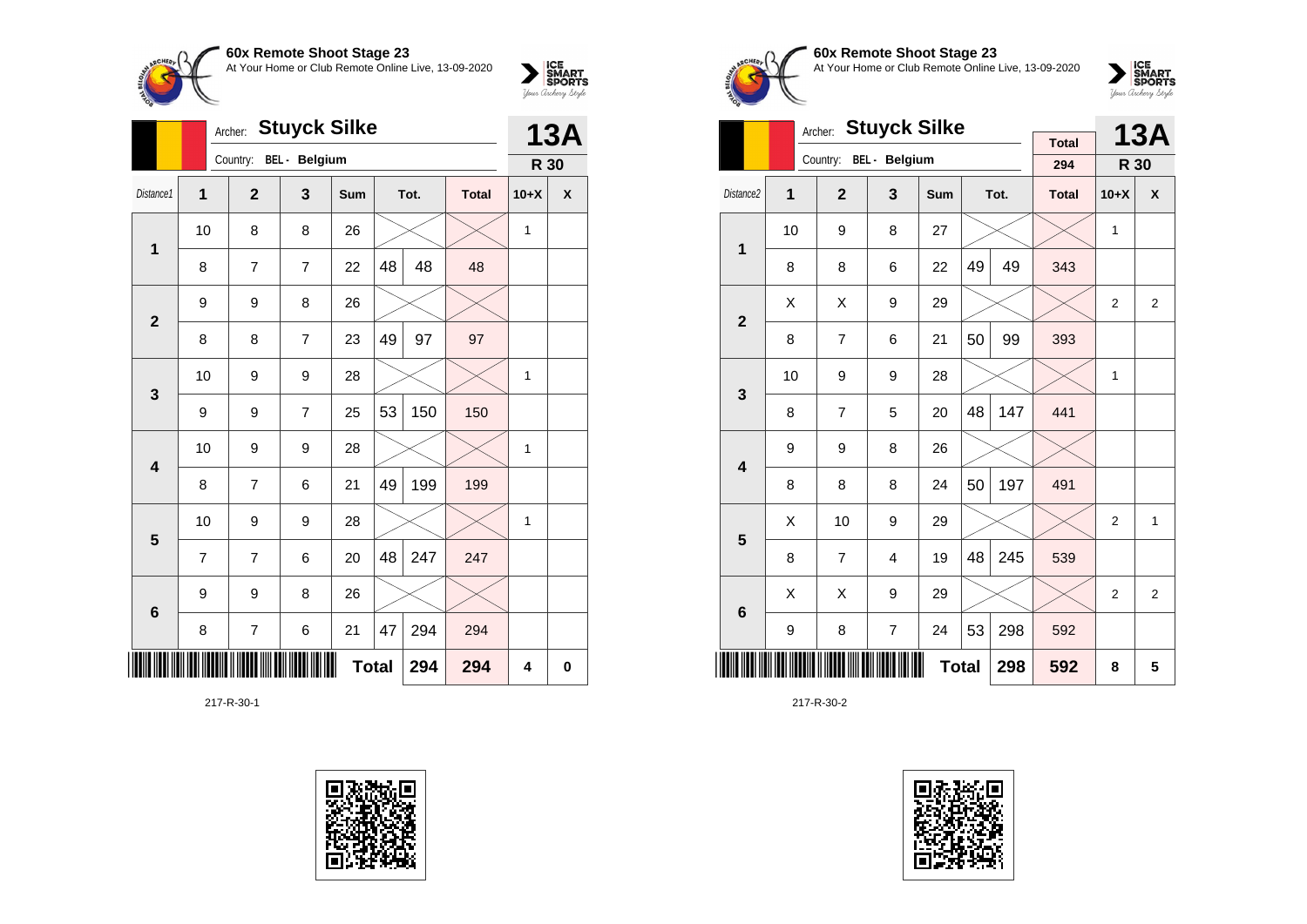

|                 |                | <b>Boeckx Sonja</b><br>Archer: |                      |            | <b>13B</b>   |      |              |              |              |
|-----------------|----------------|--------------------------------|----------------------|------------|--------------|------|--------------|--------------|--------------|
|                 |                | Country:                       | <b>BEL</b> - Belgium |            |              |      |              | R 30         |              |
| Distance1       | 1              | $\overline{2}$                 | 3                    | <b>Sum</b> |              | Tot. | <b>Total</b> | $10+X$       | X            |
| 1               | Χ              | 9                              | 8                    | 27         |              |      |              | $\mathbf{1}$ | 1            |
|                 | 8              | 7                              | $\overline{4}$       | 19         | 46           | 46   | 46           |              |              |
| $\overline{2}$  | Χ              | 8                              | 8                    | 26         |              |      |              | $\mathbf{1}$ | 1            |
|                 | 8              | 7                              | 7                    | 22         | 48           | 94   | 94           |              |              |
| 3               | 9              | $\overline{7}$                 | $\overline{7}$       | 23         |              |      |              |              |              |
|                 | $\overline{7}$ | 6                              | 3                    | 16         | 39           | 133  | 133          |              |              |
| 4               | 8              | 8                              | 8                    | 24         |              |      |              |              |              |
|                 | 8              | 7                              | $\overline{7}$       | 22         | 46           | 179  | 179          |              |              |
| 5               | 10             | 9                              | $\overline{7}$       | 26         |              |      |              | 1            |              |
|                 | $\overline{7}$ | 7                              | 5                    | 19         | 45           | 224  | 224          |              |              |
| $6\phantom{1}6$ | 9              | 9                              | 8                    | 26         |              |      |              |              |              |
|                 | 8              | 6                              | 5                    | 19         | 45           | 269  | 269          |              |              |
|                 |                |                                |                      |            | <b>Total</b> | 269  | 269          | 3            | $\mathbf{2}$ |

218-R-30-1





**60x Remote Shoot Stage 23** At Your Home or Club Remote Online Live, 13-09-2020



|                         |    | <b>Boeckx Sonja</b><br>Archer: |                |              |    | <b>13B</b> |                     |                |                |
|-------------------------|----|--------------------------------|----------------|--------------|----|------------|---------------------|----------------|----------------|
|                         |    | Country:                       | BEL - Belgium  |              |    |            | <b>Total</b><br>269 |                |                |
|                         |    |                                |                |              |    |            |                     | R 30           |                |
| Distance <sub>2</sub>   | 1  | $\overline{2}$                 | 3              | <b>Sum</b>   |    | Tot.       | <b>Total</b>        | $10+X$         | X              |
| 1                       | 8  | 8                              | 6              | 22           |    |            |                     |                |                |
|                         | 6  | 6                              | $\overline{4}$ | 16           | 38 | 38         | 307                 |                |                |
| $\overline{2}$          | 8  | 8                              | $\overline{7}$ | 23           |    |            |                     |                |                |
|                         | 6  | 4                              | 3              | 13           | 36 | 74         | 343                 |                |                |
| 3                       | 10 | 8                              | 8              | 26           |    |            |                     | 1              |                |
|                         | 7  | $\overline{7}$                 | $\overline{7}$ | 21           | 47 | 121        | 390                 |                |                |
| $\overline{\mathbf{4}}$ | 9  | 9                              | 9              | 27           |    |            |                     |                |                |
|                         | 9  | 8                              | 6              | 23           | 50 | 171        | 440                 |                |                |
| 5                       | X  | 10                             | 9              | 29           |    |            |                     | 2              | $\mathbf{1}$   |
|                         | 8  | 5                              | 5              | 18           | 47 | 218        | 487                 |                |                |
| $6\phantom{1}6$         | X  | X                              | 9              | 29           |    |            |                     | $\overline{2}$ | $\overline{2}$ |
|                         | 8  | 6                              | 5              | 19           | 48 | 266        | 535                 |                |                |
|                         |    |                                |                | <b>Total</b> |    | 266        | 535                 | 5              | 3              |

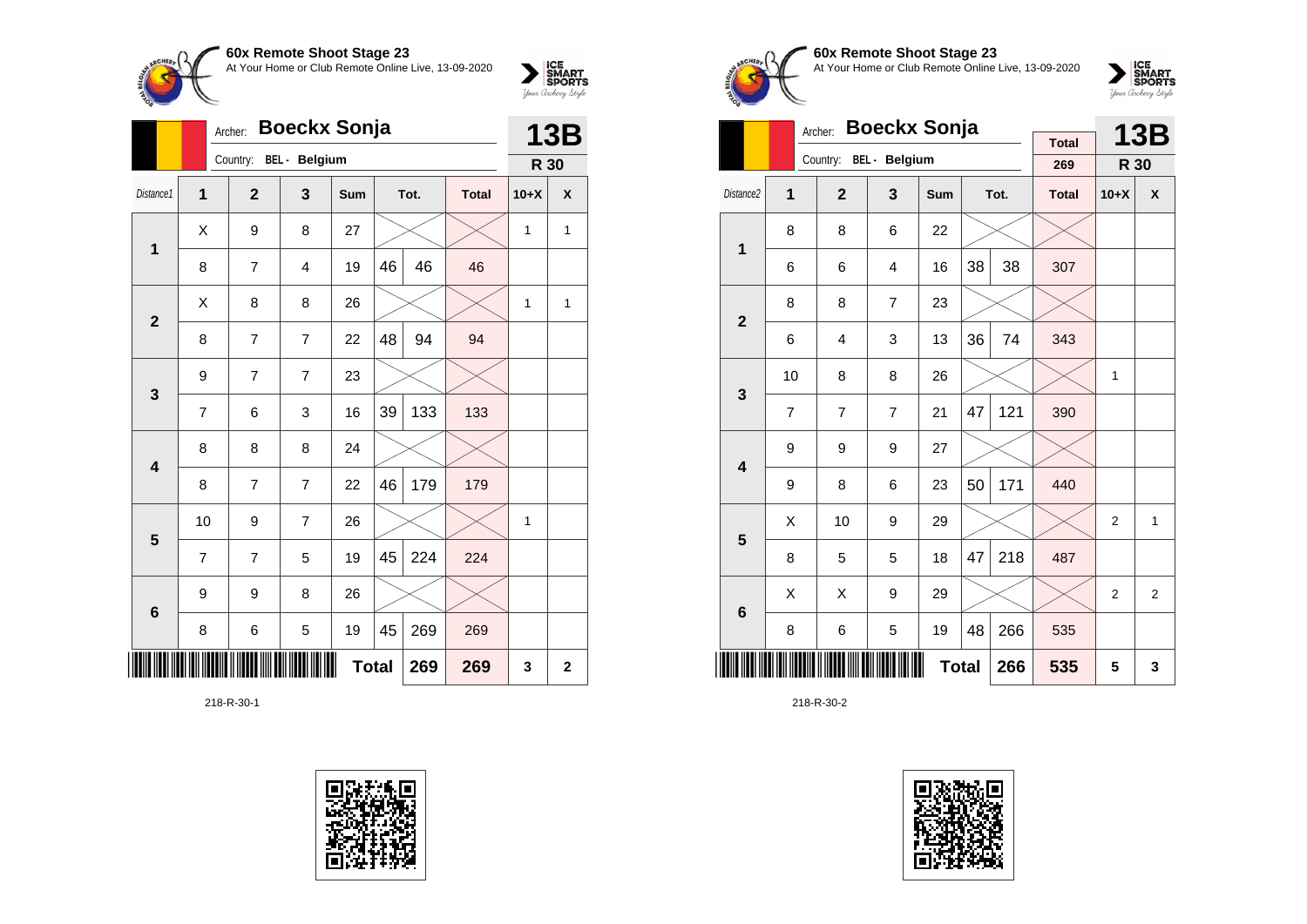**60x Remote Shoot Stage 23**  $\sum_{\text{Jour } \text{Guchy } \text{MyC}}\n \begin{cases}\n \text{ICE} \\
 \text{SDORTS} \\
 \text{Jour } \text{Cuchy } \text{Myb}\n \end{cases}$ At Your Home or Club Remote Online Live, 13-09-2020

|                         |                | <b>Turner Keith</b><br>Archer: |                |                |    |      |              |                 |                |  |
|-------------------------|----------------|--------------------------------|----------------|----------------|----|------|--------------|-----------------|----------------|--|
|                         |                | Country: BEL - Belgium         |                |                |    |      |              | C <sub>30</sub> | <b>13C</b>     |  |
| Distance1               | 1              | $\overline{2}$                 | 3              | Sum            |    | Tot. | <b>Total</b> | $10+X$          | X              |  |
| 1                       | Χ              | Χ                              | 9              | 29             |    |      |              | 2               | $\overline{2}$ |  |
|                         | 9              | 9                              | 8              | 26             | 55 | 55   | 55           |                 |                |  |
| $\overline{2}$          | 10             | 9                              | 9              | 28             |    |      |              | 1               |                |  |
|                         | 9              | 9                              | 8              | 26             | 54 | 109  | 109          |                 |                |  |
| 3                       | 10             | 9                              | 9              | 28             |    |      |              | $\mathbf{1}$    |                |  |
|                         | $\overline{7}$ | 6                              | 5              | 18             | 46 | 155  | 155          |                 |                |  |
| $\overline{\mathbf{4}}$ | 10             | 9                              | 9              | 28             |    |      |              | $\mathbf{1}$    |                |  |
|                         | 7              | M                              | M              | $\overline{7}$ | 35 | 190  | 190          |                 |                |  |
| 5                       | 9              | 9                              | 9              | 27             |    |      |              |                 |                |  |
|                         | 9              | 9                              | 8              | 26             | 53 | 243  | 243          |                 |                |  |
| $6\phantom{1}6$         | 9              | 8                              | 8              | 25             |    |      |              |                 |                |  |
|                         | 8              | 7                              | $\overline{7}$ | 22             | 47 | 290  | 290          |                 |                |  |
|                         |                |                                |                | <b>Total</b>   |    | 290  | 290          | 5               | $\mathbf{2}$   |  |

219-C-30-1





**60x Remote Shoot Stage 23** At Your Home or Club Remote Online Live, 13-09-2020

 $\sum_{\text{Jour Theory } \text{Styds}}\begin{cases} \text{ICE} \\ \text{SDORTS} \\ \text{SPORTS} \end{cases}$ 

|                         |                | <b>Turner Keith</b><br>Archer: |                |              |    | <b>13C</b> |                     |                 |                |
|-------------------------|----------------|--------------------------------|----------------|--------------|----|------------|---------------------|-----------------|----------------|
|                         |                | Country: BEL - Belgium         |                |              |    |            | <b>Total</b><br>290 | C <sub>30</sub> |                |
|                         |                |                                |                |              |    |            |                     |                 |                |
| Distance <sub>2</sub>   | $\overline{1}$ | $\overline{2}$                 | $\mathbf{3}$   | <b>Sum</b>   |    | Tot.       | <b>Total</b>        | $10+X$          | X              |
| 1                       | 10             | 9                              | 9              | 28           |    |            |                     | 1               |                |
|                         | 9              | 8                              | $\overline{7}$ | 24           | 52 | 52         | 342                 |                 |                |
| $\overline{2}$          | 10             | 9                              | 9              | 28           |    |            |                     | 1               |                |
|                         | 8              | 8                              | M              | 16           | 44 | 96         | 386                 |                 |                |
| 3                       | X              | Χ                              | 10             | 30           |    |            |                     | 3               | $\overline{2}$ |
|                         | 10             | 9                              | $\overline{7}$ | 26           | 56 | 152        | 442                 | 1               |                |
| $\overline{\mathbf{4}}$ | Χ              | 10                             | 10             | 30           |    |            |                     | 3               | 1              |
|                         | 10             | 9                              | 8              | 27           | 57 | 209        | 499                 | 1               |                |
| 5                       | X              | 10                             | 9              | 29           |    |            |                     | 2               | 1              |
|                         | 8              | 8                              | 5              | 21           | 50 | 259        | 549                 |                 |                |
| $6\phantom{1}6$         | 10             | 10                             | 9              | 29           |    |            |                     | 2               |                |
|                         | 8              | 7                              | 6              | 21           | 50 | 309        | 599                 |                 |                |
|                         |                |                                |                | <b>Total</b> |    | 309        | 599                 | 14              | 4              |

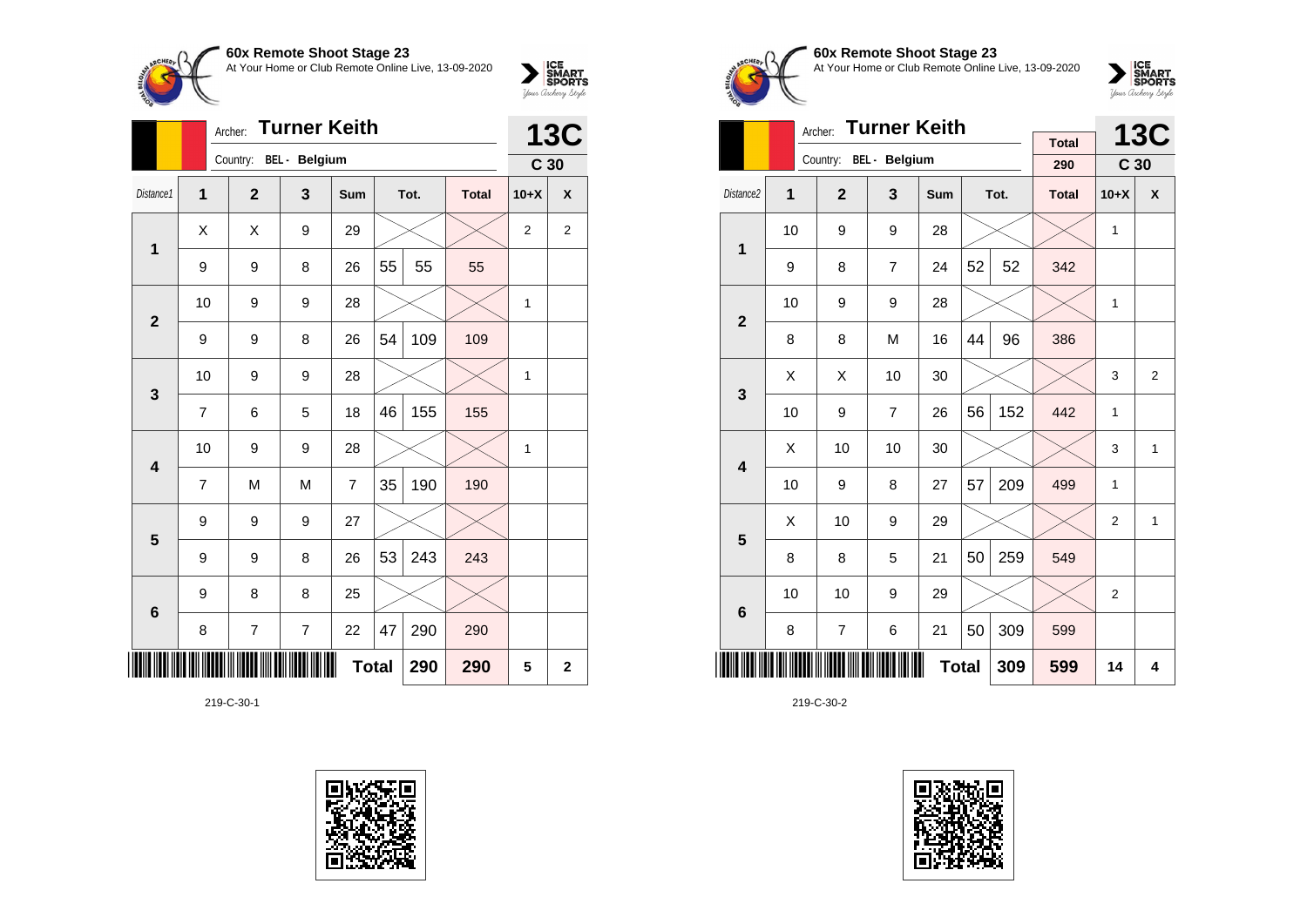

|                         | <b>Francis Sherwin</b><br>Archer: |              |                           |              |    |      |              |                 | <b>1A</b> |
|-------------------------|-----------------------------------|--------------|---------------------------|--------------|----|------|--------------|-----------------|-----------|
|                         |                                   | Country:     | TTO - Trinidad and Tobago |              |    |      |              | C <sub>50</sub> |           |
| Distance1               | $\mathbf{1}$                      | $\mathbf{2}$ | 3                         | Sum          |    | Tot. | <b>Total</b> | $10+X$          | X         |
| $\mathbf 1$             | X                                 | 10           | 9                         | 29           |    |      |              | 2               | 1         |
|                         | 9                                 | 8            | 8                         | 25           | 54 | 54   | 54           |                 |           |
| $\mathbf{2}$            | X                                 | 10           | 9                         | 29           |    |      |              | $\overline{2}$  | 1         |
|                         | 9                                 | 8            | M                         | 17           | 46 | 100  | 100          |                 |           |
| $\mathbf{3}$            | 10                                | 9            | 9                         | 28           |    |      |              | 1               |           |
|                         | 8                                 | 8            | $\overline{7}$            | 23           | 51 | 151  | 151          |                 |           |
| $\overline{\mathbf{4}}$ | X                                 | X            | X                         | 30           |    |      |              | 3               | 3         |
|                         | 9                                 | 8            | 8                         | 25           | 55 | 206  | 206          |                 |           |
| 5                       | 10                                | 10           | 9                         | 29           |    |      |              | $\overline{c}$  |           |
|                         | 9                                 | 9            | 8                         | 26           | 55 | 261  | 261          |                 |           |
| 6                       | X                                 | 10           | 9                         | 29           |    |      |              | $\overline{2}$  | 1         |
|                         | 9                                 | 8            | 8                         | 25           | 54 | 315  | 315          |                 |           |
|                         |                                   |              |                           | <b>Total</b> |    | 315  | 315          | 12              | 6         |

220-C-50-1





**60x Remote Shoot Stage 23** At Your Home or Club Remote Online Live, 13-09-2020

 $\sum_{\text{Jour} \text{C} \text{under}} \left| \begin{matrix} \text{ICE} \\ \text{SDORTS} \\ \text{SPORTS} \end{matrix} \right|_{\text{Jour} \text{d} \text{ref}}$ 

|                         |    | <b>Francis Sherwin</b><br>Archer: |                                    |     |    | 1Α           |                     |                 |   |
|-------------------------|----|-----------------------------------|------------------------------------|-----|----|--------------|---------------------|-----------------|---|
|                         |    |                                   | Country: TTO - Trinidad and Tobago |     |    |              | <b>Total</b><br>315 | C <sub>50</sub> |   |
| Distance <sub>2</sub>   | 1  | $\mathbf{2}$                      | 3                                  | Sum |    | Tot.         | <b>Total</b>        | $10+X$          | X |
| $\overline{1}$          | 10 | 10                                | 9                                  | 29  |    |              |                     | $\overline{2}$  |   |
|                         | 9  | 8                                 | 8                                  | 25  | 54 | 54           | 369                 |                 |   |
| $\overline{2}$          | 10 | 10                                | 9                                  | 29  |    |              |                     | $\overline{2}$  |   |
|                         | 9  | 9                                 | 8                                  | 26  | 55 | 109          | 424                 |                 |   |
| 3                       | 10 | 10                                | 9                                  | 29  |    |              |                     | $\overline{2}$  |   |
|                         | 9  | 8                                 | 8                                  | 25  | 54 | 163          | 478                 |                 |   |
| $\overline{\mathbf{4}}$ | X  | 9                                 | 9                                  | 28  |    |              |                     | $\mathbf{1}$    | 1 |
|                         | 9  | 9                                 | 8                                  | 26  | 54 | 217          | 532                 |                 |   |
| 5                       | X  | 10                                | 9                                  | 29  |    |              |                     | 2               | 1 |
|                         | 9  | 9                                 | 8                                  | 26  | 55 | 272          | 587                 |                 |   |
| 6                       | 10 | 9                                 | 9                                  | 28  |    |              |                     | 1               |   |
|                         | 9  | 9                                 | 8                                  | 26  | 54 | 326          | 641                 |                 |   |
|                         |    |                                   | 326                                | 641 | 10 | $\mathbf{2}$ |                     |                 |   |

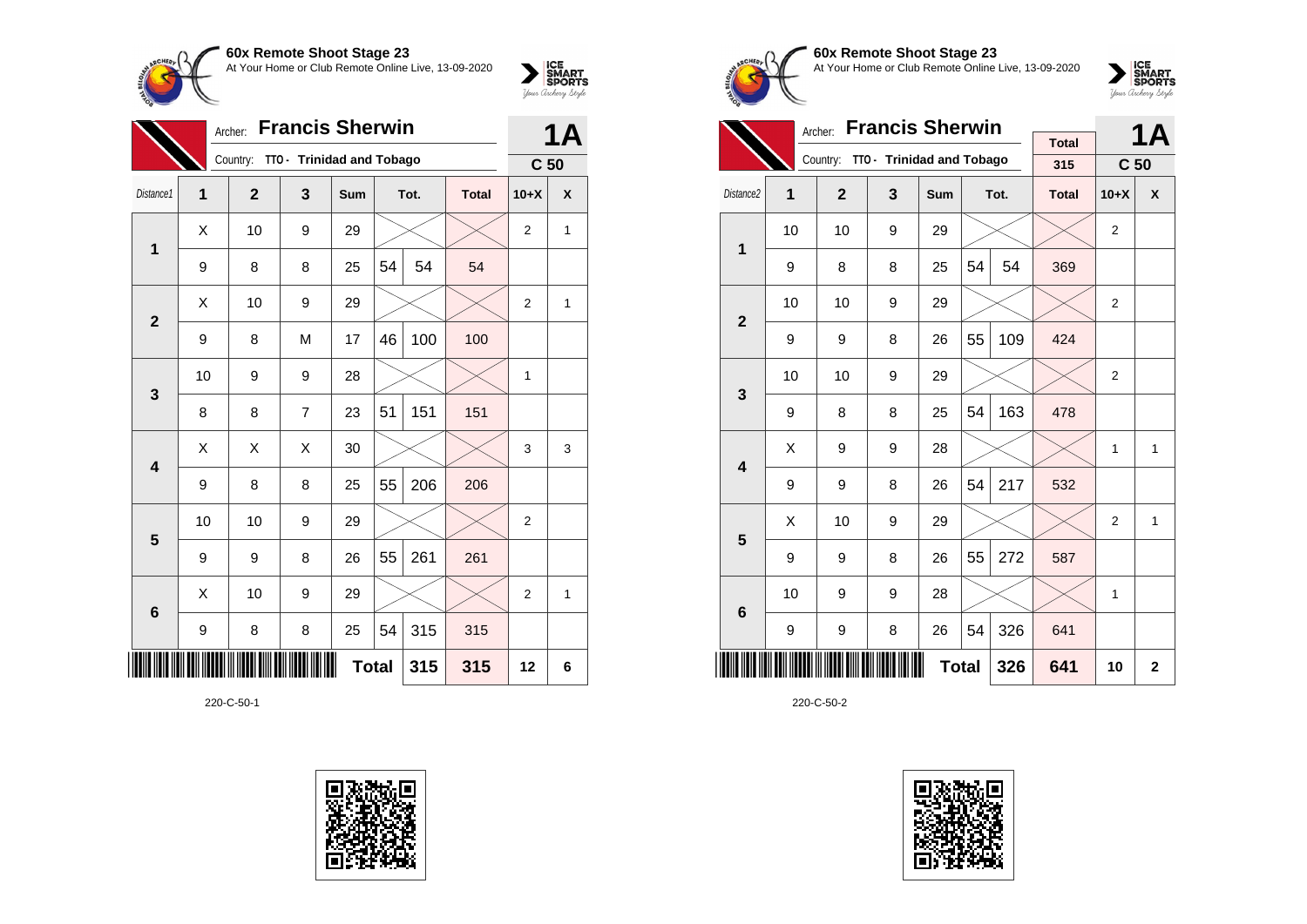

| <b>NZ</b>               | Archer: |                |                            | 2A           |    |      |              |                  |   |
|-------------------------|---------|----------------|----------------------------|--------------|----|------|--------------|------------------|---|
|                         |         | Country:       | <b>GBR</b> - Great Britain |              |    |      |              | R 60             |   |
| Distance1               | 1       | $\overline{2}$ | 3                          | Sum          |    | Tot. | <b>Total</b> | $10+X$           | χ |
| $\mathbf{1}$            | 10      | 10             | 9                          | 29           |    |      |              | $\boldsymbol{2}$ |   |
|                         | 9       | 8              | 7                          | 24           | 53 | 53   | 53           |                  |   |
|                         | 10      | 9              | 9                          | 28           |    |      |              | 1                |   |
| $\mathbf{2}$            | 7       | 7              | 6                          | 20           | 48 | 101  | 101          |                  |   |
| $\mathbf{3}$            | 10      | 9              | 8                          | 27           |    |      |              | 1                |   |
|                         | 8       | 8              | 6                          | 22           | 49 | 150  | 150          |                  |   |
| $\overline{\mathbf{4}}$ | 10      | 9              | 8                          | 27           |    |      |              | 1                |   |
|                         | 8       | 7              | 6                          | 21           | 48 | 198  | 198          |                  |   |
| $\overline{\mathbf{5}}$ | Χ       | 10             | 8                          | 28           |    |      |              | $\mathbf 2$      | 1 |
|                         | 8       | 6              | 4                          | 18           | 46 | 244  | 244          |                  |   |
| $\bf 6$                 | 10      | 9              | 8                          | 27           |    |      |              | 1                |   |
|                         | 8       | 6              | 6                          | 20           | 47 | 291  | 291          |                  |   |
|                         |         |                |                            | <b>Total</b> |    | 291  | 291          | 8                | 1 |

221-R-60-1





**60x Remote Shoot Stage 23** At Your Home or Club Remote Online Live, 13-09-2020

 $\sum_{\text{your } \text{Order}} \frac{\text{ICE}}{\text{SDORTS}}$ 

|                         |    | <b>Doherty Jack</b><br>Archer: |                              |              |    | 2A   |                     |              |   |
|-------------------------|----|--------------------------------|------------------------------|--------------|----|------|---------------------|--------------|---|
|                         |    |                                | Country: GBR - Great Britain |              |    |      | <b>Total</b><br>291 | R 60         |   |
| Distance2               | 1  | $\mathbf{2}$                   | 3                            | <b>Sum</b>   |    | Tot. | <b>Total</b>        | $10+X$       | X |
| 1                       | 8  | 8                              | 8                            | 24           |    |      |                     |              |   |
|                         | 8  | 6                              | $\overline{7}$               | 21           | 45 | 45   | 336                 |              |   |
| $\overline{2}$          | 9  | 9                              | 8                            | 26           |    |      |                     |              |   |
|                         | 8  | 6                              | $\overline{c}$               | 16           | 42 | 87   | 378                 |              |   |
| 3                       | 8  | 8                              | 8                            | 24           |    |      |                     |              |   |
|                         | 8  | 8                              | 6                            | 22           | 46 | 133  | 424                 |              |   |
| $\overline{\mathbf{4}}$ | 10 | 9                              | 8                            | 27           |    |      |                     | $\mathbf{1}$ |   |
|                         | 7  | $\overline{7}$                 | $\overline{7}$               | 21           | 48 | 181  | 472                 |              |   |
| 5                       | 10 | 9                              | 9                            | 28           |    |      |                     | 1            |   |
|                         | 6  | 6                              | 5                            | 17           | 45 | 226  | 517                 |              |   |
| 6                       | 9  | 10                             | 9                            | 28           |    |      |                     | $\mathbf{1}$ |   |
|                         | 8  | 8                              | 7                            | 23           | 51 | 277  | 568                 |              |   |
|                         |    |                                |                              | <b>Total</b> |    | 277  | 568                 | 3            | 0 |

221-R-60-2

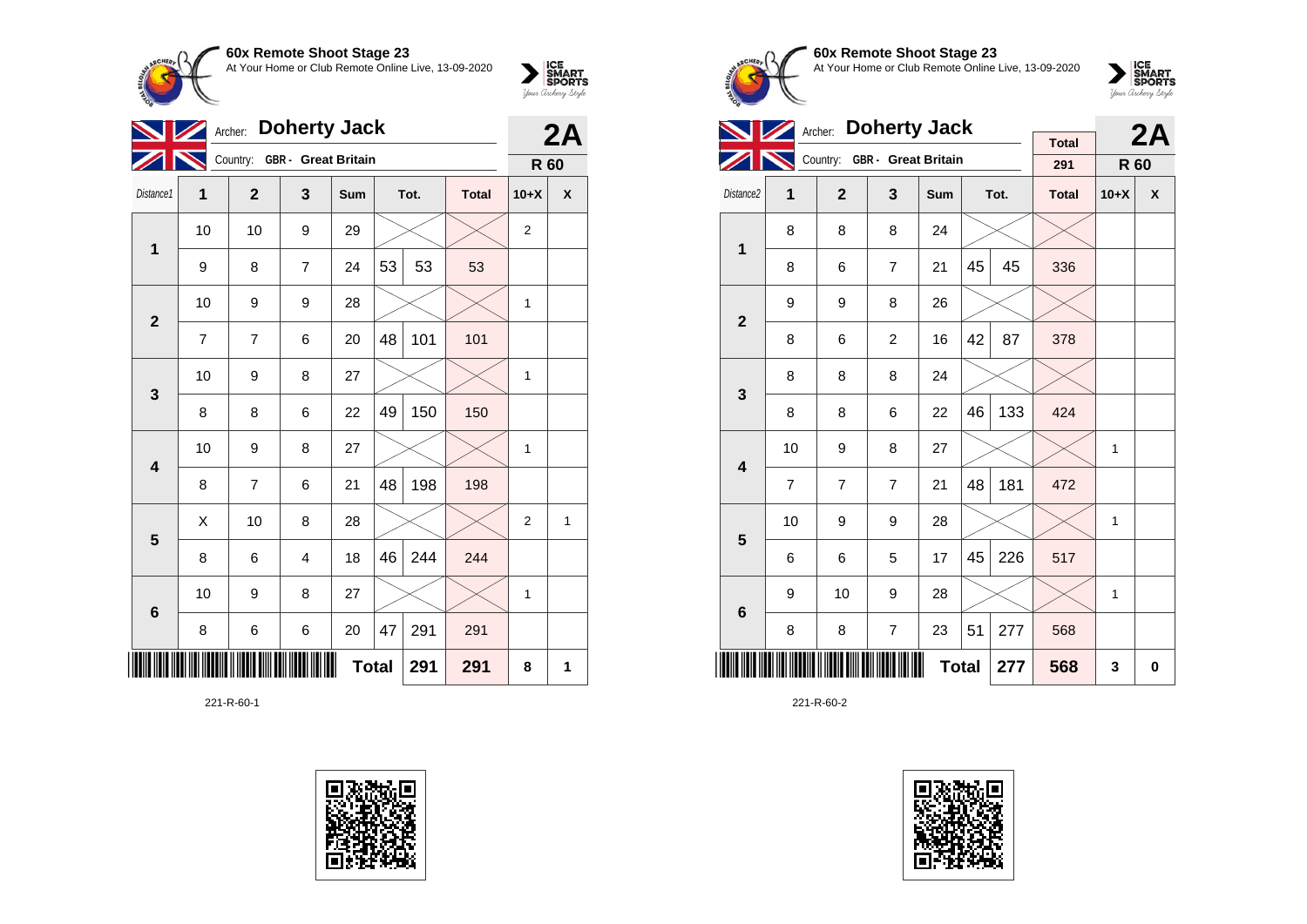

| <b>Irvine Russ</b><br>VZ<br>Archer: |                |                          |    |     |              |      |              |                 | 3A           |  |
|-------------------------------------|----------------|--------------------------|----|-----|--------------|------|--------------|-----------------|--------------|--|
| ∗                                   |                | Country: AUS - Australia |    |     |              |      |              | C <sub>30</sub> |              |  |
| Distance1                           | $\overline{1}$ | $\overline{2}$           | 3  | Sum |              | Tot. | <b>Total</b> | $10+X$          | X            |  |
| 1                                   | Χ              | 10                       | 10 | 30  |              |      |              | 3               | 1            |  |
|                                     | 9              | 8                        | 8  | 25  | 55           | 55   | 55           |                 |              |  |
| $\overline{2}$                      | X              | 10                       | 10 | 30  |              |      |              | 3               | 1            |  |
|                                     | 10             | 9                        | 9  | 28  | 58           | 113  | 113          | 1               |              |  |
| 3                                   | X              | 10                       | 10 | 30  |              |      |              | 3               | 1            |  |
|                                     | 9              | 9                        | 8  | 26  | 56           | 169  | 169          |                 |              |  |
| 4                                   | 10             | 10                       | 10 | 30  |              |      |              | 3               |              |  |
|                                     | 10             | 9                        | 8  | 27  | 57           | 226  | 226          | 1               |              |  |
| 5                                   | Χ              | Χ                        | 10 | 30  |              |      |              | 3               | 2            |  |
|                                     | 10             | 10                       | 10 | 30  | 60           | 286  | 286          | 3               |              |  |
| $6\phantom{1}6$                     | X              | 10                       | 10 | 30  |              |      |              | 3               | $\mathbf{1}$ |  |
|                                     | 10             | 9                        | 9  | 28  | 58           | 344  | 344          | 1               |              |  |
|                                     |                |                          |    |     | <b>Total</b> | 344  | 344          | 24              | 6            |  |

222-C-30-1





### **60x Remote Shoot Stage 23** At Your Home or Club Remote Online Live, 13-09-2020

 $\sum_{\text{your } \text{Order}} \frac{\text{ICE}}{\text{SDORTS}}$ 

| VZ                    | <b>Irvine Russ</b><br>Archer: |              |                          |              |    |      |              |                 | 3A             |
|-----------------------|-------------------------------|--------------|--------------------------|--------------|----|------|--------------|-----------------|----------------|
|                       |                               |              | Country: AUS - Australia |              |    |      | <b>Total</b> |                 |                |
|                       |                               |              |                          |              |    |      | 344          | C <sub>30</sub> |                |
| Distance <sub>2</sub> | 1                             | $\mathbf{2}$ | $\overline{\mathbf{3}}$  | Sum          |    | Tot. | <b>Total</b> | $10+X$          | X              |
| 1                     | X                             | 10           | 10                       | 30           |    |      |              | 3               | $\mathbf{1}$   |
|                       | 10                            | 10           | 9                        | 29           | 59 | 59   | 403          | 2               |                |
| $\overline{2}$        | X                             | 10           | 10                       | 30           |    |      |              | 3               | $\mathbf{1}$   |
|                       | 9                             | 9            | 9                        | 27           | 57 | 116  | 460          |                 |                |
| 3                     | X                             | 10           | 10                       | 30           |    |      |              | 3               | 1              |
|                       | 10                            | 9            | 9                        | 28           | 58 | 174  | 518          | 1               |                |
| 4                     | Χ                             | X            | X                        | 30           |    |      |              | 3               | 3              |
|                       | 10                            | 9            | 9                        | 28           | 58 | 232  | 576          | $\mathbf{1}$    |                |
| 5                     | 10                            | 10           | 10                       | 30           |    |      |              | 3               |                |
|                       | 10                            | 9            | 9                        | 28           | 58 | 290  | 634          | 1               |                |
| 6                     | X                             | 10           | 10                       | 30           |    |      |              | 3               | $\mathbf{1}$   |
|                       | 9                             | 9            | 9                        | 27           | 57 | 347  | 691          |                 |                |
|                       |                               |              |                          | <b>Total</b> |    | 347  | 691          | 23              | $\overline{7}$ |

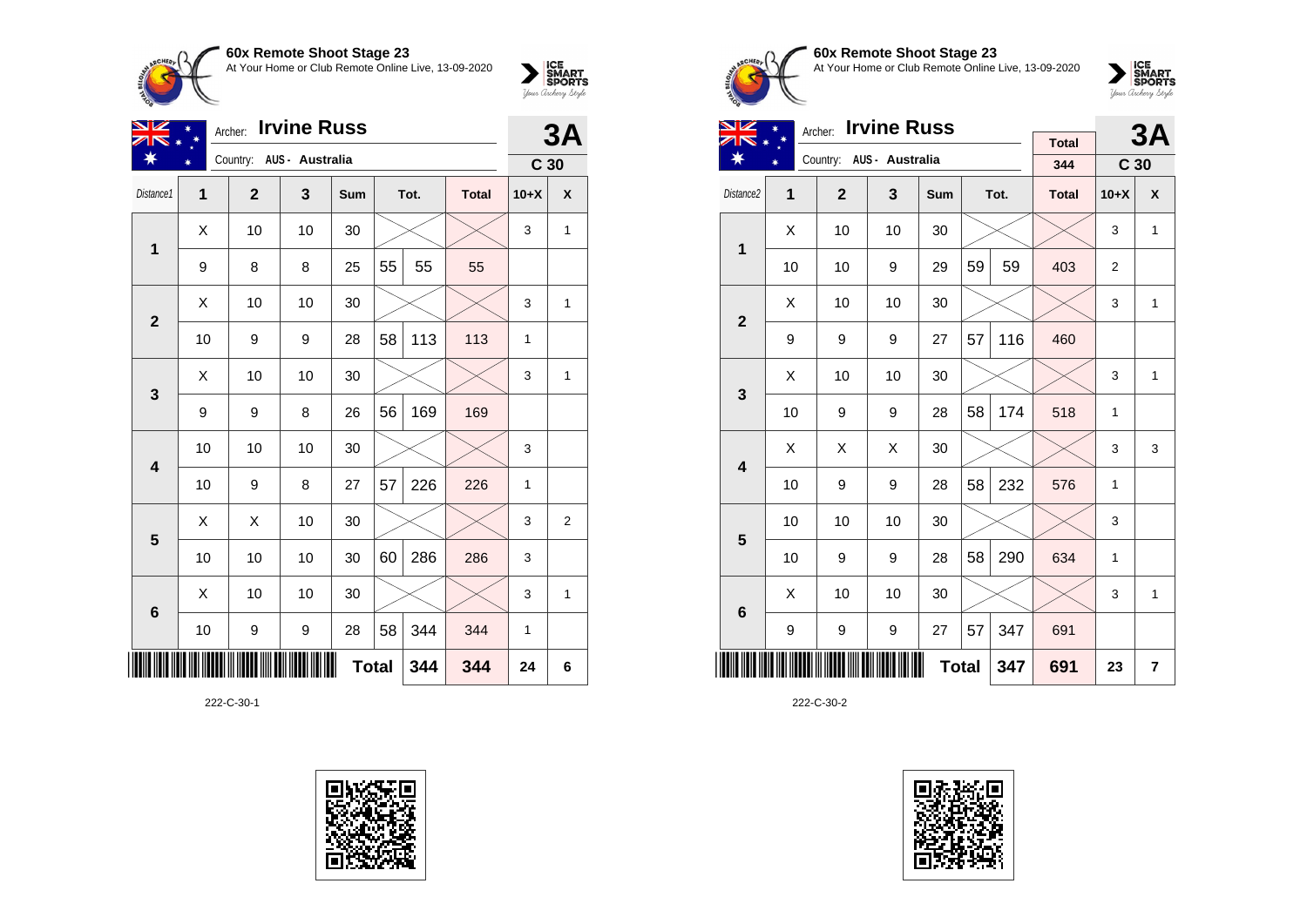

| <b>Ferreira Gerard</b><br>Archer: |    |                |                           |              |    |      |              | 4A              |   |
|-----------------------------------|----|----------------|---------------------------|--------------|----|------|--------------|-----------------|---|
|                                   |    | Country:       | TTO - Trinidad and Tobago |              |    |      |              | C <sub>50</sub> |   |
| Distance1                         | 1  | $\overline{2}$ | 3                         | Sum          |    | Tot. | <b>Total</b> | $10+X$          | X |
| $\mathbf 1$                       | 9  | 9              | 8                         | 26           |    |      |              |                 |   |
|                                   | 8  | 8              | 8                         | 24           | 50 | 50   | 50           |                 |   |
| $\overline{2}$                    | 10 | 9              | 9                         | 28           |    |      |              | 1               |   |
|                                   | 9  | 7              | $\overline{7}$            | 23           | 51 | 101  | 101          |                 |   |
| 3                                 | 9  | 9              | 9                         | 27           |    |      |              |                 |   |
|                                   | 9  | 8              | 7                         | 24           | 51 | 152  | 152          |                 |   |
| 4                                 | 10 | 9              | 9                         | 28           |    |      |              | 1               |   |
|                                   | 8  | 8              | $\overline{7}$            | 23           | 51 | 203  | 203          |                 |   |
| 5                                 | 10 | 9              | 9                         | 28           |    |      |              | 1               |   |
|                                   | 9  | 8              | 8                         | 25           | 53 | 256  | 256          |                 |   |
| 6                                 | 10 | 10             | 9                         | 29           |    |      |              | $\overline{2}$  |   |
|                                   | 8  | 8              | $\overline{7}$            | 23           | 52 | 308  | 308          |                 |   |
|                                   |    |                |                           | <b>Total</b> |    | 308  | 308          | 5               | 0 |

223-C-50-1





**60x Remote Shoot Stage 23** At Your Home or Club Remote Online Live, 13-09-2020

 $\sum_{\text{Jour} \text{C} \text{under}} \left| \begin{matrix} \text{ICE} \\ \text{SDORTS} \\ \text{SPORTS} \end{matrix} \right|_{\text{Jour} \text{d} \text{ref}}$ 

|                         |    | <b>Ferreira Gerard</b><br>Archer: |                                    |              |    | 4Α   |                     |                 |              |
|-------------------------|----|-----------------------------------|------------------------------------|--------------|----|------|---------------------|-----------------|--------------|
|                         |    |                                   | Country: TTO - Trinidad and Tobago |              |    |      | <b>Total</b><br>308 | C <sub>50</sub> |              |
| Distance <sub>2</sub>   | 1  | $\mathbf{2}$                      | 3                                  | Sum          |    | Tot. | <b>Total</b>        | $10+X$          | X            |
| $\mathbf{1}$            | 10 | 9                                 | 9                                  | 28           |    |      |                     | $\mathbf{1}$    |              |
|                         | 9  | 8                                 | 8                                  | 25           | 53 | 53   | 361                 |                 |              |
| $\overline{2}$          | 10 | 9                                 | 9                                  | 28           |    |      |                     | 1               |              |
|                         | 9  | 9                                 | 8                                  | 26           | 54 | 107  | 415                 |                 |              |
| 3                       | X  | 10                                | 10                                 | 30           |    |      |                     | 3               | 1            |
|                         | 9  | 8                                 | $\overline{7}$                     | 24           | 54 | 161  | 469                 |                 |              |
| $\overline{\mathbf{4}}$ | Χ  | 10                                | 9                                  | 29           |    |      |                     | $\overline{2}$  | 1            |
|                         | 8  | 8                                 | 8                                  | 24           | 53 | 214  | 522                 |                 |              |
| 5                       | 10 | 9                                 | 9                                  | 28           |    |      |                     | 1               |              |
|                         | 9  | 9                                 | 8                                  | 26           | 54 | 268  | 576                 |                 |              |
| 6                       | 10 | 9                                 | 9                                  | 28           |    |      |                     | 1               |              |
|                         | 8  | 8                                 | 8                                  | 24           | 52 | 320  | 628                 |                 |              |
|                         |    |                                   |                                    | <b>Total</b> |    | 320  | 628                 | 9               | $\mathbf{2}$ |

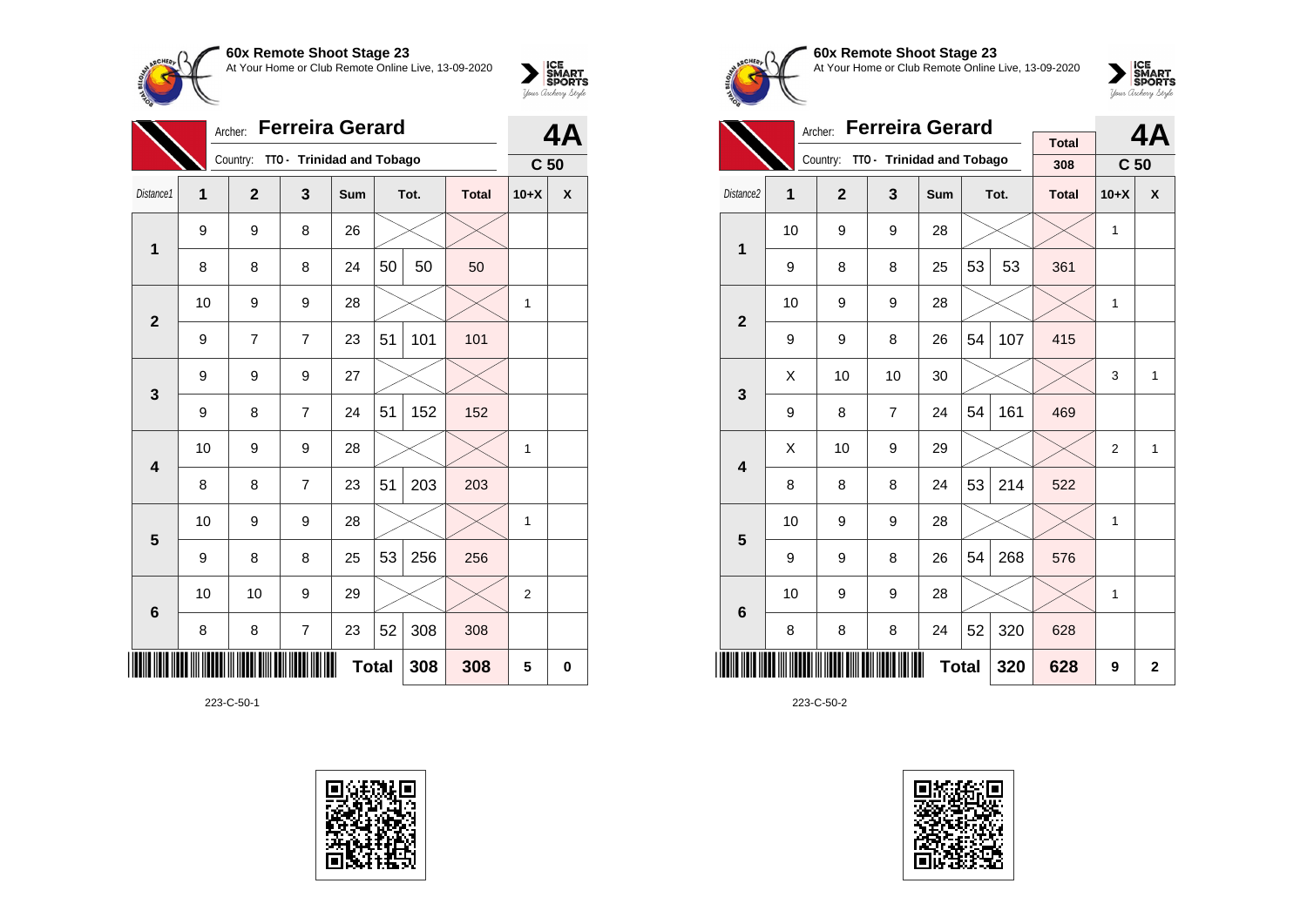

|                         | <b>Saunderson Jay</b><br>Archer: |                              |                |              |    |      |              |                 |                  |
|-------------------------|----------------------------------|------------------------------|----------------|--------------|----|------|--------------|-----------------|------------------|
|                         |                                  | Country: GBR - Great Britain |                |              |    |      |              | C <sub>50</sub> |                  |
| Distance1               | 1                                | $\overline{2}$               | 3              | Sum          |    | Tot. | <b>Total</b> | $10+X$          | $\boldsymbol{x}$ |
| 1                       | Χ                                | 10                           | 10             | 30           |    |      |              | 3               | $\mathbf{1}$     |
|                         | 9                                | 9                            | 9              | 27           | 57 | 57   | 57           |                 |                  |
| $\overline{\mathbf{2}}$ | X                                | X                            | X              | 30           |    |      |              | 3               | 3                |
|                         | Χ                                | 10                           | 10             | 30           | 60 | 117  | 117          | 3               | 1                |
| 3                       | 10                               | 9                            | 9              | 28           |    |      |              | 1               |                  |
|                         | 9                                | 9                            | $\overline{7}$ | 25           | 53 | 170  | 170          |                 |                  |
| $\overline{\mathbf{4}}$ | X                                | 10                           | 10             | 30           |    |      |              | 3               | 1                |
|                         | 10                               | 8                            | 8              | 26           | 56 | 226  | 226          | 1               |                  |
| 5                       | Х                                | 10                           | 9              | 29           |    |      |              | $\overline{2}$  | 1                |
|                         | 9                                | 9                            | 6              | 24           | 53 | 279  | 279          |                 |                  |
| $6\phantom{1}6$         | 10                               | 9                            | 9              | 28           |    |      |              | 1               |                  |
|                         | 9                                | 9                            | 8              | 26           | 54 | 333  | 333          |                 |                  |
|                         |                                  |                              |                | <b>Total</b> |    | 333  | 333          | 17              | 7                |

224-C-50-1





**60x Remote Shoot Stage 23** At Your Home or Club Remote Online Live, 13-09-2020

 $\sum_{\text{your } \text{Order}} \frac{\text{ICE}}{\text{SDORTS}}$ 

|                         |    | Archer: Saunderson Jay |                              |              |    | <b>5A</b> |                     |                 |              |
|-------------------------|----|------------------------|------------------------------|--------------|----|-----------|---------------------|-----------------|--------------|
|                         |    |                        | Country: GBR - Great Britain |              |    |           | <b>Total</b><br>333 | C <sub>50</sub> |              |
| Distance2               | 1  | $\mathbf{2}$           | 3                            | Sum          |    | Tot.      | <b>Total</b>        | $10+X$          | X            |
| 1                       | X  | 10                     | 10                           | 30           |    |           |                     | 3               | $\mathbf{1}$ |
|                         | 10 | 9                      | 9                            | 28           | 58 | 58        | 391                 | 1               |              |
| $\overline{2}$          | X  | 10                     | 9                            | 29           |    |           |                     | $\overline{2}$  | 1            |
|                         | 9  | 9                      | 9                            | 27           | 56 | 114       | 447                 |                 |              |
| 3                       | 10 | 10                     | 9                            | 29           |    |           |                     | 2               |              |
|                         | 9  | 9                      | 9                            | 27           | 56 | 170       | 503                 |                 |              |
| $\overline{\mathbf{4}}$ | X  | 10                     | 9                            | 29           |    |           |                     | $\overline{2}$  | 1            |
|                         | 9  | 9                      | 9                            | 27           | 56 | 226       | 559                 |                 |              |
| 5                       | Χ  | 10                     | 10                           | 30           |    |           |                     | 3               | $\mathbf{1}$ |
|                         | 9  | 9                      | $\overline{7}$               | 25           | 55 | 281       | 614                 |                 |              |
| 6                       | X  | 10                     | 9                            | 29           |    |           |                     | 2               | 1            |
|                         | 9  | 9                      | 8                            | 26           | 55 | 336       | 669                 |                 |              |
|                         |    |                        |                              | <b>Total</b> |    | 336       | 669                 | 15              | 5            |

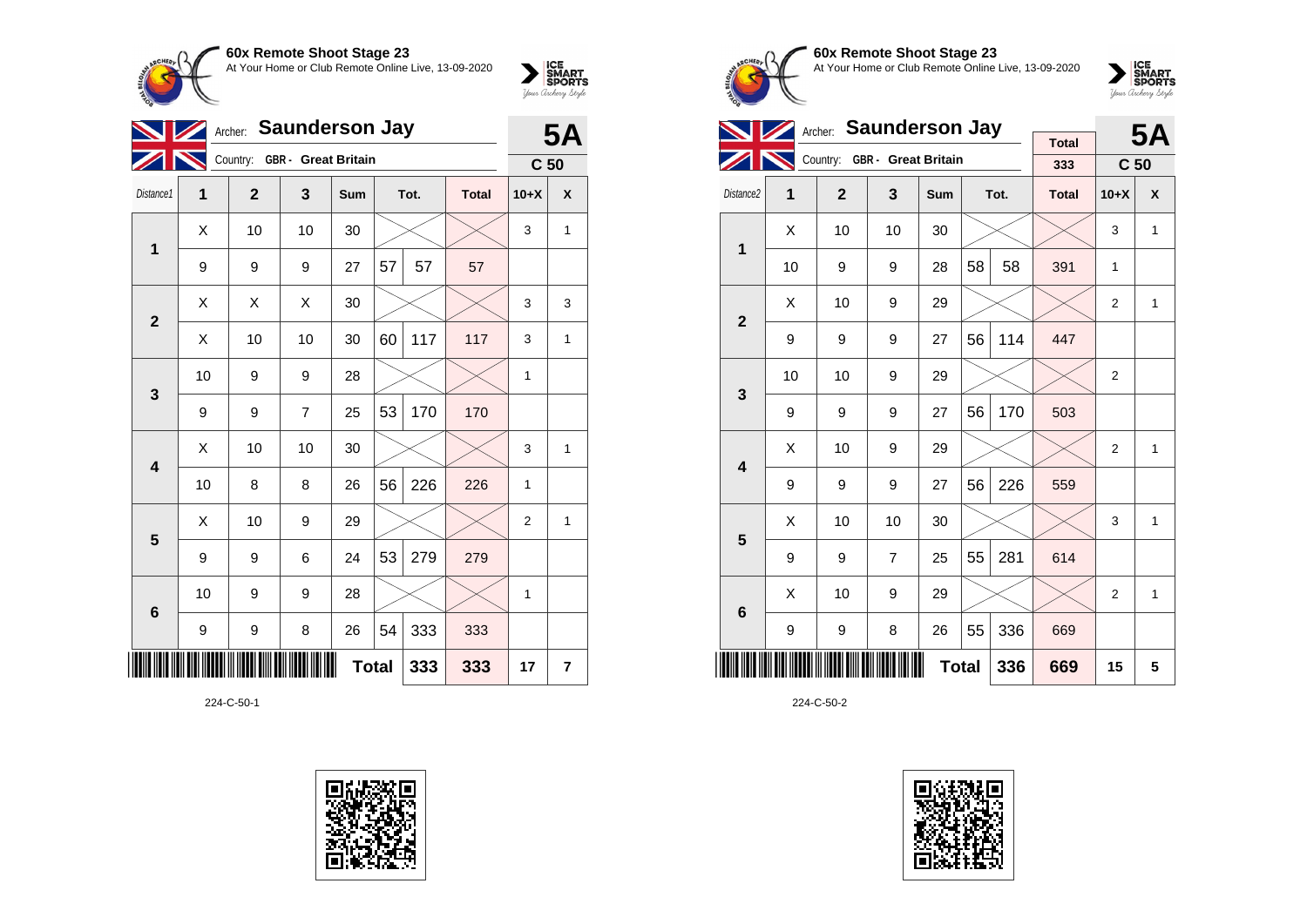

|                |                                       | <b>Schroeders Ronald</b><br>Archer: |    |     |    |      |              |                 |                |  |  |
|----------------|---------------------------------------|-------------------------------------|----|-----|----|------|--------------|-----------------|----------------|--|--|
|                |                                       | Country: BEL - Belgium              |    |     |    |      |              | C <sub>30</sub> |                |  |  |
| Distance1      | $\overline{1}$                        | $\mathbf{2}$                        | 3  | Sum |    | Tot. | <b>Total</b> | $10+X$          | X              |  |  |
| 1              | X                                     | 10                                  | 10 | 30  |    |      |              | 3               | 1              |  |  |
|                | 10                                    | 9                                   | 9  | 28  | 58 | 58   | 58           | 1               |                |  |  |
| $\mathbf{2}$   | Χ                                     | Χ                                   | 10 | 30  |    |      |              | 3               | 2              |  |  |
|                | 10                                    | 10                                  | 9  | 29  | 59 | 117  | 117          | $\overline{2}$  |                |  |  |
| 3              | Χ                                     | 10                                  | 10 | 30  |    |      |              | 3               | 1              |  |  |
|                | 9                                     | 9                                   | 9  | 27  | 57 | 174  | 174          |                 |                |  |  |
| 4              | Χ                                     | Χ                                   | 10 | 30  |    |      |              | 3               | 2              |  |  |
|                | 9                                     | 9                                   | 8  | 26  | 56 | 230  | 230          |                 |                |  |  |
| $5\phantom{1}$ | Χ                                     | 10                                  | 10 | 30  |    |      |              | 3               | $\overline{1}$ |  |  |
|                | 10                                    | 9                                   | 9  | 28  | 58 | 288  | 288          | 1               |                |  |  |
| 6              | Χ                                     | 10                                  | 10 | 30  |    |      |              | 3               | 1              |  |  |
|                | 9<br>9<br>345<br>345<br>9<br>27<br>57 |                                     |    |     |    |      |              |                 |                |  |  |
|                |                                       | <b>Total</b><br>345<br>345          |    |     |    |      |              |                 |                |  |  |

225-C-30-1





**60x Remote Shoot Stage 23** At Your Home or Club Remote Online Live, 13-09-2020



|                       |    | Archer:                | <b>Schroeders Ronald</b> | <b>Total</b> |    | 6A   |              |                 |                |
|-----------------------|----|------------------------|--------------------------|--------------|----|------|--------------|-----------------|----------------|
|                       |    | Country: BEL - Belgium |                          |              |    |      | 345          | C <sub>30</sub> |                |
| Distance <sub>2</sub> | 1  | $\overline{2}$         | 3                        | <b>Sum</b>   |    | Tot. | <b>Total</b> | $10+X$          | X              |
| 1                     | Χ  | 10                     | 10                       | 30           |    |      |              | 3               | $\mathbf{1}$   |
|                       | 9  | 9                      | 8                        | 26           | 56 | 56   | 401          |                 |                |
| $\mathbf{2}$          | Χ  | X                      | Χ                        | 30           |    |      |              | 3               | 3              |
|                       | X  | 10                     | 10                       | 30           | 60 | 116  | 461          | 3               | $\mathbf{1}$   |
| 3                     | 10 | 10                     | 10                       | 30           |    |      |              | 3               |                |
|                       | 9  | 9                      | 9                        | 27           | 57 | 173  | 518          |                 |                |
| 4                     | X  | X                      | 9                        | 29           |    |      |              | $\overline{2}$  | $\overline{2}$ |
|                       | 9  | 8                      | 8                        | 25           | 54 | 227  | 572          |                 |                |
| 5                     | X  | 10                     | 10                       | 30           |    |      |              | 3               | 1              |
|                       | 10 | 10                     | 9                        | 29           | 59 | 286  | 631          | $\overline{2}$  |                |
| 6                     | X  | X                      | X                        | 30           |    |      |              | 3               | 3              |
|                       | 10 | 9                      | 9                        | 28           | 58 | 344  | 689          | 1               |                |
|                       |    |                        | 689                      | 23           | 11 |      |              |                 |                |

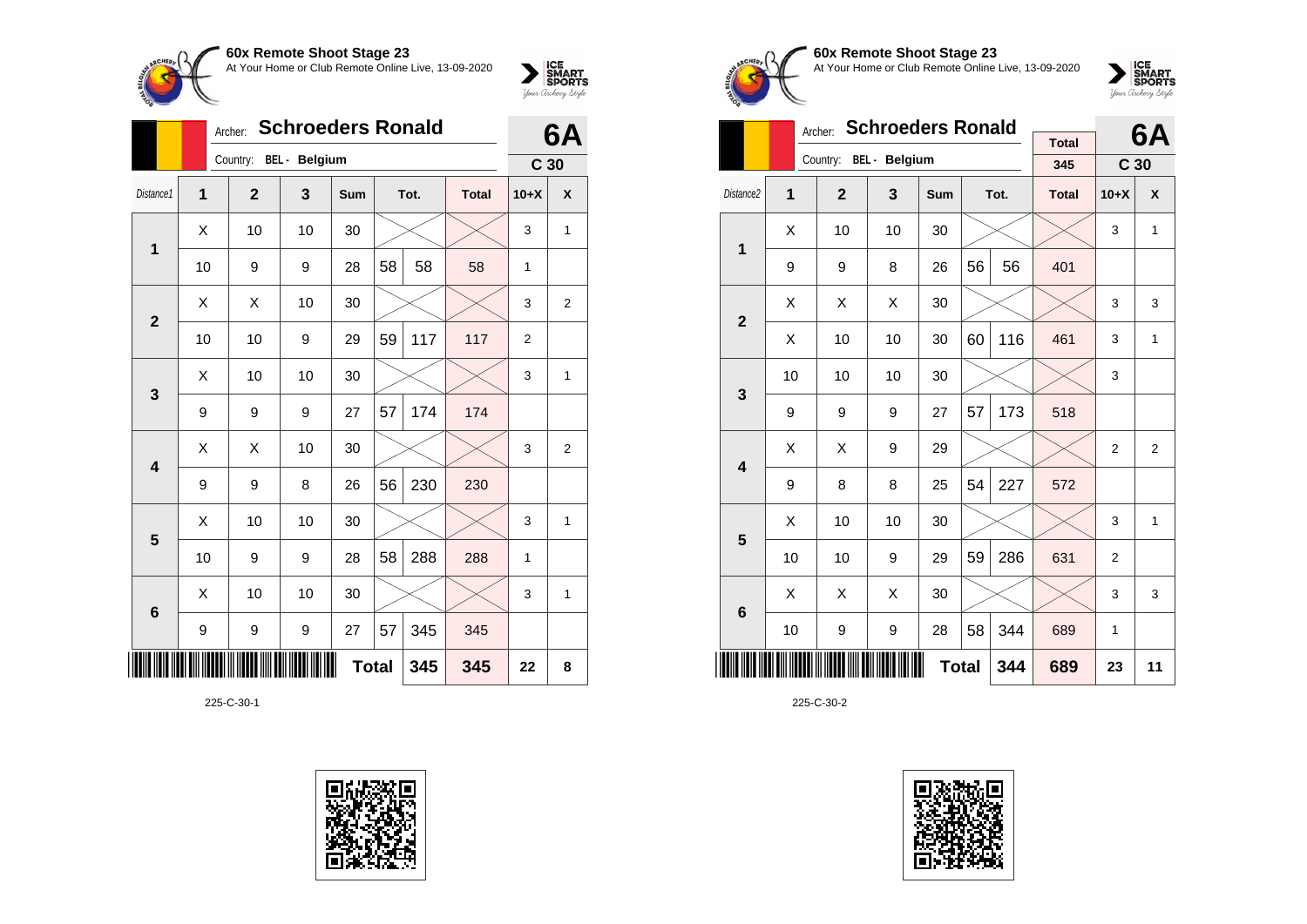

|                         |                | <b>Cunningham Rogan</b><br>Archer: |               |             | <b>7A</b> |      |              |                 |                         |
|-------------------------|----------------|------------------------------------|---------------|-------------|-----------|------|--------------|-----------------|-------------------------|
|                         |                | Country:                           | IRL - Ireland |             |           |      |              | C <sub>50</sub> |                         |
| Distance1               | $\overline{1}$ | $\overline{2}$                     | 3             | <b>Sum</b>  |           | Tot. | <b>Total</b> | $10+X$          | $\pmb{\mathsf{X}}$      |
| $\mathbf 1$             | X              | Χ                                  | 10            | 30          |           |      |              | 3               | $\overline{\mathbf{c}}$ |
|                         | 10             | 9                                  | 6             | 25          | 55        | 55   | 55           | 1               |                         |
| $\overline{2}$          | 10             | 10                                 | 10            | 30          |           |      |              | 3               |                         |
|                         | 9              | 9                                  | 9             | 27          | 57        | 112  | 112          |                 |                         |
| $\mathbf{3}$            | 10             | 10                                 | 9             | 29          |           |      |              | $\overline{2}$  |                         |
|                         | 9              | 9                                  | 9             | 27          | 56        | 168  | 168          |                 |                         |
| $\overline{\mathbf{4}}$ |                |                                    |               | 0           |           |      |              |                 |                         |
|                         |                |                                    |               | 0           | 0         | 168  | 168          |                 |                         |
| $5\phantom{1}$          |                |                                    |               | 0           |           |      |              |                 |                         |
|                         |                |                                    |               | 0           | 0         | 168  | 168          |                 |                         |
| $\bf 6$                 |                |                                    |               | 0           |           |      |              |                 |                         |
|                         |                | 168<br>168<br>0<br>0               |               |             |           |      |              |                 |                         |
|                         |                |                                    | 9             | $\mathbf 2$ |           |      |              |                 |                         |

226-C-50-1









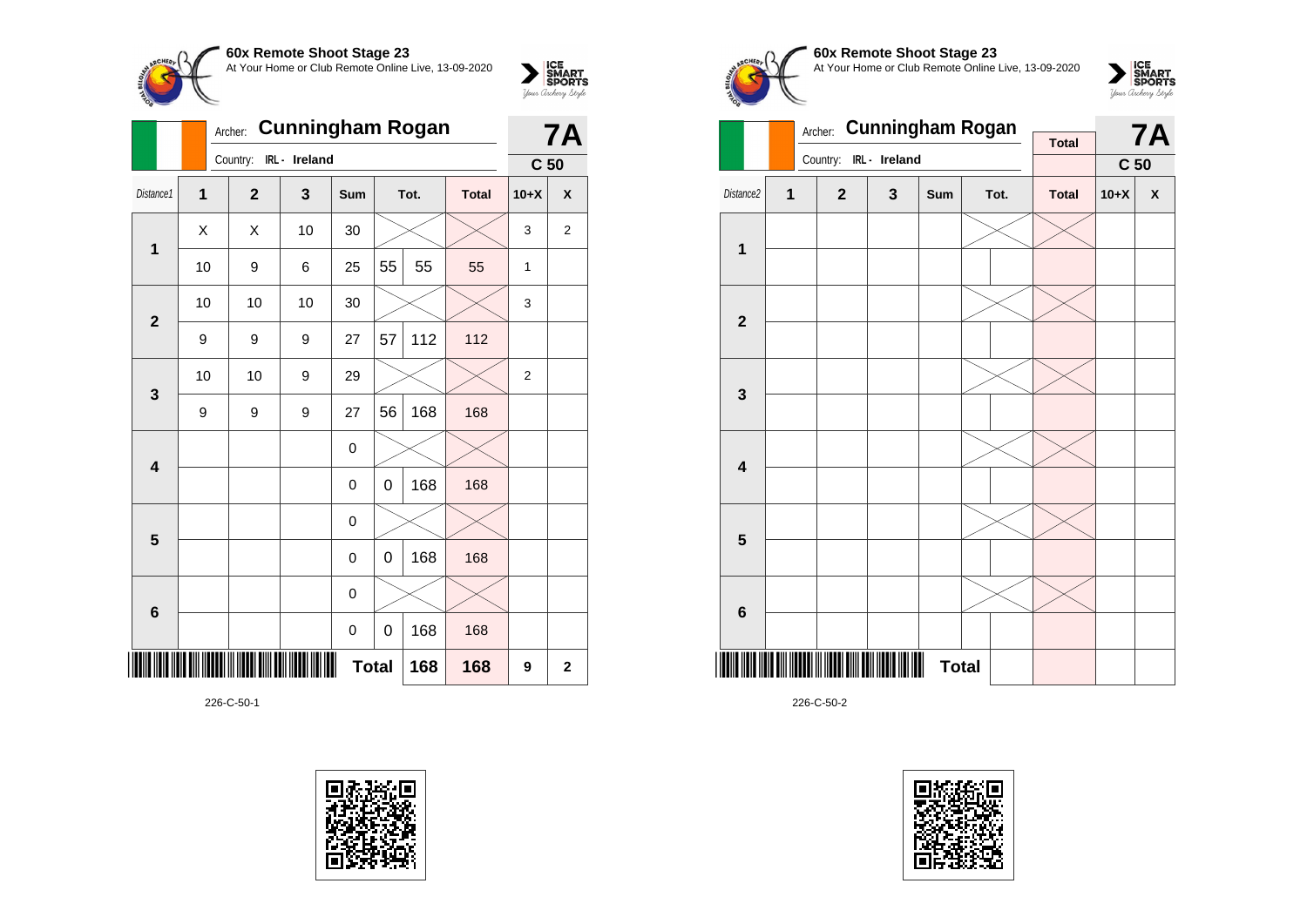

| ψ               | Archer: |                | <b>8A</b>             |     |              |      |              |                 |                |
|-----------------|---------|----------------|-----------------------|-----|--------------|------|--------------|-----------------|----------------|
|                 |         | Country:       | <b>BAR</b> - Barbados |     |              |      |              | C <sub>50</sub> |                |
| Distance1       | 1       | $\overline{2}$ | 3                     | Sum |              | Tot. | <b>Total</b> | $10+X$          | X              |
| 1               | 10      | 9              | 9                     | 28  |              |      |              | 1               |                |
|                 | 9       | 9              | 9                     | 27  | 55           | 55   | 55           |                 |                |
| $\mathbf{2}$    | X       | X              | 9                     | 29  |              |      |              | $\overline{2}$  | $\overline{2}$ |
|                 | 9       | 8              | 8                     | 25  | 54           | 109  | 109          |                 |                |
| 3               | 10      | 9              | 9                     | 28  |              |      |              | 1               |                |
|                 | 9       | 9              | 8                     | 26  | 54           | 163  | 163          |                 |                |
| 4               | X       | 9              | 9                     | 28  |              |      |              | $\mathbf{1}$    | 1              |
|                 | 8       | 8              | 8                     | 24  | 52           | 215  | 215          |                 |                |
| 5               | 9       | 9              | 9                     | 27  |              |      |              |                 |                |
|                 | 8       | 8              | $\overline{7}$        | 23  | 50           | 265  | 265          |                 |                |
| $6\phantom{1}6$ | 10      | 9              | 9                     | 28  |              |      |              | 1               |                |
|                 | 9       | 8              | 8                     | 25  | 53           | 318  | 318          |                 |                |
|                 |         |                |                       |     | <b>Total</b> | 318  | 318          | 6               | 3              |

227-C-50-1





**60x Remote Shoot Stage 23** At Your Home or Club Remote Online Live, 13-09-2020



|                         |    | Archer:      | <b>Phoenix Anthony</b> | <b>Total</b> |              | <b>8A</b> |              |                  |                |
|-------------------------|----|--------------|------------------------|--------------|--------------|-----------|--------------|------------------|----------------|
| ψ                       |    | Country:     | BAR - Barbados         |              |              |           | 318          | C <sub>50</sub>  |                |
| Distance <sub>2</sub>   | 1  | $\mathbf{2}$ | 3                      | Sum          |              | Tot.      | <b>Total</b> | $10+X$           | X              |
| 1                       | 10 | 10           | 9                      | 29           |              |           |              | $\boldsymbol{2}$ |                |
|                         | 9  | 9            | 8                      | 26           | 55           | 55        | 373          |                  |                |
| $\overline{2}$          | X  | X            | 10                     | 30           |              |           |              | 3                | $\overline{2}$ |
|                         | 9  | 9            | 8                      | 26           | 56           | 111       | 429          |                  |                |
| 3                       | 10 | 10           | 9                      | 29           |              |           |              | $\overline{2}$   |                |
|                         | 9  | 9            | 8                      | 26           | 55           | 166       | 484          |                  |                |
| $\overline{\mathbf{4}}$ | 10 | 10           | 10                     | 30           |              |           |              | 3                |                |
|                         | 10 | 9            | 9                      | 28           | 58           | 224       | 542          | 1                |                |
| 5                       | 10 | 10           | 9                      | 29           |              |           |              | $\overline{2}$   |                |
|                         | 9  | 9            | 8                      | 26           | 55           | 279       | 597          |                  |                |
| 6                       | 9  | 9            | 9                      | 27           |              |           |              |                  |                |
|                         | 9  | 8            | 8                      | 25           | 52           | 331       | 649          |                  |                |
|                         |    |              |                        |              | <b>Total</b> | 331       | 649          | 13               | $\overline{2}$ |

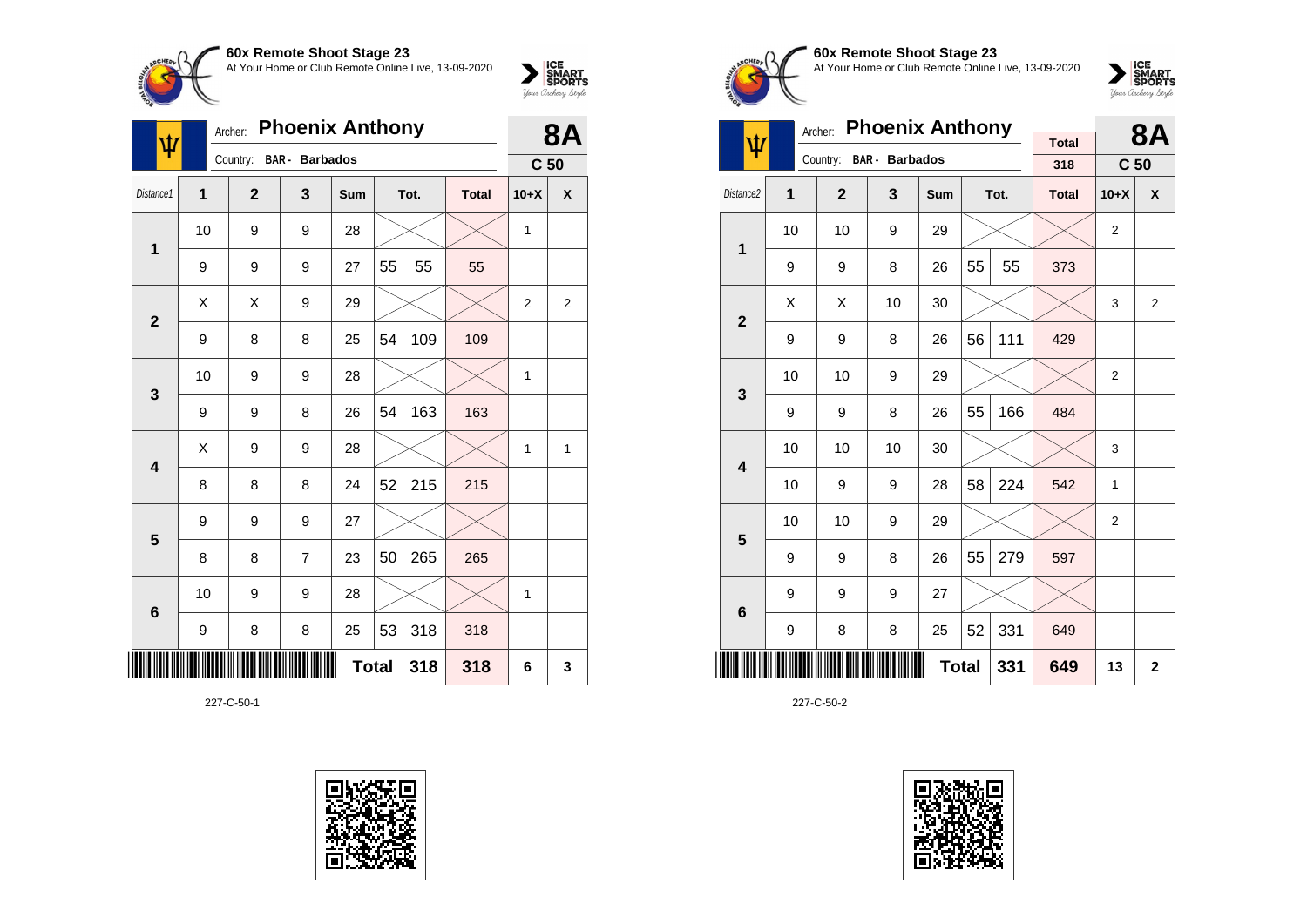

| ۱ħ                      | Archer: Annel John |                | 8Β                      |     |              |      |              |                 |   |
|-------------------------|--------------------|----------------|-------------------------|-----|--------------|------|--------------|-----------------|---|
|                         |                    |                | Country: BAR - Barbados |     |              |      |              | C <sub>50</sub> |   |
| Distance1               | $\mathbf{1}$       | $\overline{2}$ | 3                       | Sum |              | Tot. | <b>Total</b> | $10+X$          | χ |
| 1                       | 8                  | 8              | 8                       | 24  |              |      |              |                 |   |
|                         | 8                  | 8              | 8                       | 24  | 48           | 48   | 48           |                 |   |
| $\overline{2}$          | X                  | 9              | 8                       | 27  |              |      |              | 1               | 1 |
|                         | 8                  | 8              | $\overline{7}$          | 23  | 50           | 98   | 98           |                 |   |
| $\mathbf{3}$            | 8                  | 7              | 6                       | 21  |              |      |              |                 |   |
|                         | 6                  | 6              | M                       | 12  | 33           | 131  | 131          |                 |   |
| $\overline{\mathbf{4}}$ | X                  | 9              | 8                       | 27  |              |      |              | 1               | 1 |
|                         | 8                  | $\overline{7}$ | 7                       | 22  | 49           | 180  | 180          |                 |   |
| 5                       | Χ                  | 10             | 8                       | 28  |              |      |              | 2               | 1 |
|                         | 8                  | 7              | 5                       | 20  | 48           | 228  | 228          |                 |   |
| $6\phantom{1}6$         | 8                  | 7              | $\overline{7}$          | 22  |              |      |              |                 |   |
|                         | 7                  | $\overline{7}$ | M                       | 14  | 36           | 264  | 264          |                 |   |
| ║║║                     |                    |                |                         |     | <b>Total</b> | 264  | 264          | 4               | 3 |

228-C-50-1





**60x Remote Shoot Stage 23** At Your Home or Club Remote Online Live, 13-09-2020

 $\sum_{\text{Jour Theory } \text{Styds}}\begin{cases} \text{ICE} \\ \text{SDORTS} \\ \text{SPORTS} \end{cases}$ 

|                         |    | <b>Annel John</b><br>Archer: |                         |              |    | <b>8B</b> |                     |                 |                    |
|-------------------------|----|------------------------------|-------------------------|--------------|----|-----------|---------------------|-----------------|--------------------|
| $\pmb{\psi}$            |    |                              | Country: BAR - Barbados |              |    |           | <b>Total</b><br>264 | C <sub>50</sub> |                    |
| Distance <sub>2</sub>   | 1  | $\overline{2}$               | $\mathbf{3}$            | Sum          |    | Tot.      | <b>Total</b>        | $10+X$          | $\pmb{\mathsf{X}}$ |
| 1                       | 9  | 8                            | $\overline{7}$          | 24           |    |           |                     |                 |                    |
|                         | 7  | 7                            | M                       | 14           | 38 | 38        | 302                 |                 |                    |
| $\overline{2}$          | 9  | 9                            | $\overline{7}$          | 25           |    |           |                     |                 |                    |
|                         | 5  | 5                            | M                       | 10           | 35 | 73        | 337                 |                 |                    |
| 3                       | 9  | 9                            | 8                       | 26           |    |           |                     |                 |                    |
|                         | 8  | 7                            | $\overline{7}$          | 22           | 48 | 121       | 385                 |                 |                    |
| $\overline{\mathbf{4}}$ | X  | 8                            | $\overline{7}$          | 25           |    |           |                     | 1               | 1                  |
|                         | 6  | 6                            | M                       | 12           | 37 | 158       | 422                 |                 |                    |
| 5                       | X  | 10                           | 9                       | 29           |    |           |                     | $\overline{2}$  | $\mathbf{1}$       |
|                         | 9  | 8                            | 6                       | 23           | 52 | 210       | 474                 |                 |                    |
| 6                       | 10 | 9                            | 9                       | 28           |    |           |                     | 1               |                    |
|                         | 8  | 8                            | M                       | 16           | 44 | 254       | 518                 |                 |                    |
|                         |    |                              |                         | <b>Total</b> |    | 254       | 518                 | 4               | $\mathbf{2}$       |

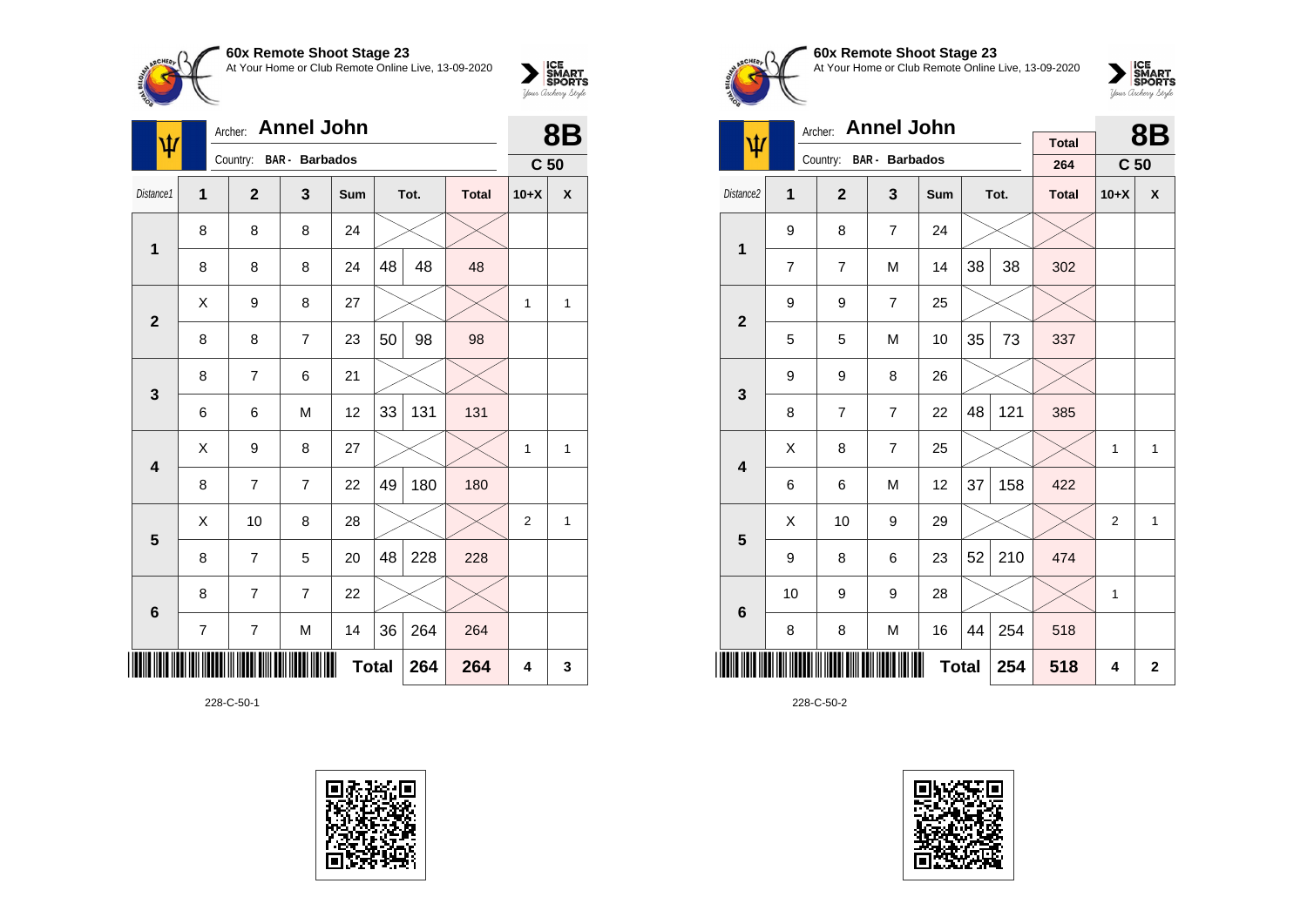

| ۱ħ                      | Archer: |                | 8C                    |              |    |      |              |                 |                    |
|-------------------------|---------|----------------|-----------------------|--------------|----|------|--------------|-----------------|--------------------|
|                         |         | Country:       | <b>BAR</b> - Barbados |              |    |      |              | C <sub>50</sub> |                    |
| Distance1               | 1       | $\overline{2}$ | 3                     | Sum          |    | Tot. | <b>Total</b> | $10+X$          | $\pmb{\mathsf{X}}$ |
| 1                       | 9       | 7              | $\overline{7}$        | 23           |    |      |              |                 |                    |
|                         | 6       | 6              | 5                     | 17           | 40 | 40   | 40           |                 |                    |
| $\overline{2}$          | 10      | 9              | 9                     | 28           |    |      |              | $\mathbf{1}$    |                    |
|                         | 9       | 8              | $\overline{7}$        | 24           | 52 | 92   | 92           |                 |                    |
| $\mathbf{3}$            | 9       | 8              | 8                     | 25           |    |      |              |                 |                    |
|                         | 8       | $\overline{7}$ | $\overline{7}$        | 22           | 47 | 139  | 139          |                 |                    |
| $\overline{\mathbf{4}}$ | Χ       | 10             | 9                     | 29           |    |      |              | $\overline{2}$  | 1                  |
|                         | 9       | $\overline{7}$ | 5                     | 21           | 50 | 189  | 189          |                 |                    |
| 5                       | Χ       | 10             | 9                     | 29           |    |      |              | $\overline{2}$  | 1                  |
|                         | 9       | 9              | 8                     | 26           | 55 | 244  | 244          |                 |                    |
| $6\phantom{1}6$         | 10      | 10             | 8                     | 28           |    |      |              | $\overline{2}$  |                    |
|                         | 8       | 8              | 6                     | 22           | 50 | 294  | 294          |                 |                    |
|                         |         |                |                       | <b>Total</b> |    | 294  | 294          | $\overline{7}$  | $\mathbf{2}$       |

229-C-50-1





**60x Remote Shoot Stage 23** At Your Home or Club Remote Online Live, 13-09-2020



|                         |   | <b>Hunte Gregory</b><br>Archer: |                |              |    | 8C   |                     |                 |              |
|-------------------------|---|---------------------------------|----------------|--------------|----|------|---------------------|-----------------|--------------|
| ψ                       |   | Country:                        | BAR - Barbados |              |    |      | <b>Total</b><br>294 | C <sub>50</sub> |              |
| Distance <sub>2</sub>   | 1 | $\overline{2}$                  | 3              | Sum          |    | Tot. | <b>Total</b>        | $10+X$          | X            |
| 1                       | X | 10                              | 9              | 29           |    |      |                     | $\overline{2}$  | $\mathbf{1}$ |
|                         | 9 | 9                               | 8              | 26           | 55 | 55   | 349                 |                 |              |
| $\overline{2}$          | Χ | 10                              | 9              | 29           |    |      |                     | $\overline{2}$  | 1            |
|                         | 8 | $\overline{7}$                  | 6              | 21           | 50 | 105  | 399                 |                 |              |
| 3                       | 9 | 9                               | 9              | 27           |    |      |                     |                 |              |
|                         | 8 | $\overline{7}$                  | $\overline{7}$ | 22           | 49 | 154  | 448                 |                 |              |
| $\overline{\mathbf{4}}$ | Χ | 9                               | 9              | 28           |    |      |                     | 1               | 1            |
|                         | 8 | 8                               | $\overline{7}$ | 23           | 51 | 205  | 499                 |                 |              |
| 5                       | X | 10                              | 9              | 29           |    |      |                     | $\overline{2}$  | $\mathbf{1}$ |
|                         | 8 | $\overline{7}$                  | $\overline{7}$ | 22           | 51 | 256  | 550                 |                 |              |
| $6\phantom{1}6$         | X | 9                               | 9              | 28           |    |      |                     | 1               | 1            |
|                         | 9 | 8                               | 8              | 25           | 53 | 309  | 603                 |                 |              |
|                         |   |                                 |                | <b>Total</b> |    | 309  | 603                 | 8               | 5            |

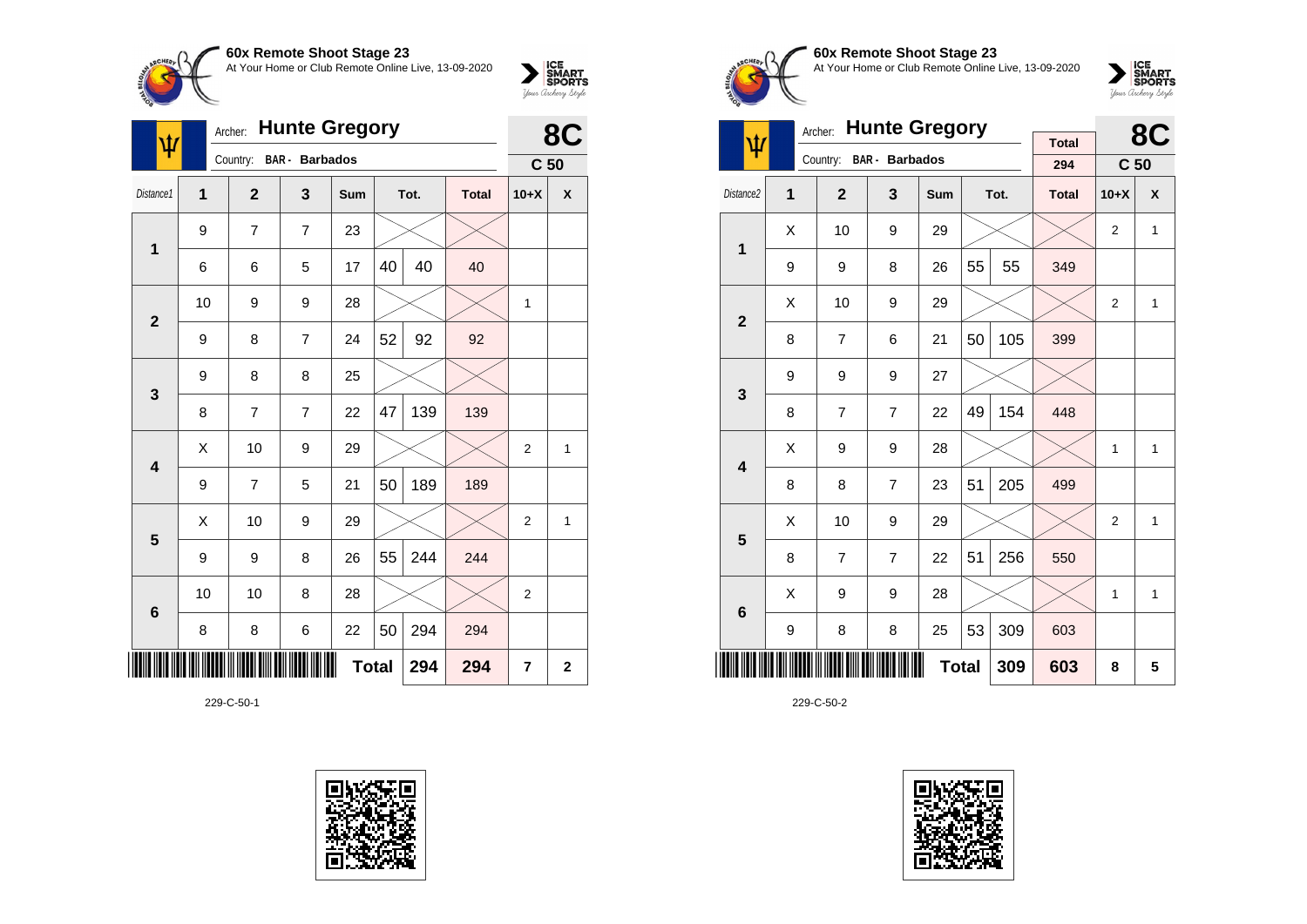

| $\hat{\mathbf{\Psi}}$   | Archer:      |                | 8D                    |              |    |      |              |                 |                    |
|-------------------------|--------------|----------------|-----------------------|--------------|----|------|--------------|-----------------|--------------------|
|                         |              | Country:       | <b>BAR</b> - Barbados |              |    |      |              | C <sub>50</sub> |                    |
| Distance1               | $\mathbf{1}$ | $\overline{2}$ | 3                     | Sum          |    | Tot. | <b>Total</b> | $10+X$          | $\pmb{\mathsf{X}}$ |
| 1                       | 10           | 9              | 9                     | 28           |    |      |              | 1               |                    |
|                         | 9            | 9              | $\overline{7}$        | 25           | 53 | 53   | 53           |                 |                    |
| $\overline{2}$          | 10           | 9              | 9                     | 28           |    |      |              | $\mathbf{1}$    |                    |
|                         | 9            | 9              | $\overline{7}$        | 25           | 53 | 106  | 106          |                 |                    |
| $\mathbf{3}$            | X            | 10             | 10                    | 30           |    |      |              | 3               | 1                  |
|                         | 9            | 9              | 6                     | 24           | 54 | 160  | 160          |                 |                    |
| $\overline{\mathbf{4}}$ | 10           | 9              | 9                     | 28           |    |      |              | 1               |                    |
|                         | 9            | 8              | 8                     | 25           | 53 | 213  | 213          |                 |                    |
| $\overline{\mathbf{5}}$ | 10           | 9              | 9                     | 28           |    |      |              | 1               |                    |
|                         | 8            | 8              | 8                     | 24           | 52 | 265  | 265          |                 |                    |
| $6\phantom{1}6$         | 10           | 9              | 9                     | 28           |    |      |              | 1               |                    |
|                         | 9            | 8              | $\overline{7}$        | 24           | 52 | 317  | 317          |                 |                    |
|                         |              |                |                       | <b>Total</b> |    | 317  | 317          | 8               | 1                  |

230-C-50-1





## **60x Remote Shoot Stage 23** At Your Home or Club Remote Online Live, 13-09-2020



|                         |    | <b>Gall Roger</b><br>Archer: |                       |              |    | 8D   |                     |                 |                    |
|-------------------------|----|------------------------------|-----------------------|--------------|----|------|---------------------|-----------------|--------------------|
| ψ                       |    | Country:                     | <b>BAR</b> - Barbados |              |    |      | <b>Total</b><br>317 | C <sub>50</sub> |                    |
| Distance <sub>2</sub>   | 1  | $\overline{2}$               | 3                     | Sum          |    | Tot. | <b>Total</b>        | $10+X$          | $\pmb{\mathsf{X}}$ |
| 1                       | 9  | 9                            | 8                     | 26           |    |      |                     |                 |                    |
|                         | 8  | $\overline{7}$               | 6                     | 21           | 47 | 47   | 364                 |                 |                    |
| $\overline{2}$          | 9  | 9                            | 8                     | 26           |    |      |                     |                 |                    |
|                         | 8  | 8                            | 6                     | 22           | 48 | 95   | 412                 |                 |                    |
| 3                       | 10 | 10                           | 9                     | 29           |    |      |                     | $\overline{2}$  |                    |
|                         | 8  | 8                            | $\overline{7}$        | 23           | 52 | 147  | 464                 |                 |                    |
| $\overline{\mathbf{4}}$ | 9  | 9                            | 9                     | 27           |    |      |                     |                 |                    |
|                         | 9  | $\overline{7}$               | 6                     | 22           | 49 | 196  | 513                 |                 |                    |
| 5                       | 10 | 9                            | 8                     | 27           |    |      |                     | 1               |                    |
|                         | 8  | 8                            | $\overline{7}$        | 23           | 50 | 246  | 563                 |                 |                    |
| $6\phantom{1}6$         | 10 | 10                           | 9                     | 29           |    |      |                     | $\overline{2}$  |                    |
|                         | 9  | 8                            | 8                     | 25           | 54 | 300  | 617                 |                 |                    |
|                         |    |                              |                       | <b>Total</b> |    | 300  | 617                 | 5               | 0                  |

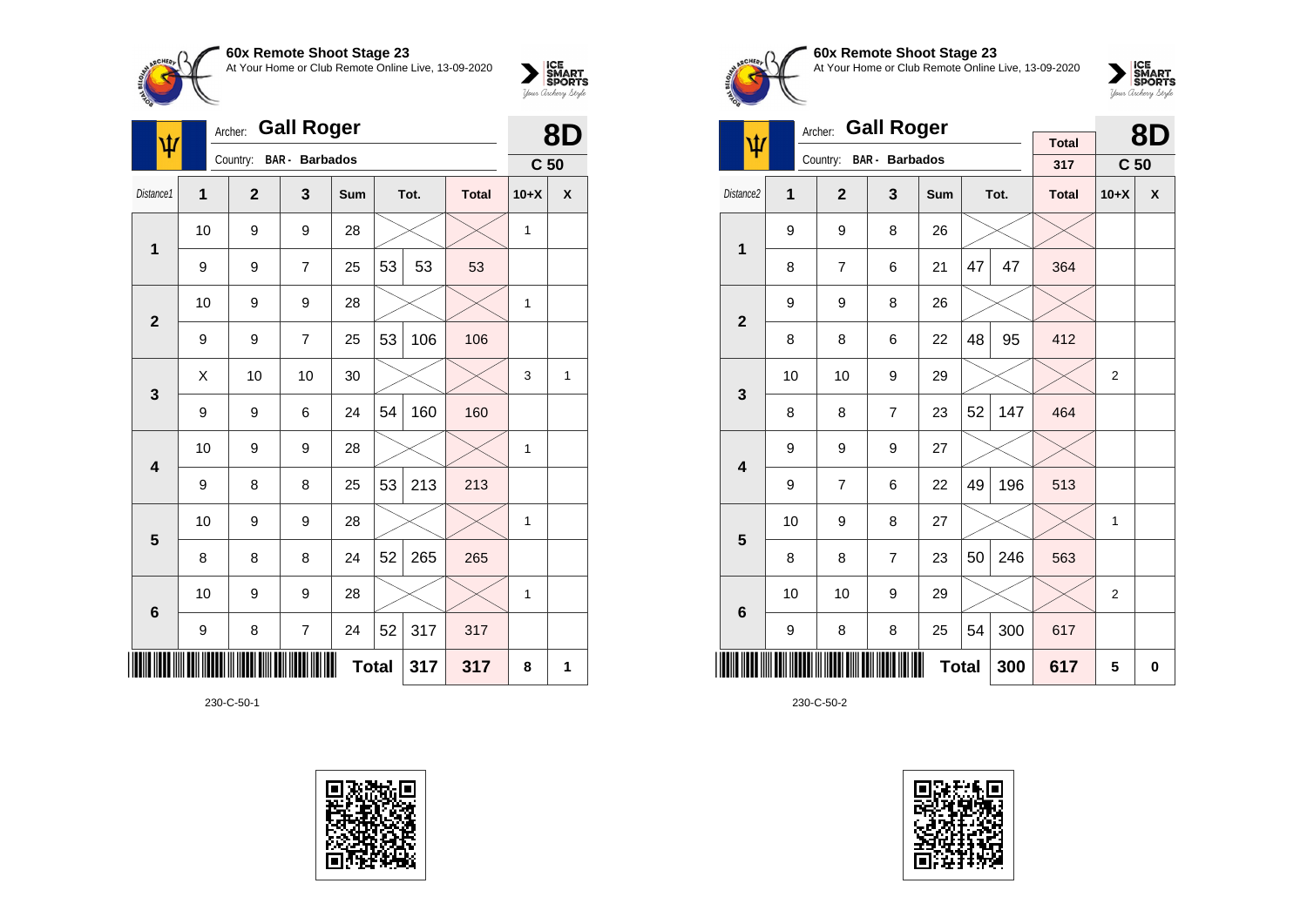

| Ŵ               | Archer:        |                | 9Α                    |              |    |      |              |                 |   |
|-----------------|----------------|----------------|-----------------------|--------------|----|------|--------------|-----------------|---|
|                 |                | Country:       | <b>BAR</b> - Barbados |              |    |      |              | R <sub>ST</sub> |   |
| Distance1       | 1              | $\mathbf{2}$   | 3                     | Sum          |    | Tot. | <b>Total</b> | $10+X$          | X |
|                 | 9              | 8              | $\overline{7}$        | 24           |    |      |              |                 |   |
| 1               | $\overline{7}$ | 7              | 6                     | 20           | 44 | 44   | 44           |                 |   |
| $\mathbf{2}$    | 9              | 9              | 8                     | 26           |    |      |              |                 |   |
|                 | 6              | M              | M                     | 6            | 32 | 76   | 76           |                 |   |
| 3               | 9              | 8              | $\overline{7}$        | 24           |    |      |              |                 |   |
|                 | 6              | 6              | M                     | 12           | 36 | 112  | 112          |                 |   |
| 4               | 10             | 8              | 8                     | 26           |    |      |              | 1               |   |
|                 | $\overline{7}$ | 7              | $\overline{7}$        | 21           | 47 | 159  | 159          |                 |   |
| 5               | X              | 9              | 9                     | 28           |    |      |              | $\mathbf{1}$    | 1 |
|                 | 9              | 8              | 6                     | 23           | 51 | 210  | 210          |                 |   |
| $6\phantom{1}6$ | 8              | 8              | 8                     | 24           |    |      |              |                 |   |
|                 | 8              | $\overline{7}$ | 6                     | 21           | 45 | 255  | 255          |                 |   |
|                 |                |                |                       | <b>Total</b> |    | 255  | 255          | $\mathbf 2$     | 1 |

231-R-ST-1





**60x Remote Shoot Stage 23** At Your Home or Club Remote Online Live, 13-09-2020

 $\sum_{\text{your }\text{Order}}\begin{matrix}\n\text{ICE} \\
\text{SDORTS} \\
\text{Jour }\text{Ordery }\text{Style}\n\end{matrix}$ 

|                         | Archer: | <b>Joseph Stephen</b> |                |              | <b>9A</b> |      |                     |                |   |
|-------------------------|---------|-----------------------|----------------|--------------|-----------|------|---------------------|----------------|---|
| ψ                       |         | Country:              | BAR - Barbados |              |           |      | <b>Total</b><br>255 | R ST           |   |
|                         |         |                       |                |              |           |      |                     |                |   |
| Distance <sub>2</sub>   | 1       | $\overline{2}$        | 3              | <b>Sum</b>   |           | Tot. | <b>Total</b>        | $10+X$         | X |
| 1                       | 9       | 8                     | 8              | 25           |           |      |                     |                |   |
|                         | 6       | 6                     | M              | 12           | 37        | 37   | 292                 |                |   |
| $\overline{\mathbf{2}}$ | X       | 10                    | 9              | 29           |           |      |                     | $\overline{2}$ | 1 |
|                         | 8       | 8                     | M              | 16           | 45        | 82   | 337                 |                |   |
| 3                       |         |                       |                | 0            |           |      |                     |                |   |
|                         |         |                       |                | 0            | 0         | 82   | 337                 |                |   |
| $\overline{\mathbf{4}}$ |         |                       |                | 0            |           |      |                     |                |   |
|                         |         |                       |                | 0            | 0         | 82   | 337                 |                |   |
| 5                       | M       | M                     | M              | 0            |           |      |                     |                |   |
|                         | M       | M                     | M              | 0            | 0         | 82   | 337                 |                |   |
| $\bf 6$                 |         |                       |                | $\mathbf 0$  |           |      |                     |                |   |
|                         |         |                       |                | 0            | 0         | 82   | 337                 |                |   |
|                         |         |                       |                | <b>Total</b> |           | 82   | 337                 | $\mathbf{2}$   | 1 |

231-R-ST-2

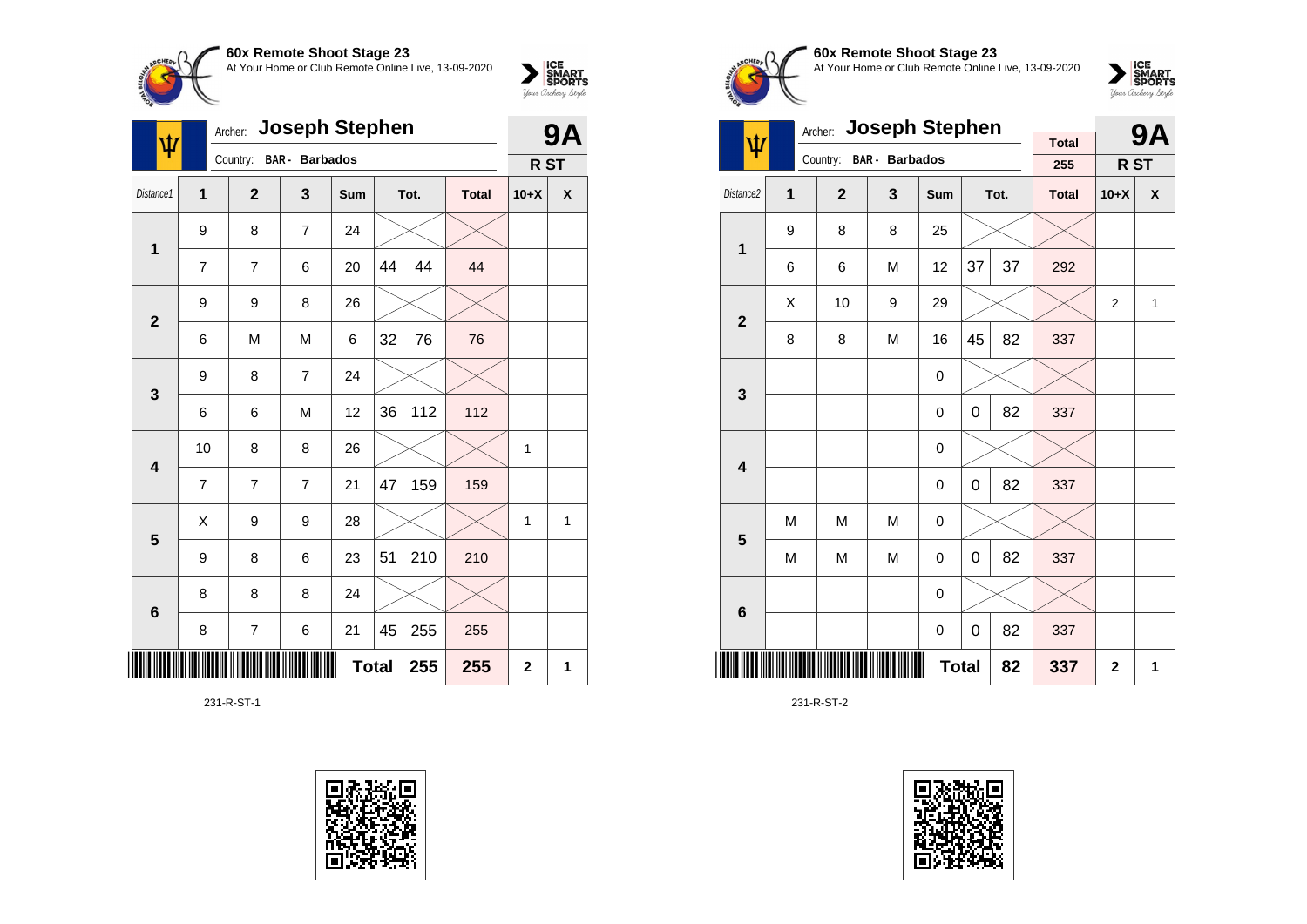

| ψ                       | <b>Joseph Cherisse</b><br>Archer: |                         |                |              |    |      |              | 9Β           |                |
|-------------------------|-----------------------------------|-------------------------|----------------|--------------|----|------|--------------|--------------|----------------|
|                         |                                   | Country: BAR - Barbados |                |              |    |      |              | C ST         |                |
| Distance1               | 1                                 | $\mathbf{2}$            | 3              | Sum          |    | Tot. | <b>Total</b> | $10+X$       | X              |
| 1                       | 9                                 | 8                       | 8              | 25           |    |      |              |              |                |
|                         | 8                                 | 7                       | $\overline{7}$ | 22           | 47 | 47   | 47           |              |                |
| $\mathbf{2}$            | 9                                 | 9                       | 9              | 27           |    |      |              |              |                |
|                         | 9                                 | 9                       | 9              | 27           | 54 | 101  | 101          |              |                |
| 3                       | 9                                 | 9                       | 8              | 26           |    |      |              |              |                |
|                         | 8                                 | 8                       | $\overline{7}$ | 23           | 49 | 150  | 150          |              |                |
| $\overline{\mathbf{4}}$ | 9                                 | 9                       | 9              | 27           |    |      |              |              |                |
|                         | 8                                 | 8                       | $\overline{7}$ | 23           | 50 | 200  | 200          |              |                |
| 5                       | X                                 | 9                       | 9              | 28           |    |      |              | 1            | 1              |
|                         | 8                                 | $\overline{7}$          | 6              | 21           | 49 | 249  | 249          |              |                |
| $6\phantom{1}6$         | Χ                                 | 9                       | 8              | 27           |    |      |              | 1            | 1              |
|                         | 8                                 | 7                       | $\overline{7}$ | 22           | 49 | 298  | 298          |              |                |
| ║║║                     |                                   |                         |                | <b>Total</b> |    | 298  | 298          | $\mathbf{2}$ | $\overline{2}$ |

232-C-ST-1





**60x Remote Shoot Stage 23** At Your Home or Club Remote Online Live, 13-09-2020



|                         | <b>Joseph Cherisse</b><br>Archer: |                |                       |              |    |      |                     |        | <b>9B</b> |
|-------------------------|-----------------------------------|----------------|-----------------------|--------------|----|------|---------------------|--------|-----------|
| ψ                       |                                   | Country:       | <b>BAR</b> - Barbados |              |    |      | <b>Total</b><br>298 | C ST   |           |
| Distance2               | 1                                 | $\mathbf{2}$   | 3                     | Sum          |    | Tot. | <b>Total</b>        | $10+X$ | X         |
| 1                       | Χ                                 | 9              | 9                     | 28           |    |      |                     | 1      | 1         |
|                         | 8                                 | 8              | 8                     | 24           | 52 | 52   | 350                 |        |           |
| $\overline{2}$          | X                                 | X              | X                     | 30           |    |      |                     | 3      | 3         |
|                         | 9                                 | 8              | $\overline{7}$        | 24           | 54 | 106  | 404                 |        |           |
| 3                       | 9                                 | 9              | 8                     | 26           |    |      |                     |        |           |
|                         | $\overline{7}$                    | 6              | M                     | 13           | 39 | 145  | 443                 |        |           |
| $\overline{\mathbf{4}}$ | 9                                 | 9              | 8                     | 26           |    |      |                     |        |           |
|                         | $\overline{7}$                    | $\overline{7}$ | $\overline{7}$        | 21           | 47 | 192  | 490                 |        |           |
| 5                       | 9                                 | 8              | 8                     | 25           |    |      |                     |        |           |
|                         | $\overline{7}$                    | $\overline{7}$ | $\overline{7}$        | 21           | 46 | 238  | 536                 |        |           |
| $6\phantom{1}6$         | 9                                 | 9              | 8                     | 26           |    |      |                     |        |           |
|                         | 8                                 | 8              | $\overline{7}$        | 23           | 49 | 287  | 585                 |        |           |
|                         |                                   |                |                       | <b>Total</b> |    | 287  | 585                 | 4      | 4         |

232-C-ST-2

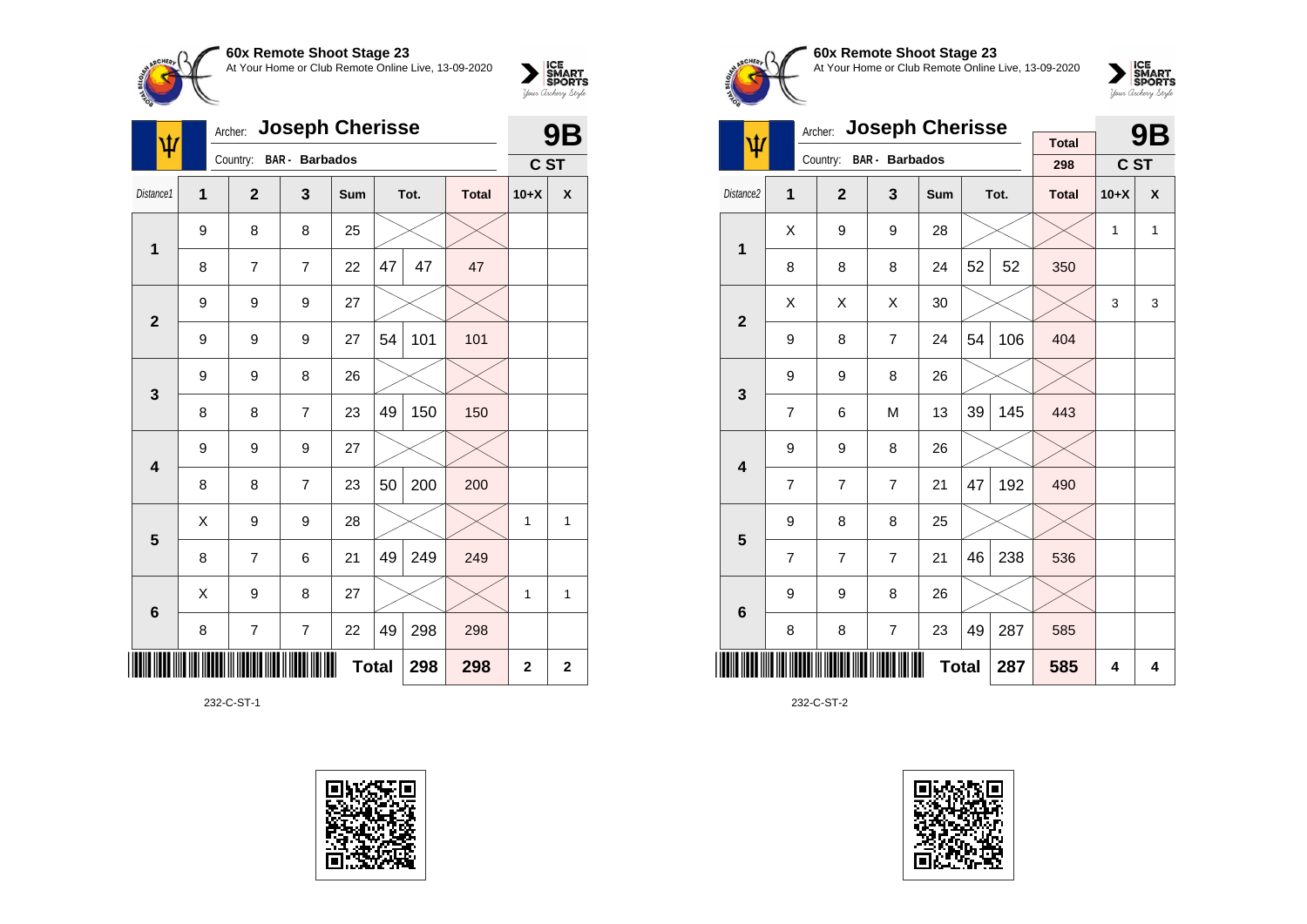

|                         |   | Archer: Holder R-James  |   |              | <b>10A</b> |              |        |                    |
|-------------------------|---|-------------------------|---|--------------|------------|--------------|--------|--------------------|
|                         |   | Country: BAR - Barbados |   |              |            |              | R 60   |                    |
| Distance1               | 1 | $\mathbf{2}$            | 3 | Sum          | Tot.       | <b>Total</b> | $10+X$ | $\pmb{\mathsf{X}}$ |
|                         |   |                         |   |              |            |              |        |                    |
| 1                       |   |                         |   |              |            |              |        |                    |
|                         |   |                         |   |              |            |              |        |                    |
| $\overline{\mathbf{2}}$ |   |                         |   |              |            |              |        |                    |
|                         |   |                         |   |              |            |              |        |                    |
| $\mathbf{3}$            |   |                         |   |              |            |              |        |                    |
|                         |   |                         |   |              |            |              |        |                    |
| $\overline{\mathbf{4}}$ |   |                         |   |              |            |              |        |                    |
|                         |   |                         |   |              |            |              |        |                    |
| $\overline{\mathbf{5}}$ |   |                         |   |              |            |              |        |                    |
|                         |   |                         |   |              |            |              |        |                    |
| $\bf 6$                 |   |                         |   |              |            |              |        |                    |
|                         |   |                         |   | <b>Total</b> |            |              |        |                    |

233-R-60-1





# **60x Remote Shoot Stage 23** At Your Home or Club Remote Online Live, 13-09-2020



| <b>Holder R-James</b><br>Archer: |                |                |                         |                  |      |             | <b>Total</b> |        | <b>10A</b> |
|----------------------------------|----------------|----------------|-------------------------|------------------|------|-------------|--------------|--------|------------|
| ψ                                |                |                | Country: BAR - Barbados |                  |      |             | $\bf{0}$     | R 60   |            |
| Distance2                        | 1              | $\overline{2}$ | 3                       | Sum              | Tot. |             | <b>Total</b> | $10+X$ | X          |
| 1                                |                |                |                         | 0                |      |             |              |        |            |
|                                  |                |                |                         | $\mathbf 0$      | 0    | $\mathsf 0$ | $\mathbf 0$  |        |            |
| $\overline{2}$                   | 8              | $\overline{7}$ | $\overline{7}$          | 22               |      |             |              |        |            |
|                                  | M              | M              | M                       | 0                | 22   | 22          | 22           |        |            |
| 3                                | $\overline{7}$ | $\overline{7}$ | 6                       | 20               |      |             |              |        |            |
|                                  | 5              | 5              | M                       | 10               | 30   | 52          | 52           |        |            |
| $\overline{\mathbf{4}}$          | 9              | 8              | 8                       | 25               |      |             |              |        |            |
|                                  | 8              | $\overline{7}$ | 5                       | 20               | 45   | 97          | 97           |        |            |
| 5                                |                |                |                         | 0                |      |             |              |        |            |
|                                  |                |                |                         | 0                | 0    | 97          | 97           |        |            |
| $6\phantom{1}$                   |                |                |                         | $\mathbf 0$      |      |             |              |        |            |
|                                  |                |                |                         | $\boldsymbol{0}$ | 0    | 97          | 97           |        |            |
|                                  |                |                |                         | <b>Total</b>     |      | 97          | 97           | 0      | 0          |

233-R-60-2

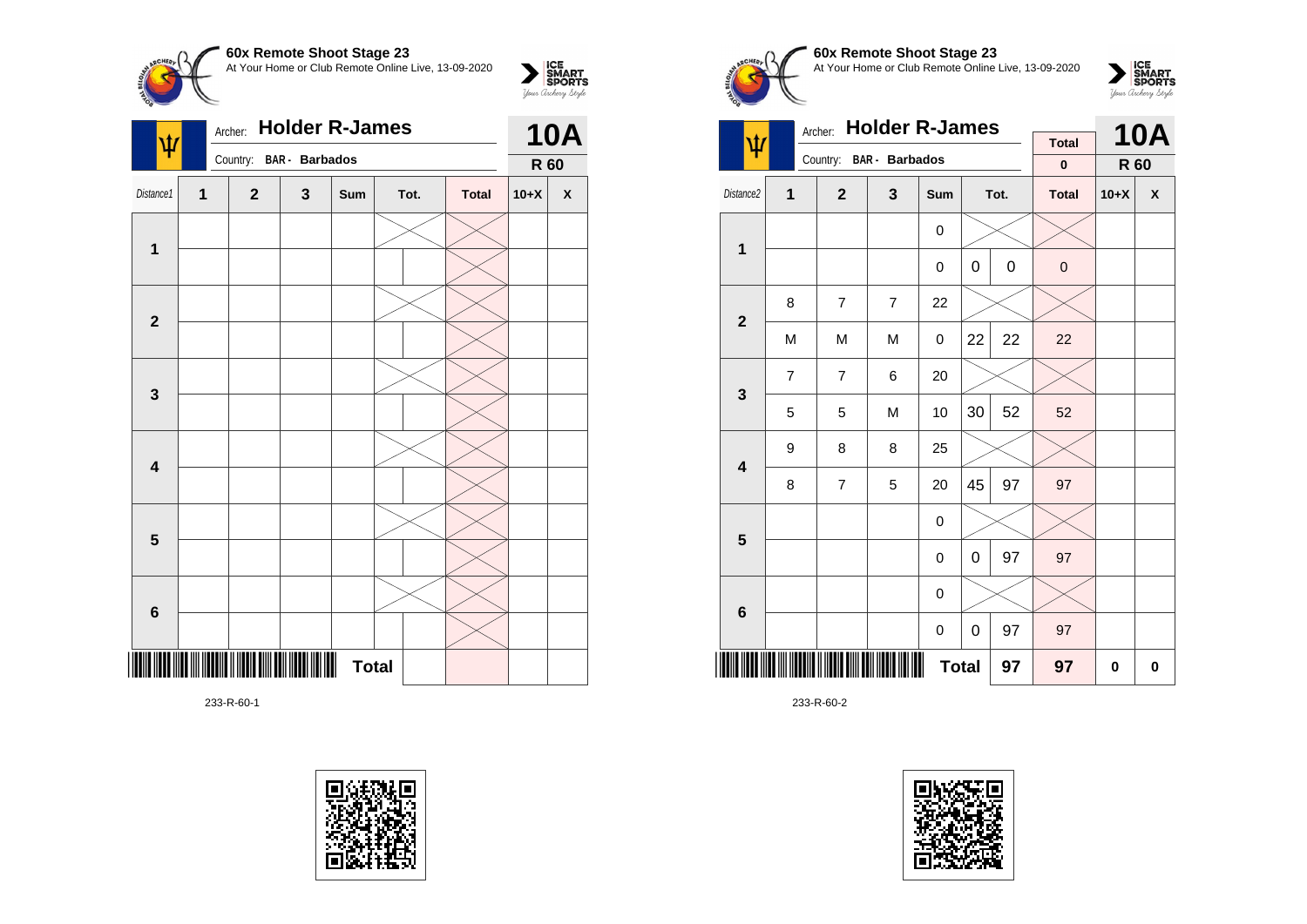

| ψ                       | <b>Alleyne Melanie</b><br>Archer: |                |                       |            |              |      |              | <b>10B</b>      |   |
|-------------------------|-----------------------------------|----------------|-----------------------|------------|--------------|------|--------------|-----------------|---|
|                         |                                   | Country:       | <b>BAR</b> - Barbados |            |              |      |              | C <sub>30</sub> |   |
| Distance1               | 1                                 | $\overline{2}$ | 3                     | <b>Sum</b> |              | Tot. | <b>Total</b> | $10+X$          | X |
| $\mathbf{1}$            | 7                                 | $\overline{7}$ | M                     | 14         |              |      |              |                 |   |
|                         | M                                 | M              | M                     | 0          | 14           | 14   | 14           |                 |   |
| $\mathbf{2}$            | 10                                | 9              | 9                     | 28         |              |      |              | 1               |   |
|                         | 7                                 | 7              | 6                     | 20         | 48           | 62   | 62           |                 |   |
| $\mathbf{3}$            | 10                                | 9              | 8                     | 27         |              |      |              | $\mathbf{1}$    |   |
|                         | 6                                 | M              | M                     | 6          | 33           | 95   | 95           |                 |   |
| $\overline{\mathbf{4}}$ | 9                                 | 8              | $\overline{7}$        | 24         |              |      |              |                 |   |
|                         | 7                                 | 6              | M                     | 13         | 37           | 132  | 132          |                 |   |
| 5                       | 10                                | 9              | 8                     | 27         |              |      |              | 1               |   |
|                         | 8                                 | $\overline{7}$ | 6                     | 21         | 48           | 180  | 180          |                 |   |
| $6\phantom{1}6$         | 7                                 | 7              | 6                     | 20         |              |      |              |                 |   |
|                         | 6                                 | 5              | 5                     | 16         | 36           | 216  | 216          |                 |   |
|                         |                                   |                |                       |            | <b>Total</b> | 216  | 216          | 3               | 0 |

234-C-30-1





**60x Remote Shoot Stage 23** At Your Home or Club Remote Online Live, 13-09-2020



|                         |                | Archer:        | <b>Alleyne Melanie</b>  |              |    |      |              |                 | <b>10B</b> |
|-------------------------|----------------|----------------|-------------------------|--------------|----|------|--------------|-----------------|------------|
| Ψ                       |                |                | Country: BAR - Barbados |              |    |      | <b>Total</b> |                 |            |
|                         |                |                |                         |              |    |      | 216          | C <sub>30</sub> |            |
| Distance2               | 1              | $\mathbf{2}$   | 3                       | Sum          |    | Tot. | <b>Total</b> | $10+X$          | X          |
| 1                       | X              | 9              | 8                       | 27           |    |      |              | 1               | 1          |
|                         | 7              | 5              | M                       | 12           | 39 | 39   | 255          |                 |            |
| $\overline{\mathbf{2}}$ | 8              | $\overline{7}$ | $\overline{7}$          | 22           |    |      |              |                 |            |
|                         | M              | M              | M                       | 0            | 22 | 61   | 277          |                 |            |
| 3                       | $\overline{7}$ | $\overline{7}$ | 6                       | 20           |    |      |              |                 |            |
|                         | 5              | 5              | M                       | 10           | 30 | 91   | 307          |                 |            |
| $\overline{\mathbf{4}}$ | 9              | 8              | 8                       | 25           |    |      |              |                 |            |
|                         | 8              | $\overline{7}$ | 5                       | 20           | 45 | 136  | 352          |                 |            |
| 5                       | 8              | 8              | 6                       | 22           |    |      |              |                 |            |
|                         | M              | M              | M                       | 0            | 22 | 158  | 374          |                 |            |
| $6\phantom{1}6$         | 9              | 8              | 8                       | 25           |    |      |              |                 |            |
|                         | $\overline{7}$ | $\overline{7}$ | M                       | 14           | 39 | 197  | 413          |                 |            |
|                         |                |                |                         | <b>Total</b> |    | 197  | 413          | 1               | 1          |

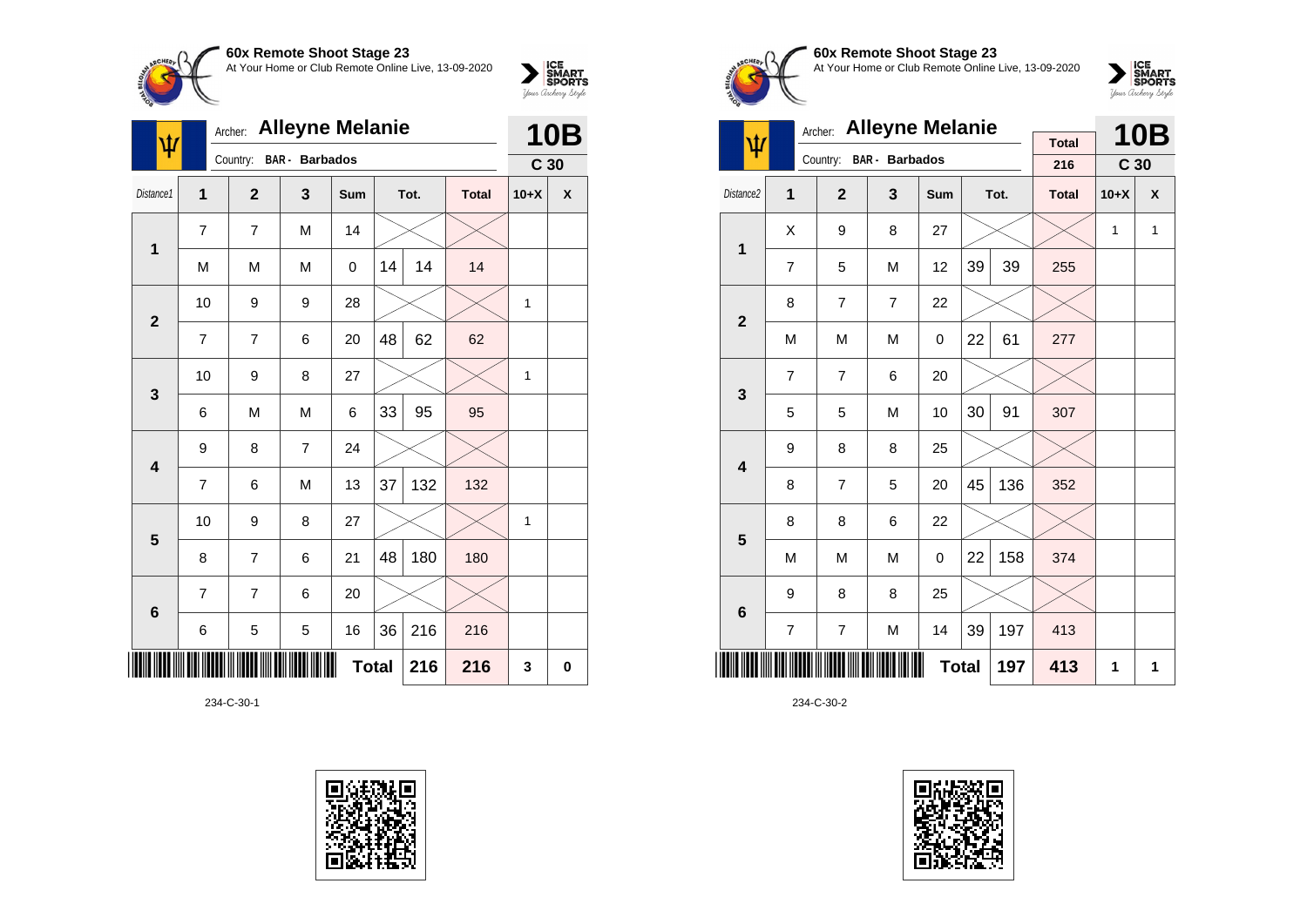

|                         | <b>Lynch Mark</b><br>Archer: |                |                             |              |    |      |              | <b>11A</b>     |              |
|-------------------------|------------------------------|----------------|-----------------------------|--------------|----|------|--------------|----------------|--------------|
|                         |                              |                | Country: RSA - South Africa |              |    |      |              | R 30           |              |
| Distance1               | 1                            | $\overline{2}$ | 3                           | Sum          |    | Tot. | <b>Total</b> | $10+X$         | X            |
| 1                       | X                            | 10             | 8                           | 28           |    |      |              | $\overline{2}$ | $\mathbf{1}$ |
|                         | 8                            | 8              | $\overline{7}$              | 23           | 51 | 51   | 51           |                |              |
| $\mathbf{2}$            | 10                           | 9              | 9                           | 28           |    |      |              | 1              |              |
|                         | 8                            | 8              | $\overline{7}$              | 23           | 51 | 102  | 102          |                |              |
| $\mathbf{3}$            | Χ                            | 9              | 9                           | 28           |    |      |              | 1              | 1            |
|                         | 8                            | 8              | 8                           | 24           | 52 | 154  | 154          |                |              |
| $\overline{\mathbf{4}}$ | X                            | 10             | 10                          | 30           |    |      |              | 3              | 1            |
|                         | 9                            | 8              | 5                           | 22           | 52 | 206  | 206          |                |              |
| $\overline{\mathbf{5}}$ | 10                           | 9              | 9                           | 28           |    |      |              | 1              |              |
|                         | 8                            | 8              | 6                           | 22           | 50 | 256  | 256          |                |              |
| $6\phantom{1}6$         | 10                           | 8              | 8                           | 26           |    |      |              | 1              |              |
|                         | 8                            | 8              | $\overline{7}$              | 23           | 49 | 305  | 305          |                |              |
|                         |                              |                |                             | <b>Total</b> |    | 305  | 305          | 9              | 3            |

235-R-30-1





**60x Remote Shoot Stage 23** At Your Home or Club Remote Online Live, 13-09-2020

 $\sum_{\text{Jour Theory } \text{Styds}}\begin{cases} \text{ICE} \\ \text{SDORTS} \\ \text{SPORTS} \end{cases}$ 

|                         |    | Archer:        | <b>Lynch Mark</b>           |     |              |      |                     |        | <b>11A</b> |
|-------------------------|----|----------------|-----------------------------|-----|--------------|------|---------------------|--------|------------|
|                         |    |                | Country: RSA - South Africa |     |              |      | <b>Total</b><br>305 | R 30   |            |
| Distance <sub>2</sub>   | 1  | $\overline{2}$ | 3                           | Sum |              | Tot. | <b>Total</b>        | $10+X$ | X          |
| 1                       | X  | 10             | 9                           | 29  |              |      |                     | 2      | 1          |
|                         | 8  | 8              | 5                           | 21  | 50           | 50   | 355                 |        |            |
| $\overline{2}$          | 9  | 9              | 8                           | 26  |              |      |                     |        |            |
|                         | 8  | 8              | $\overline{7}$              | 23  | 49           | 99   | 404                 |        |            |
| 3                       | 9  | 9              | 9                           | 27  |              |      |                     |        |            |
|                         | 8  | 6              | 6                           | 20  | 47           | 146  | 451                 |        |            |
| $\overline{\mathbf{4}}$ | 10 | 9              | 9                           | 28  |              |      |                     | 1      |            |
|                         | 8  | 8              | 8                           | 24  | 52           | 198  | 503                 |        |            |
| 5                       | 10 | 9              | 8                           | 27  |              |      |                     | 1      |            |
|                         | 8  | 8              | $\overline{7}$              | 23  | 50           | 248  | 553                 |        |            |
| $\bf 6$                 | 10 | 9              | 9                           | 28  |              |      |                     | 1      |            |
|                         | 9  | 8              | 8                           | 25  | 53           | 301  | 606                 |        |            |
|                         |    |                |                             |     | <b>Total</b> | 301  | 606                 | 5      | 1          |

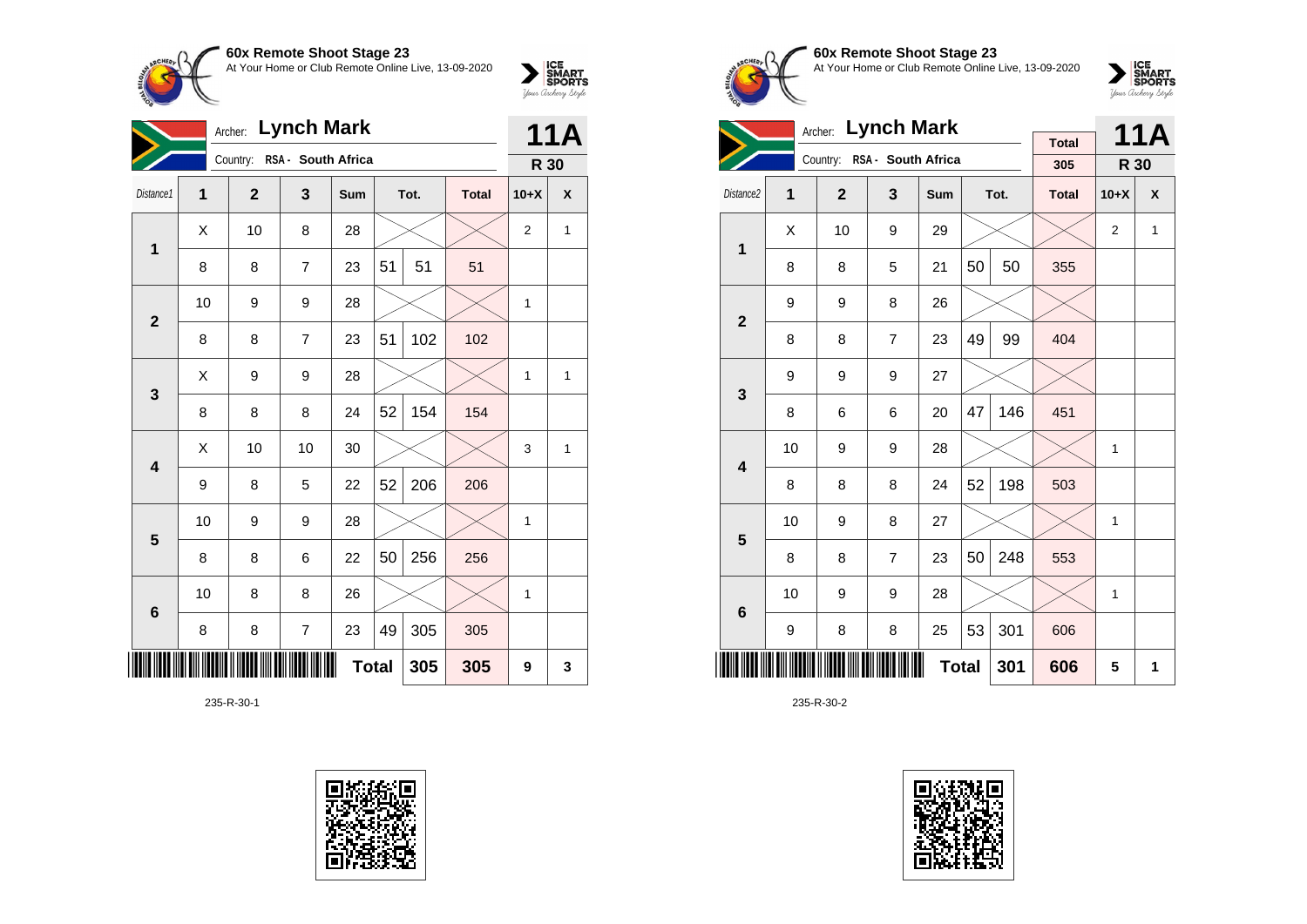

|                         | <b>Lynch Ronan</b><br>Archer: |                             |                         |              |    |      |              | 11B    |              |
|-------------------------|-------------------------------|-----------------------------|-------------------------|--------------|----|------|--------------|--------|--------------|
|                         |                               | Country: RSA - South Africa |                         |              |    |      |              | R 30   |              |
| Distance1               | 1                             | $\overline{2}$              | 3                       | Sum          |    | Tot. | <b>Total</b> | $10+X$ | X            |
| 1                       | Χ                             | 10                          | 10                      | 30           |    |      |              | 3      | 1            |
|                         | 8                             | $\overline{7}$              | $\overline{7}$          | 22           | 52 | 52   | 52           |        |              |
| $\mathbf{2}$            | 9                             | 8                           | $\overline{7}$          | 24           |    |      |              |        |              |
|                         | 7                             | 7                           | $\overline{\mathbf{4}}$ | 18           | 42 | 94   | 94           |        |              |
| $\mathbf{3}$            | 9                             | 8                           | 8                       | 25           |    |      |              |        |              |
|                         | 7                             | 7                           | 6                       | 20           | 45 | 139  | 139          |        |              |
| $\overline{\mathbf{4}}$ | 9                             | 9                           | $\overline{7}$          | 25           |    |      |              |        |              |
|                         | 6                             | 6                           | $\overline{4}$          | 16           | 41 | 180  | 180          |        |              |
| 5                       | X                             | 9                           | 8                       | 27           |    |      |              | 1      | 1            |
|                         | 6                             | 6                           | 5                       | 17           | 44 | 224  | 224          |        |              |
| $6\phantom{1}$          | 9                             | 8                           | $\overline{7}$          | 24           |    |      |              |        |              |
|                         | 7                             | 6                           | 6                       | 19           | 43 | 267  | 267          |        |              |
|                         |                               |                             |                         | <b>Total</b> |    | 267  | 267          | 4      | $\mathbf{2}$ |

236-R-30-1









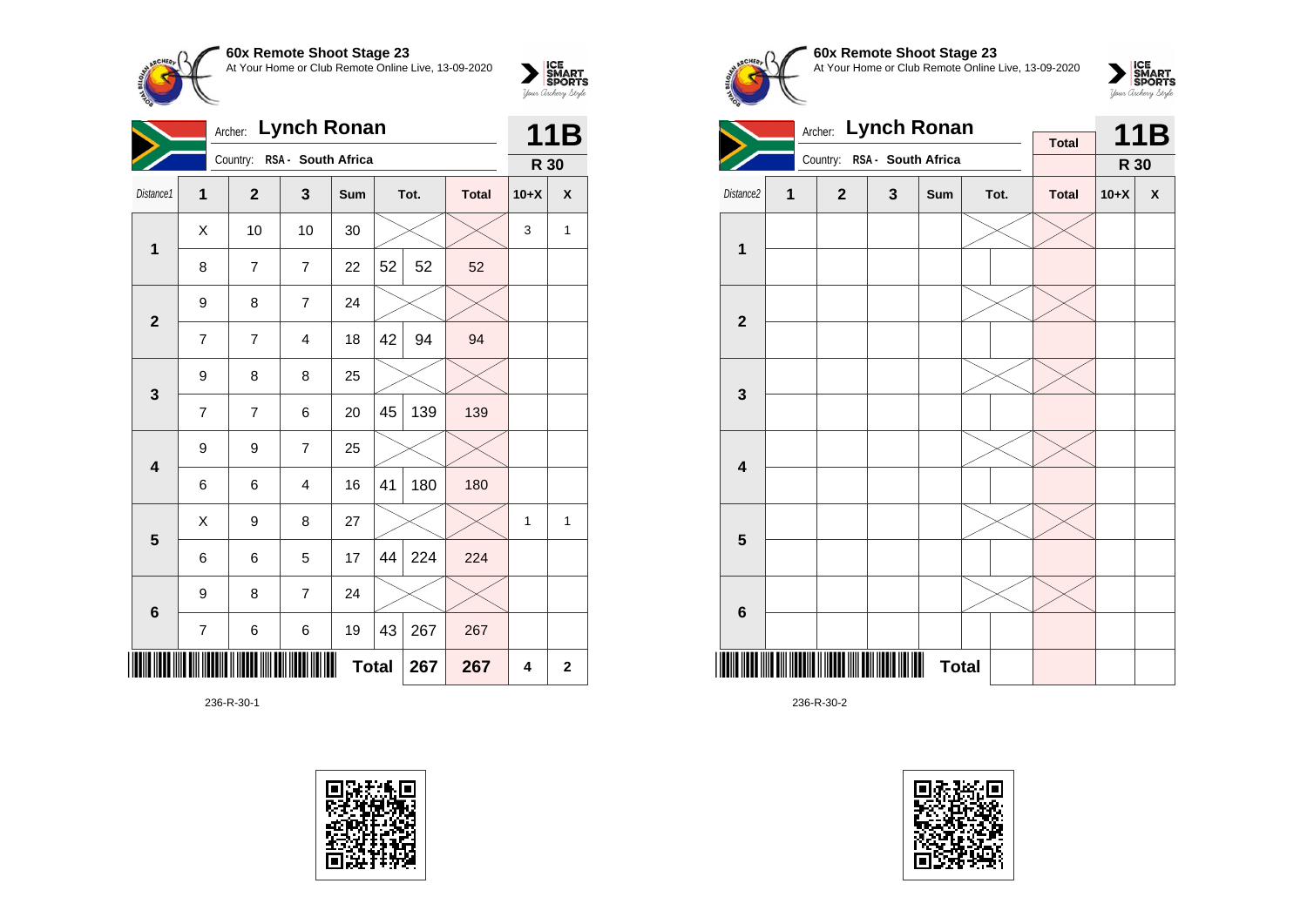

|                         | <b>Gopee Andre</b><br>Archer: |                |                           |     |    |      |              |                | <b>12A</b> |
|-------------------------|-------------------------------|----------------|---------------------------|-----|----|------|--------------|----------------|------------|
|                         |                               | Country:       | TTO - Trinidad and Tobago |     |    |      |              | R 30           |            |
| Distance1               | $\mathbf{1}$                  | $\mathbf{2}$   | 3                         | Sum |    | Tot. | <b>Total</b> | $10+X$         | X          |
| 1                       | 9                             | 9              | 8                         | 26  |    |      |              |                |            |
|                         | $\overline{7}$                | $\overline{7}$ | 6                         | 20  | 46 | 46   | 46           |                |            |
| $\overline{2}$          | 10                            | 9              | 9                         | 28  |    |      |              | 1              |            |
|                         | 8                             | 8              | M                         | 16  | 44 | 90   | 90           |                |            |
| $\mathbf{3}$            | 10                            | 9              | 8                         | 27  |    |      |              | 1              |            |
|                         | 8                             | 7              | 5                         | 20  | 47 | 137  | 137          |                |            |
| $\overline{\mathbf{4}}$ | 10                            | 9              | 8                         | 27  |    |      |              | 1              |            |
|                         | 8                             | 7              | $\overline{7}$            | 22  | 49 | 186  | 186          |                |            |
| 5                       | 10                            | 9              | 8                         | 27  |    |      |              | 1              |            |
|                         | 6                             | 6              | 5                         | 17  | 44 | 230  | 230          |                |            |
| 6                       | 10                            | 10             | 9                         | 29  |    |      |              | $\overline{2}$ |            |
|                         | 9                             | $\overline{7}$ | $\overline{7}$            | 23  | 52 | 282  | 282          |                |            |
|                         | <b>Total</b><br>282<br>282    |                |                           |     |    |      |              |                |            |

249-R-30-1





**60x Remote Shoot Stage 23** At Your Home or Club Remote Online Live, 13-09-2020



|                         | <b>Gopee Andre</b><br>Archer: |                |                           |              |    |      |                     |        | <b>12A</b> |
|-------------------------|-------------------------------|----------------|---------------------------|--------------|----|------|---------------------|--------|------------|
|                         |                               | Country:       | TTO - Trinidad and Tobago |              |    |      | <b>Total</b><br>282 | R 30   |            |
|                         |                               |                |                           |              |    |      |                     |        |            |
| Distance2               | 1                             | $\overline{2}$ | 3                         | Sum          |    | Tot. | <b>Total</b>        | $10+X$ | X          |
| 1                       | 8                             | 8              | 8                         | 24           |    |      |                     |        |            |
|                         | $\overline{7}$                | 6              | 5                         | 18           | 42 | 42   | 324                 |        |            |
| $\overline{\mathbf{2}}$ | 9                             | 8              | 8                         | 25           |    |      |                     |        |            |
|                         | $\overline{7}$                | 6              | 5                         | 18           | 43 | 85   | 367                 |        |            |
| 3                       | 9                             | 8              | 8                         | 25           |    |      |                     |        |            |
|                         | $\overline{7}$                | 5              | 5                         | 17           | 42 | 127  | 409                 |        |            |
| $\overline{\mathbf{4}}$ | 9                             | 9              | 8                         | 26           |    |      |                     |        |            |
|                         | 8                             | $\overline{7}$ | 6                         | 21           | 47 | 174  | 456                 |        |            |
| 5                       | 9                             | 9              | 8                         | 26           |    |      |                     |        |            |
|                         | 8                             | 8              | 5                         | 21           | 47 | 221  | 503                 |        |            |
| 6                       | X                             | 8              | 8                         | 26           |    |      |                     | 1      | 1          |
|                         | $\overline{7}$                | 6              | 5                         | 18           | 44 | 265  | 547                 |        |            |
|                         |                               |                |                           | <b>Total</b> |    | 265  | 547                 | 1      | 1          |

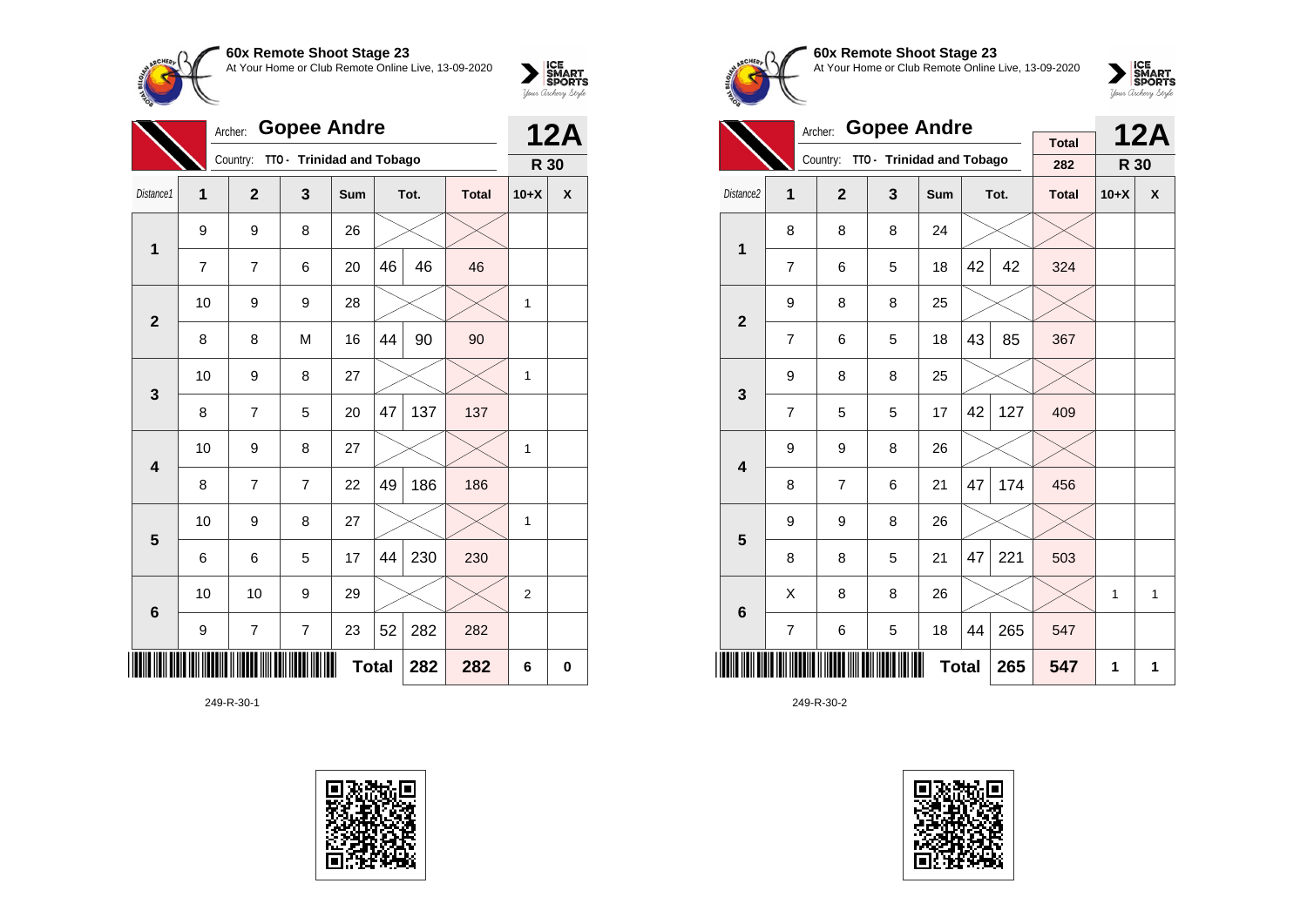

| Country: BAR - Barbados<br>R 60<br>Distance1<br>$\mathbf 1$<br>3<br>$\mathbf{2}$<br>Sum<br>Tot.<br><b>Total</b><br>$10+X$<br>$\pmb{\mathsf{X}}$<br>$\mathbf{1}$<br>$\mathbf{2}$<br>$\mathbf{3}$<br>$\overline{\mathbf{4}}$<br>$5\phantom{1}$<br>$\bf 6$<br><b>Total</b> | ١t | Archer: | 1Α |  |  |  |  |
|-------------------------------------------------------------------------------------------------------------------------------------------------------------------------------------------------------------------------------------------------------------------------|----|---------|----|--|--|--|--|
|                                                                                                                                                                                                                                                                         |    |         |    |  |  |  |  |
|                                                                                                                                                                                                                                                                         |    |         |    |  |  |  |  |
|                                                                                                                                                                                                                                                                         |    |         |    |  |  |  |  |
|                                                                                                                                                                                                                                                                         |    |         |    |  |  |  |  |
|                                                                                                                                                                                                                                                                         |    |         |    |  |  |  |  |
|                                                                                                                                                                                                                                                                         |    |         |    |  |  |  |  |
|                                                                                                                                                                                                                                                                         |    |         |    |  |  |  |  |
|                                                                                                                                                                                                                                                                         |    |         |    |  |  |  |  |
|                                                                                                                                                                                                                                                                         |    |         |    |  |  |  |  |
|                                                                                                                                                                                                                                                                         |    |         |    |  |  |  |  |
|                                                                                                                                                                                                                                                                         |    |         |    |  |  |  |  |
|                                                                                                                                                                                                                                                                         |    |         |    |  |  |  |  |
|                                                                                                                                                                                                                                                                         |    |         |    |  |  |  |  |
|                                                                                                                                                                                                                                                                         |    |         |    |  |  |  |  |
|                                                                                                                                                                                                                                                                         |    |         |    |  |  |  |  |

237-R-60-1









237-R-60-2

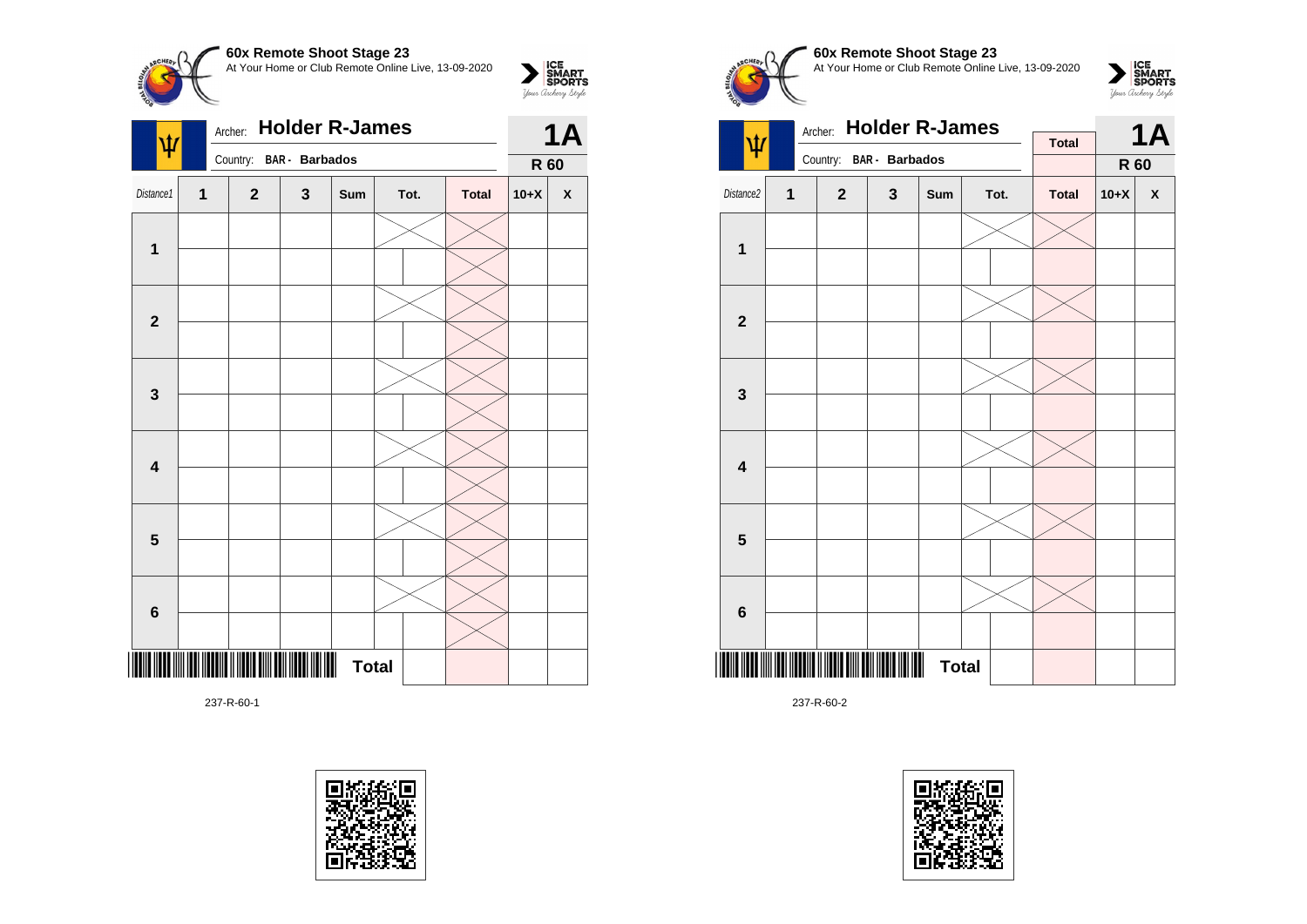

|                         | <b>Peers Tim</b><br>Archer: |                              |                         |              |    |      |              |             |             |  |
|-------------------------|-----------------------------|------------------------------|-------------------------|--------------|----|------|--------------|-------------|-------------|--|
|                         |                             | Country: GBR - Great Britain |                         |              |    |      |              | <b>R70</b>  | 2A          |  |
| Distance1               | 1                           | $\overline{2}$               | 3                       | Sum          |    | Tot. | <b>Total</b> | $10+X$      | X           |  |
| $\mathbf 1$             | 9                           | 9                            | 9                       | 27           |    |      |              |             |             |  |
|                         | 8                           | 7                            | $\overline{7}$          | 22           | 49 | 49   | 49           |             |             |  |
| $\overline{2}$          | 8                           | 7                            | $\overline{7}$          | 22           |    |      |              |             |             |  |
|                         | 7                           | 7                            | $\overline{\mathbf{4}}$ | 18           | 40 | 89   | 89           |             |             |  |
| 3                       | 9                           | 9                            | 8                       | 26           |    |      |              |             |             |  |
|                         | 8                           | 8                            | $\overline{7}$          | 23           | 49 | 138  | 138          |             |             |  |
| $\overline{\mathbf{4}}$ | 10                          | 9                            | 9                       | 28           |    |      |              | 1           |             |  |
|                         | 8                           | 8                            | $\overline{7}$          | 23           | 51 | 189  | 189          |             |             |  |
| 5                       | 9                           | 9                            | 9                       | 27           |    |      |              |             |             |  |
|                         | 9                           | 8                            | $\overline{7}$          | 24           | 51 | 240  | 240          |             |             |  |
| $6\phantom{1}6$         | 10                          | 9                            | 8                       | 27           |    |      |              | 1           |             |  |
|                         | $\overline{7}$              | 6                            | 3                       | 16           | 43 | 283  | 283          |             |             |  |
|                         |                             |                              |                         | <b>Total</b> |    | 283  | 283          | $\mathbf 2$ | $\mathbf 0$ |  |

238-R-70-1





**60x Remote Shoot Stage 23** At Your Home or Club Remote Online Live, 13-09-2020



|                         |                | <b>Peers Tim</b><br>Archer: |                              |     |              | 2A   |                     |                |   |
|-------------------------|----------------|-----------------------------|------------------------------|-----|--------------|------|---------------------|----------------|---|
|                         |                |                             | Country: GBR - Great Britain |     |              |      | <b>Total</b><br>283 | <b>R70</b>     |   |
| Distance2               | 1              | $\overline{2}$              | 3                            | Sum |              | Tot. | <b>Total</b>        | $10+X$         | X |
| $\mathbf{1}$            | Χ              | 10                          | 9                            | 29  |              |      |                     | $\overline{2}$ | 1 |
|                         | 8              | $\overline{7}$              | 5                            | 20  | 49           | 49   | 332                 |                |   |
| $\overline{2}$          | 9              | 9                           | 8                            | 26  |              |      |                     |                |   |
|                         | 8              | 8                           | $\overline{7}$               | 23  | 49           | 98   | 381                 |                |   |
| 3                       | 9              | 9                           | 8                            | 26  |              |      |                     |                |   |
|                         | 8              | $\overline{7}$              | 6                            | 21  | 47           | 145  | 428                 |                |   |
| $\overline{\mathbf{4}}$ | 9              | 8                           | 6                            | 23  |              |      |                     |                |   |
|                         | 6              | 6                           | 5                            | 17  | 40           | 185  | 468                 |                |   |
| 5                       | 9              | $\overline{7}$              | $\overline{7}$               | 23  |              |      |                     |                |   |
|                         | $\overline{7}$ | 6                           | 6                            | 19  | 42           | 227  | 510                 |                |   |
| $6\phantom{1}6$         | 9              | 8                           | 8                            | 25  |              |      |                     |                |   |
|                         | 6              | 5                           | 3                            | 14  | 39           | 266  | 549                 |                |   |
|                         |                |                             | 266                          | 549 | $\mathbf{2}$ | 1    |                     |                |   |

238-R-70-2

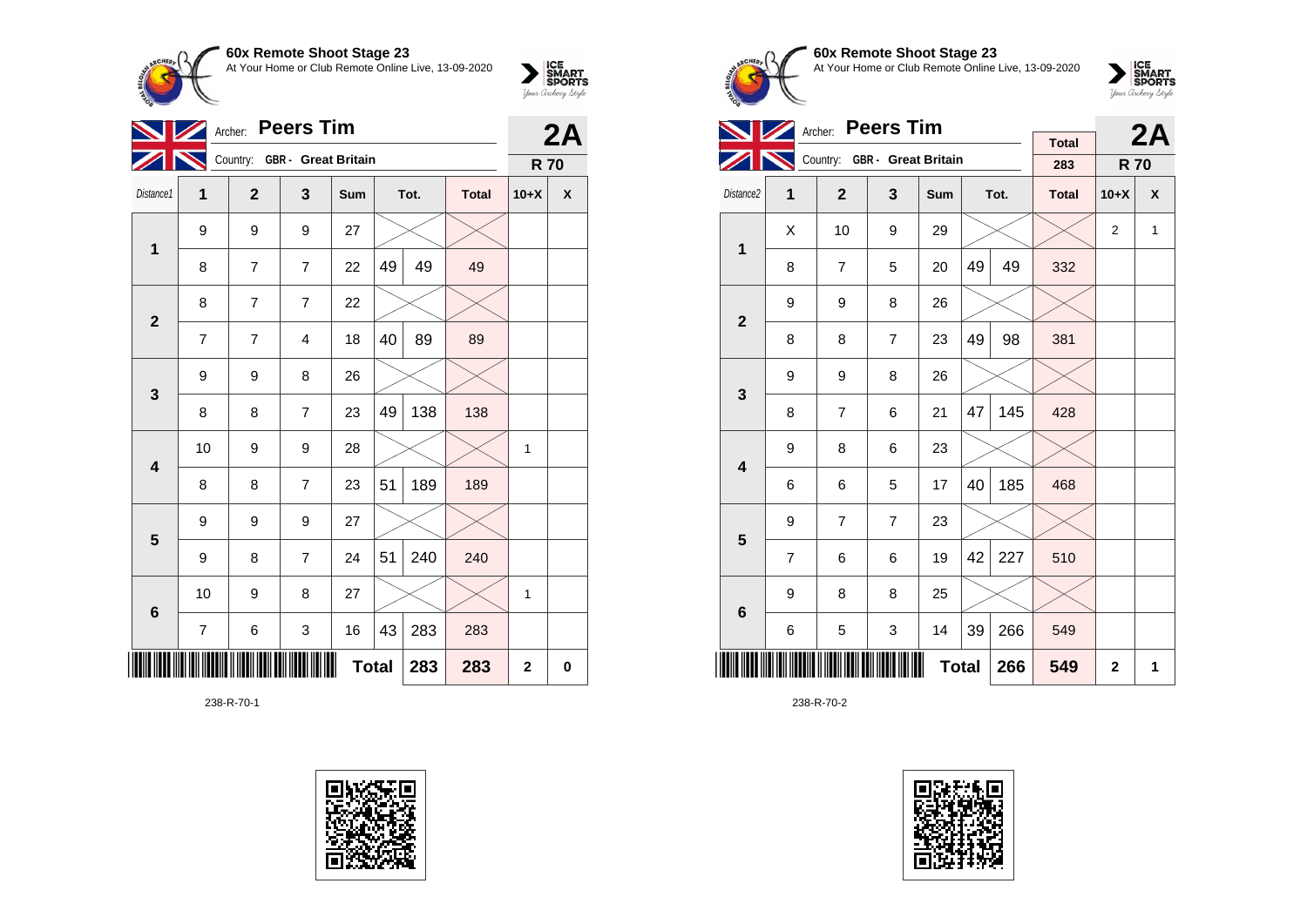

| ψ                       | Archer:        |                | 3A                    |              |    |      |              |                 |   |
|-------------------------|----------------|----------------|-----------------------|--------------|----|------|--------------|-----------------|---|
|                         |                | Country:       | <b>BAR</b> - Barbados |              |    |      |              | C <sub>30</sub> |   |
| Distance1               | $\overline{1}$ | $\overline{2}$ | 3                     | Sum          |    | Tot. | <b>Total</b> | $10+X$          | X |
| 1                       | Χ              | 9              | 9                     | 28           |    |      |              | 1               | 1 |
|                         | 9              | 9              | 9                     | 27           | 55 | 55   | 55           |                 |   |
| $\overline{2}$          | 10             | 9              | 9                     | 28           |    |      |              | 1               |   |
|                         | 9              | 9              | 9                     | 27           | 55 | 110  | 110          |                 |   |
| 3                       | X              | 10             | 9                     | 29           |    |      |              | $\overline{2}$  | 1 |
|                         | 9              | 9              | 9                     | 27           | 56 | 166  | 166          |                 |   |
| $\overline{\mathbf{4}}$ | Χ              | 10             | 10                    | 30           |    |      |              | 3               | 1 |
|                         | 10             | 9              | 9                     | 28           | 58 | 224  | 224          | 1               |   |
| 5                       | Χ              | 10             | 10                    | 30           |    |      |              | 3               | 1 |
|                         | 9              | 9              | 9                     | 27           | 57 | 281  | 281          |                 |   |
| $6\phantom{1}6$         | 10             | 10             | 10                    | 30           |    |      |              | 3               |   |
|                         | 10             | 9              | 9                     | 28           | 58 | 339  | 339          | 1               |   |
|                         |                |                |                       | <b>Total</b> |    | 339  | 339          | 15              | 4 |

239-C-30-1





**60x Remote Shoot Stage 23** At Your Home or Club Remote Online Live, 13-09-2020



|                       |    | Archer:        | <b>Phoenix Anthony</b> | <b>Total</b> |              | 3A   |              |                 |                |
|-----------------------|----|----------------|------------------------|--------------|--------------|------|--------------|-----------------|----------------|
| ψ                     |    | Country:       | <b>BAR</b> - Barbados  |              |              |      | 339          | C <sub>30</sub> |                |
| Distance <sub>2</sub> | 1  | $\overline{2}$ | 3                      | Sum          |              | Tot. | <b>Total</b> | $10+X$          | X              |
| 1                     | X  | X              | X                      | 30           |              |      |              | 3               | 3              |
|                       | 10 | 10             | 10                     | 30           | 60           | 60   | 399          | 3               |                |
| $\overline{2}$        | X  | X              | X                      | 30           |              |      |              | 3               | 3              |
|                       | 10 | 10             | M                      | 20           | 50           | 110  | 449          | 2               |                |
| 3                     | X  | 10             | 10                     | 30           |              |      |              | 3               | 1              |
|                       | 10 | 10             | 9                      | 29           | 59           | 169  | 508          | $\overline{2}$  |                |
| 4                     | X  | X              | X                      | 30           |              |      |              | 3               | 3              |
|                       | 10 | 9              | 9                      | 28           | 58           | 227  | 566          | 1               |                |
| 5                     | 10 | 10             | 10                     | 30           |              |      |              | 3               |                |
|                       | 10 | 9              | 9                      | 28           | 58           | 285  | 624          | 1               |                |
| 6                     | X  | Χ              | 10                     | 30           |              |      |              | 3               | $\overline{2}$ |
|                       | 10 | 10             | 10                     | 30           | 60           | 345  | 684          | 3               |                |
|                       |    |                |                        |              | <b>Total</b> | 345  | 684          | 30              | 12             |

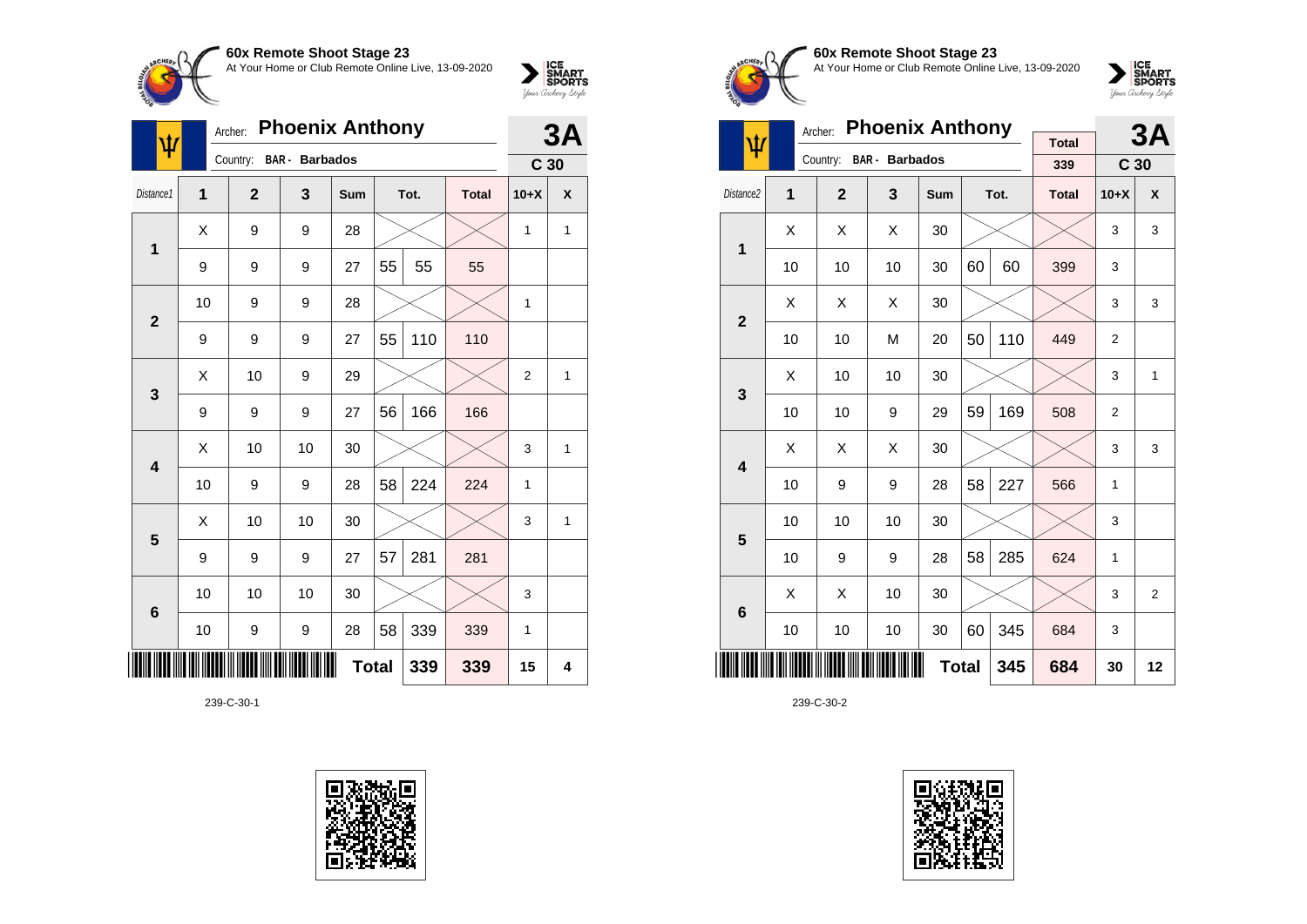

| <b>Annel John</b><br>Archer:<br>ψ |                  |                         |                |              |    |      |              | 3B              |             |
|-----------------------------------|------------------|-------------------------|----------------|--------------|----|------|--------------|-----------------|-------------|
|                                   |                  | Country: BAR - Barbados |                |              |    |      |              | C <sub>30</sub> |             |
| Distance1                         | 1                | $\overline{2}$          | 3              | Sum          |    | Tot. | <b>Total</b> | $10+X$          | X           |
| $\mathbf 1$                       | $\boldsymbol{9}$ | 9                       | 8              | 26           |    |      |              |                 |             |
|                                   | 8                | 8                       | $\overline{7}$ | 23           | 49 | 49   | 49           |                 |             |
| $\overline{2}$                    | 9                | 9                       | 9              | 27           |    |      |              |                 |             |
|                                   | 9                | 9                       | 8              | 26           | 53 | 102  | 102          |                 |             |
| 3                                 | 10               | 9                       | 8              | 27           |    |      |              | 1               |             |
|                                   | 8                | 8                       | 6              | 22           | 49 | 151  | 151          |                 |             |
| $\overline{\mathbf{4}}$           | 10               | 10                      | 8              | 28           |    |      |              | $\overline{2}$  |             |
|                                   | 8                | 7                       | 6              | 21           | 49 | 200  | 200          |                 |             |
| 5                                 | 10               | 9                       | 9              | 28           |    |      |              | 1               |             |
|                                   | 8                | 7                       | M              | 15           | 43 | 243  | 243          |                 |             |
| $6\phantom{1}6$                   | 10               | 9                       | 8              | 27           |    |      |              | 1               |             |
|                                   | 8                | $\overline{7}$          | $\overline{7}$ | 22           | 49 | 292  | 292          |                 |             |
|                                   |                  |                         |                | <b>Total</b> |    | 292  | 292          | 5               | $\mathbf 0$ |

240-C-30-1





**60x Remote Shoot Stage 23** At Your Home or Club Remote Online Live, 13-09-2020

 $\sum_{\text{Jour} \text{C} \text{under}} \left| \begin{matrix} \text{ICE} \\ \text{SDORTS} \\ \text{SPORTS} \end{matrix} \right|_{\text{Jour} \text{d} \text{ref}}$ 

|                         |                | <b>Annel John</b><br>Archer: |                         |              |    | 3B   |              |                 |                    |
|-------------------------|----------------|------------------------------|-------------------------|--------------|----|------|--------------|-----------------|--------------------|
| ψ                       |                |                              | Country: BAR - Barbados |              |    |      | <b>Total</b> |                 |                    |
|                         |                |                              |                         |              |    |      | 292          | C <sub>30</sub> |                    |
| Distance <sub>2</sub>   | 1              | $\mathbf{2}$                 | 3                       | Sum          |    | Tot. | <b>Total</b> | $10+X$          | $\pmb{\mathsf{X}}$ |
| 1                       | 9              | 9                            | 8                       | 26           |    |      |              |                 |                    |
|                         | 6              | 6                            | 5                       | 17           | 43 | 43   | 335          |                 |                    |
| $\overline{2}$          | 10             | 9                            | 8                       | 27           |    |      |              | 1               |                    |
|                         | 8              | $\overline{7}$               | 6                       | 21           | 48 | 91   | 383          |                 |                    |
| 3                       | X              | 10                           | 9                       | 29           |    |      |              | 2               | 1                  |
|                         | 9              | 8                            | 8                       | 25           | 54 | 145  | 437          |                 |                    |
| $\overline{\mathbf{4}}$ | 10             | 9                            | 8                       | 27           |    |      |              | $\mathbf{1}$    |                    |
|                         | 8              | $\overline{7}$               | 6                       | 21           | 48 | 193  | 485          |                 |                    |
| 5                       | Χ              | 8                            | 8                       | 26           |    |      |              | $\mathbf{1}$    | 1                  |
|                         | $\overline{7}$ | $\overline{7}$               | $\overline{7}$          | 21           | 47 | 240  | 532          |                 |                    |
| 6                       | 10             | 9                            | 8                       | 27           |    |      |              | 1               |                    |
|                         | 8              | 8                            | $\overline{7}$          | 23           | 50 | 290  | 582          |                 |                    |
|                         |                |                              |                         | <b>Total</b> |    | 290  | 582          | 6               | $\overline{2}$     |

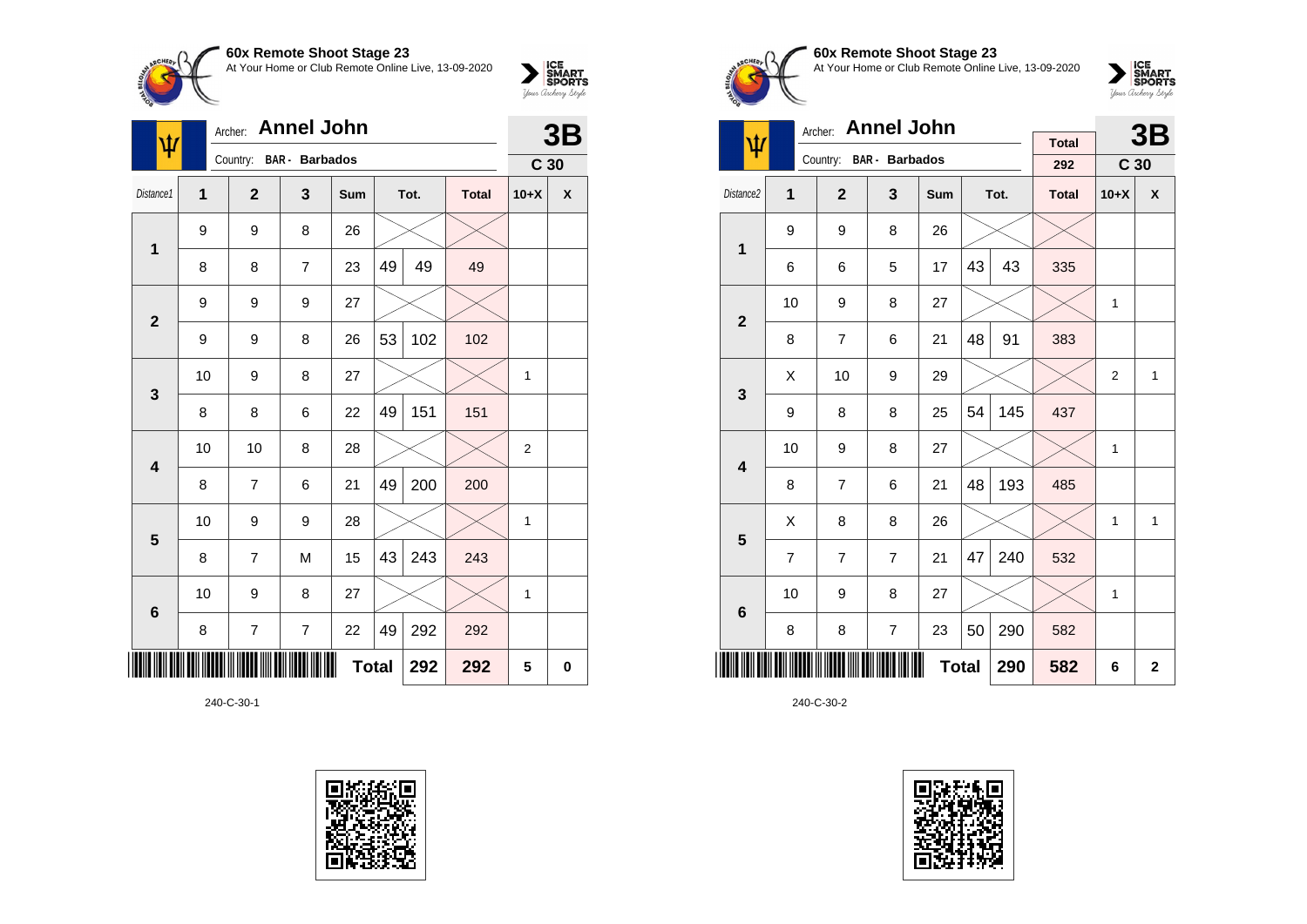

| ψ                       | Archer:        | 3C             |                       |              |    |      |              |                 |                         |
|-------------------------|----------------|----------------|-----------------------|--------------|----|------|--------------|-----------------|-------------------------|
|                         |                | Country:       | <b>BAR</b> - Barbados |              |    |      |              | C <sub>30</sub> |                         |
| Distance1               | $\overline{1}$ | $\overline{2}$ | 3                     | Sum          |    | Tot. | <b>Total</b> | $10+X$          | X                       |
| 1                       | Χ              | 10             | 9                     | 29           |    |      |              | 2               | 1                       |
|                         | 8              | $\overline{7}$ | M                     | 15           | 44 | 44   | 44           |                 |                         |
| $\overline{\mathbf{2}}$ | X              | X              | 10                    | 30           |    |      |              | 3               | $\overline{2}$          |
|                         | 10             | 8              | 8                     | 26           | 56 | 100  | 100          | $\mathbf{1}$    |                         |
| 3                       | X              | 10             | 9                     | 29           |    |      |              | $\overline{2}$  | 1                       |
|                         | 9              | 9              | 8                     | 26           | 55 | 155  | 155          |                 |                         |
| $\overline{\mathbf{4}}$ | X              | X              | 10                    | 30           |    |      |              | 3               | $\overline{2}$          |
|                         | 9              | 9              | 9                     | 27           | 57 | 212  | 212          |                 |                         |
| 5                       | Χ              | Χ              | 10                    | 30           |    |      |              | 3               | $\overline{\mathbf{c}}$ |
|                         | 9              | 9              | 9                     | 27           | 57 | 269  | 269          |                 |                         |
| $6\phantom{1}6$         | X              | 10             | 9                     | 29           |    |      |              | $\overline{2}$  | $\mathbf{1}$            |
|                         | 9              | 8              | $\overline{7}$        | 24           | 53 | 322  | 322          |                 |                         |
|                         |                |                |                       | <b>Total</b> |    | 322  | 322          | 16              | 9                       |

241-C-30-1





#### **60x Remote Shoot Stage 23** At Your Home or Club Remote Online Live, 13-09-2020



|                         |                | <b>Gall Roger</b><br>Archer: |                       |              |    | 3C   |                     |                 |   |
|-------------------------|----------------|------------------------------|-----------------------|--------------|----|------|---------------------|-----------------|---|
| ψ                       |                | Country:                     | <b>BAR</b> - Barbados |              |    |      | <b>Total</b><br>322 | C <sub>30</sub> |   |
| Distance <sub>2</sub>   | $\overline{1}$ | $\overline{2}$               | 3                     | Sum          |    | Tot. | <b>Total</b>        | $10+X$          | X |
| $\overline{1}$          | 10             | 10                           | 10                    | 30           |    |      |                     | 3               |   |
|                         | 10             | 9                            | 9                     | 28           | 58 | 58   | 380                 | 1               |   |
| $\overline{2}$          | X              | 10                           | 10                    | 30           |    |      |                     | 3               | 1 |
|                         | 10             | 9                            | 9                     | 28           | 58 | 116  | 438                 | 1               |   |
| 3                       | X              | 10                           | 10                    | 30           |    |      |                     | 3               | 1 |
|                         | 9              | 9                            | 9                     | 27           | 57 | 173  | 495                 |                 |   |
| $\overline{\mathbf{4}}$ | X              | X                            | 10                    | 30           |    |      |                     | 3               | 2 |
|                         | 9              | 9                            | 9                     | 27           | 57 | 230  | 552                 |                 |   |
| 5                       | X              | 10                           | 10                    | 30           |    |      |                     | 3               | 1 |
|                         | 9              | 9                            | 8                     | 26           | 56 | 286  | 608                 |                 |   |
| 6                       | X              | X                            | 9                     | 29           |    |      |                     | $\overline{2}$  | 2 |
|                         | 8              | 8                            | 8                     | 24           | 53 | 339  | 661                 |                 |   |
|                         |                |                              |                       | <b>Total</b> |    | 339  | 661                 | 19              | 7 |

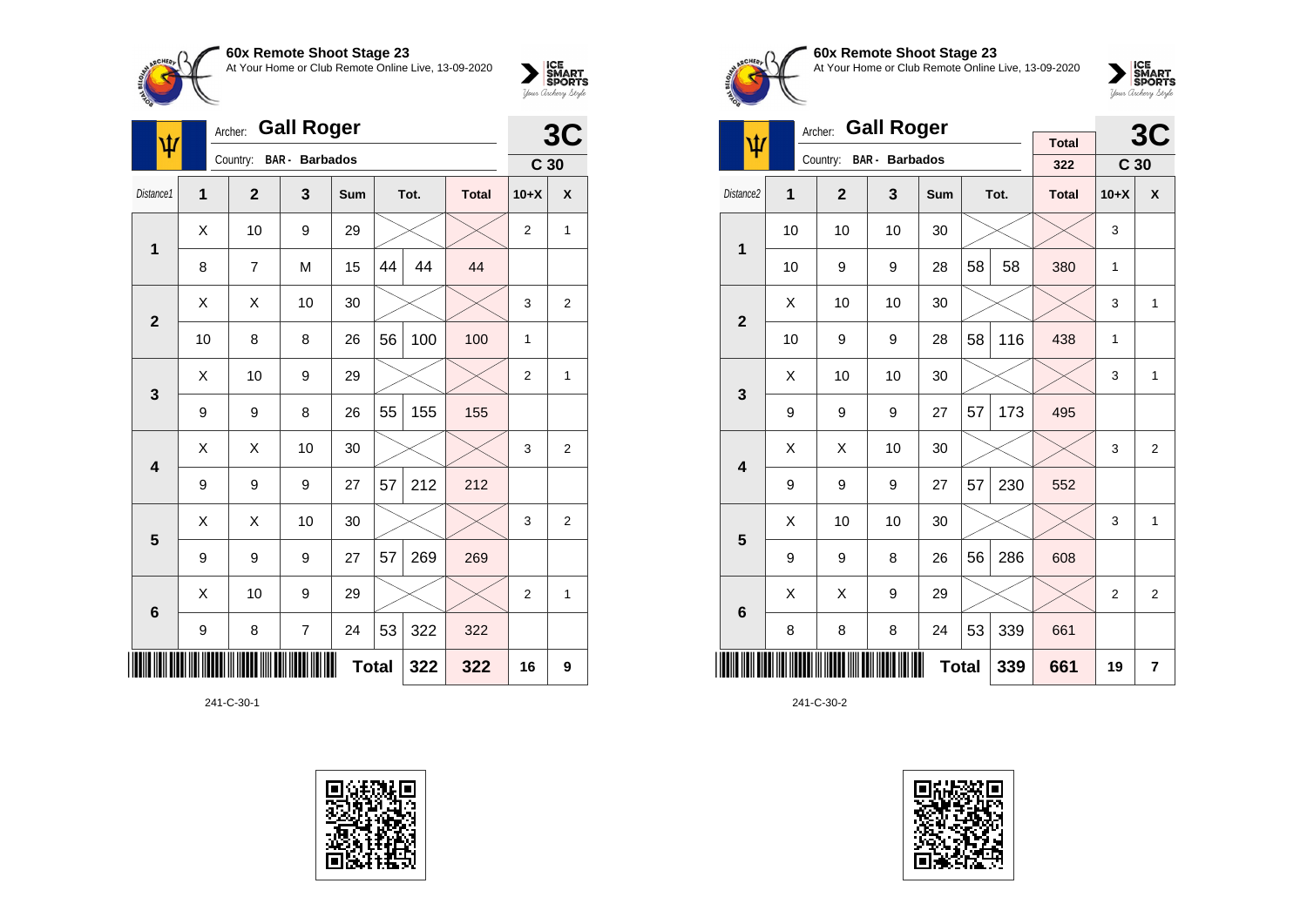

|                         | <b>Walth Janice</b><br>Archer: |                    |                |              |    |      |              |                |             |  |
|-------------------------|--------------------------------|--------------------|----------------|--------------|----|------|--------------|----------------|-------------|--|
|                         |                                | Country: USA - USA |                |              |    |      |              | C P            |             |  |
| Distance1               | 1                              | $\mathbf{2}$       | 3              | Sum          |    | Tot. | <b>Total</b> | $10+X$         | X           |  |
| 1                       | 9                              | 9                  | 8              | 26           |    |      |              |                |             |  |
|                         | $\overline{7}$                 | 5                  | 5              | 17           | 43 | 43   | 43           |                |             |  |
| $\mathbf{2}$            | Χ                              | X                  | 10             | 30           |    |      |              | 3              | 2           |  |
|                         | 9                              | 8                  | 6              | 23           | 53 | 96   | 96           |                |             |  |
| $\mathbf{3}$            | 10                             | 10                 | 8              | 28           |    |      |              | $\overline{2}$ |             |  |
|                         | 8                              | $\overline{7}$     | $\overline{4}$ | 19           | 47 | 143  | 143          |                |             |  |
| $\overline{\mathbf{4}}$ | 10                             | 9                  | $\overline{7}$ | 26           |    |      |              | 1              |             |  |
|                         | $\overline{7}$                 | 5                  | 1              | 13           | 39 | 182  | 182          |                |             |  |
| $5\phantom{1}$          | 10                             | 8                  | 8              | 26           |    |      |              | 1              |             |  |
|                         | 8                              | 8                  | $\overline{7}$ | 23           | 49 | 231  | 231          |                |             |  |
| $\bf 6$                 | 8                              | 6                  | 5              | 19           |    |      |              |                |             |  |
|                         | 3                              | $\mathbf 1$        | $\mathbf 1$    | 5            | 24 | 255  | 255          |                |             |  |
| ║║║                     |                                |                    |                | <b>Total</b> |    | 255  | 255          | 7              | $\mathbf 2$ |  |

242-C-P-1





**60x Remote Shoot Stage 23** At Your Home or Club Remote Online Live, 13-09-2020

 $\sum_{\text{Jour} \text{C} \text{under}} \left| \begin{matrix} \text{ICE} \\ \text{SDORTS} \\ \text{SPORTS} \end{matrix} \right|_{\text{Jour} \text{d} \text{ref}}$ 

|                         |                | <b>Walth Janice</b><br>Archer: |                |                |    | 4Α   |                     |                |                    |
|-------------------------|----------------|--------------------------------|----------------|----------------|----|------|---------------------|----------------|--------------------|
|                         |                | Country: USA - USA             |                |                |    |      | <b>Total</b><br>255 | C P            |                    |
| Distance2               | 1              | $\overline{2}$                 | 3              | <b>Sum</b>     |    | Tot. | <b>Total</b>        | $10+X$         | $\pmb{\mathsf{X}}$ |
| 1                       | Χ              | 9                              | 8              | 27             |    |      |                     | 1              | 1                  |
|                         | $\overline{7}$ | $\overline{7}$                 | $\overline{7}$ | 21             | 48 | 48   | 303                 |                |                    |
| $\overline{2}$          | 9              | 9                              | 9              | 27             |    |      |                     |                |                    |
|                         | 8              | 8                              | $\overline{7}$ | 23             | 50 | 98   | 353                 |                |                    |
| 3                       | 8              | $\overline{7}$                 | $\overline{7}$ | 22             |    |      |                     |                |                    |
|                         | $\overline{7}$ | 6                              | $\overline{4}$ | 17             | 39 | 137  | 392                 |                |                    |
| $\overline{\mathbf{4}}$ | 10             | 8                              | 8              | 26             |    |      |                     | $\mathbf{1}$   |                    |
|                         | $\overline{7}$ | 6                              | 5              | 18             | 44 | 181  | 436                 |                |                    |
| 5                       | 8              | 6                              | 5              | 19             |    |      |                     |                |                    |
|                         | 4              | 3                              | M              | $\overline{7}$ | 26 | 207  | 462                 |                |                    |
| 6                       | Χ              | 10                             | 9              | 29             |    |      |                     | $\overline{2}$ | $\mathbf{1}$       |
|                         | 9              | $\overline{7}$                 | 5              | 21             | 50 | 257  | 512                 |                |                    |
|                         |                |                                |                | <b>Total</b>   |    | 257  | 512                 | 4              | $\mathbf{2}$       |

242-C-P-2

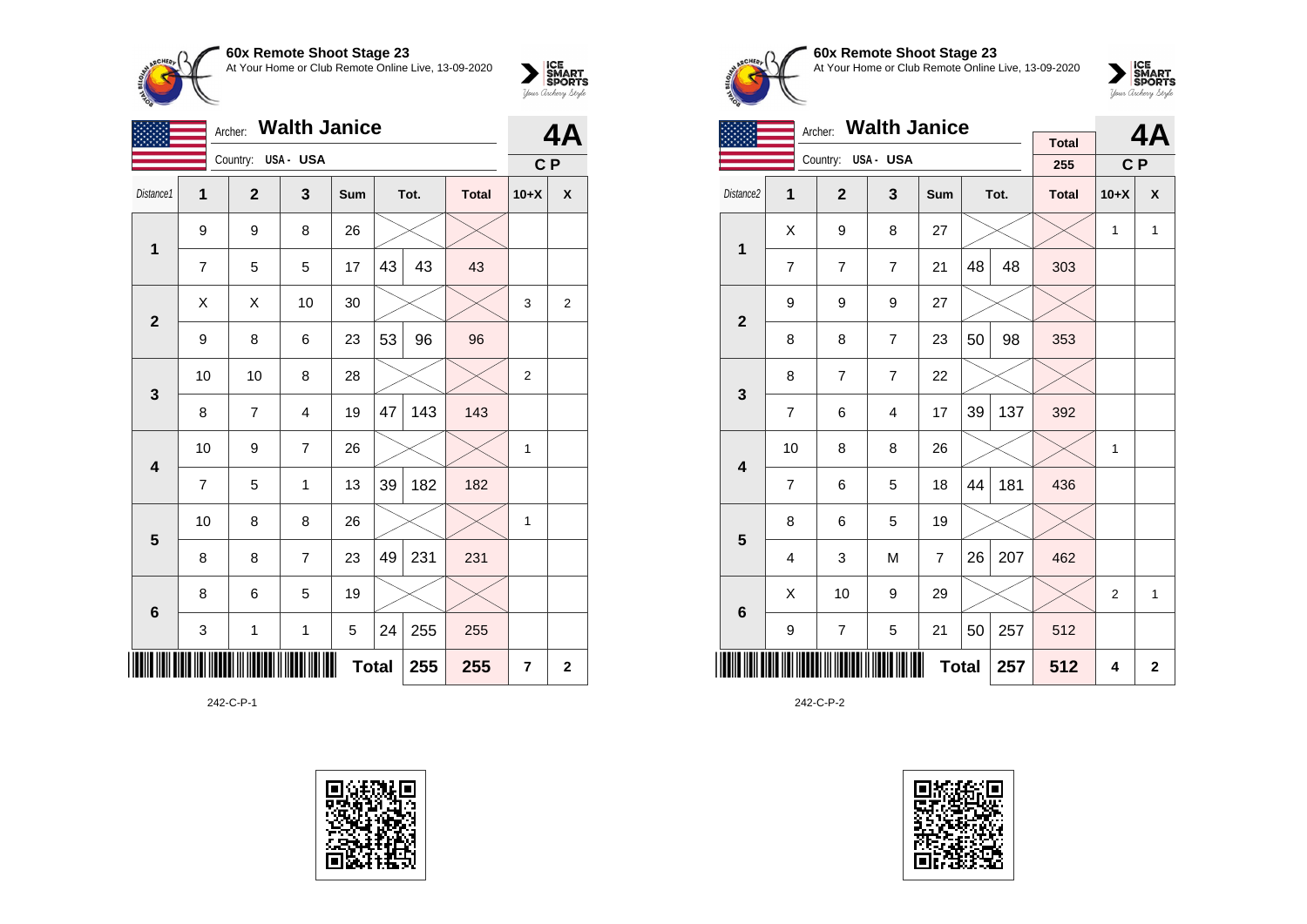

|                 |    | <b>Walth Courtney</b><br>Archer: |          |     |              |      |              |                 | <b>4B</b>      |
|-----------------|----|----------------------------------|----------|-----|--------------|------|--------------|-----------------|----------------|
|                 |    | Country:                         | USA- USA |     |              |      |              | R <sub>ST</sub> |                |
| Distance1       | 1  | $\mathbf{2}$                     | 3        | Sum |              | Tot. | <b>Total</b> | $10+X$          | X              |
| 1               | 10 | 10                               | 9        | 29  |              |      |              | $\mathbf 2$     |                |
|                 | 9  | 8                                | 8        | 25  | 54           | 54   | 54           |                 |                |
| $\overline{2}$  | X  | 10                               | 9        | 29  |              |      |              | $\overline{2}$  | $\overline{1}$ |
|                 | 9  | 9                                | 8        | 26  | 55           | 109  | 109          |                 |                |
| $\mathbf{3}$    | 10 | 10                               | 10       | 30  |              |      |              | 3               |                |
|                 | 9  | 9                                | 8        | 26  | 56           | 165  | 165          |                 |                |
| 4               | 10 | 9                                | 9        | 28  |              |      |              | 1               |                |
|                 | 8  | 8                                | 7        | 23  | 51           | 216  | 216          |                 |                |
| 5               | Χ  | 10                               | 9        | 29  |              |      |              | $\overline{2}$  | 1              |
|                 | 9  | 8                                | 8        | 25  | 54           | 270  | 270          |                 |                |
| $6\phantom{1}6$ | X  | 9                                | 9        | 28  |              |      |              | 1               | 1              |
|                 | 8  | 8                                | 6        | 22  | 50           | 320  | 320          |                 |                |
| ║║              |    |                                  |          |     | <b>Total</b> | 320  | 320          | 11              | 3              |

243-R-ST-1





### **60x Remote Shoot Stage 23** At Your Home or Club Remote Online Live, 13-09-2020



|                |                |                    | Archer: Walth Courtney |              |    |      |                     |                | 4B           |
|----------------|----------------|--------------------|------------------------|--------------|----|------|---------------------|----------------|--------------|
|                |                | Country: USA - USA |                        |              |    |      | <b>Total</b><br>320 | R ST           |              |
| Distance2      | 1              | $\overline{2}$     | 3                      | <b>Sum</b>   |    | Tot. | <b>Total</b>        | $10+X$         | X            |
| $\mathbf 1$    | Χ              | 10                 | 8                      | 28           |    |      |                     | $\overline{2}$ | 1            |
|                | 8              | 8                  | M                      | 16           | 44 | 44   | 364                 |                |              |
| $\overline{2}$ | X              | 9                  | 8                      | 27           |    |      |                     | $\mathbf{1}$   | 1            |
|                | $\overline{7}$ | 7                  | $\overline{7}$         | 21           | 48 | 92   | 412                 |                |              |
| 3              | 10             | 9                  | 8                      | 27           |    |      |                     | 1              |              |
|                | 8              | 8                  | 8                      | 24           | 51 | 143  | 463                 |                |              |
| 4              | 10             | 8                  | 8                      | 26           |    |      |                     | $\mathbf{1}$   |              |
|                | 8              | $\overline{7}$     | $\overline{7}$         | 22           | 48 | 191  | 511                 |                |              |
| 5              | 10             | 9                  | 9                      | 28           |    |      |                     | 1              |              |
|                | 8              | 8                  | 6                      | 22           | 50 | 241  | 561                 |                |              |
| 6              | X              | 10                 | 9                      | 29           |    |      |                     | $\overline{2}$ | $\mathbf{1}$ |
|                | 8              | 7                  | M                      | 15           | 44 | 285  | 605                 |                |              |
|                |                |                    |                        | <b>Total</b> |    | 285  | 605                 | 8              | 3            |

243-R-ST-2

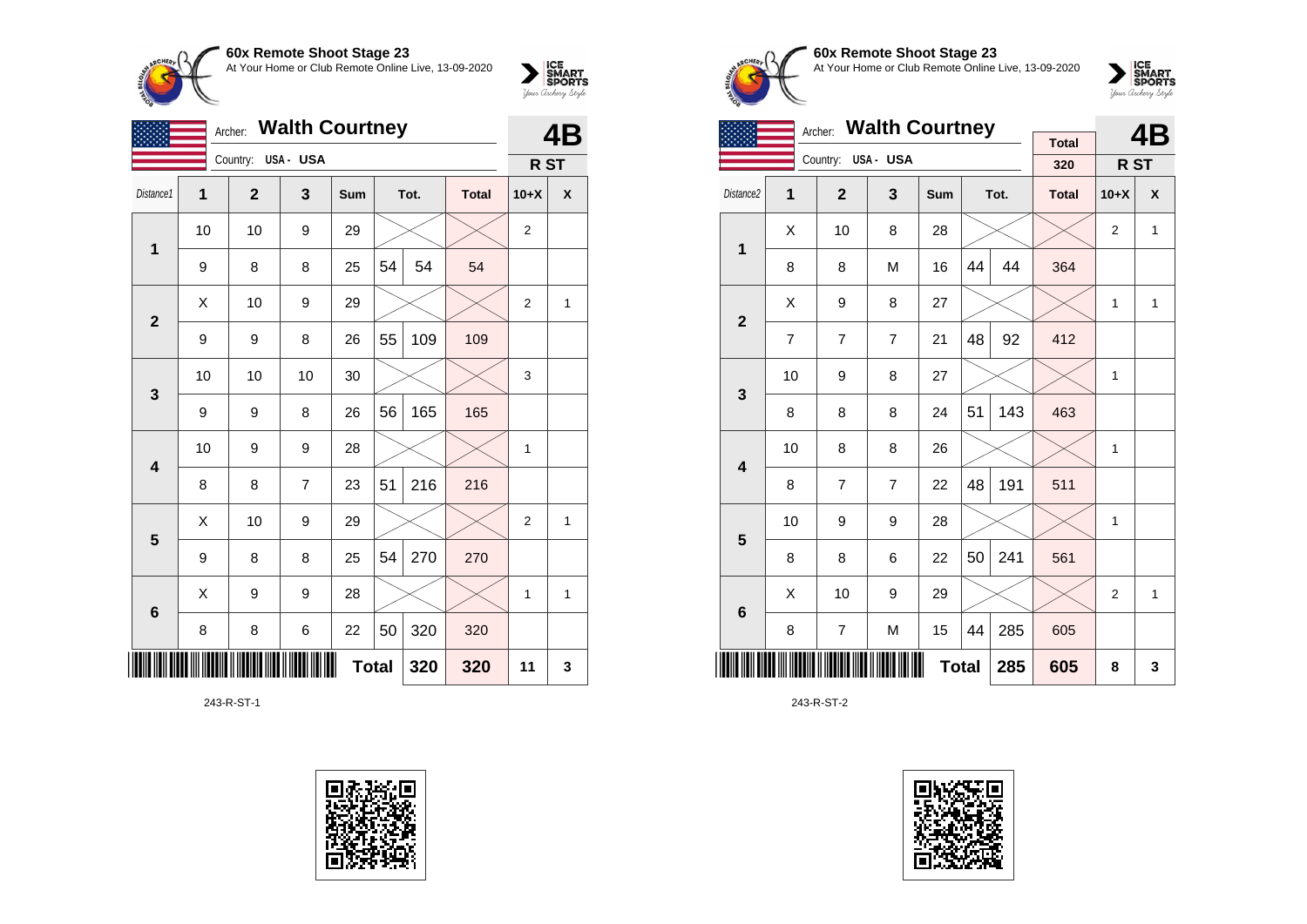

|                         |    | Archer:                |                          | <b>Chaval Anne Sophie</b> |      |              |                | <b>1A</b>   |
|-------------------------|----|------------------------|--------------------------|---------------------------|------|--------------|----------------|-------------|
|                         |    | Country: BEL - Belgium |                          |                           |      |              | R 25           |             |
| Distance1               | 1  | $\mathbf{2}$           | 3                        | Sum                       | Tot. | <b>Total</b> | $10+X$         | X           |
| 1                       | 9  | 9                      | 9                        | 27                        | 27   | 27           |                |             |
| $\mathbf 2$             | 10 | 10                     | 9                        | 29                        | 56   | 56           | 2              |             |
| 3                       | 9  | 9                      | 8                        | 26                        | 82   | 82           |                |             |
| 4                       | 9  | 9                      | 9                        | 27                        | 109  | 109          |                |             |
| 5                       | 9  | 8                      | $\overline{7}$           | 24                        | 133  | 133          |                |             |
| 6                       | 8  | $\overline{7}$         | 6                        | 21                        | 154  | 154          |                |             |
| $\overline{\mathbf{r}}$ | 9  | 6                      | 6                        | 21                        | 175  | 175          |                |             |
| 8                       | 10 | 8                      | $\overline{7}$           | 25                        | 200  | 200          | 1              |             |
| 9                       | 8  | 8                      | 5                        | 21                        | 221  | 221          |                |             |
| 10                      | 9  | 9                      | $\overline{c}$           | 20                        | 241  | 241          |                |             |
| 11                      | 9  | 8                      | $\overline{7}$           | 24                        | 265  | 265          |                |             |
| 12                      | 10 | 10                     | $\overline{\mathcal{I}}$ | 27                        | 292  | 292          | $\overline{2}$ |             |
| ║║║                     |    |                        |                          | Total                     | 292  | 292          | 5              | $\mathbf 0$ |

244-R-25-1





**60x Remote Shoot Stage 23** At Your Home or Club Remote Online Live, 13-09-2020



|                       |    | Archer:        |                        | <b>Chaval Anne Sophie</b> |      |              |              | 1Α |
|-----------------------|----|----------------|------------------------|---------------------------|------|--------------|--------------|----|
|                       |    |                | Country: BEL - Belgium |                           |      | <b>Total</b> |              |    |
|                       |    |                |                        |                           |      | 292          | R 25         |    |
| Distance <sub>2</sub> | 1  | $\overline{2}$ | 3                      | Sum                       | Tot. | <b>Total</b> | $10+X$       | X  |
| 1                     | 10 | 8              | 8                      | 26                        | 26   | 318          | $\mathbf{1}$ |    |
| $\overline{2}$        | 9  | 9              | $\overline{7}$         | 25                        | 51   | 343          |              |    |
| 3                     | 9  | 8              | 5                      | 22                        | 73   | 365          |              |    |
| 4                     | 9  | 8              | 5                      | 22                        | 95   | 387          |              |    |
| 5                     | 9  | 8              | $\overline{7}$         | 24                        | 119  | 411          |              |    |
| 6                     | 9  | 7              | 6                      | 22                        | 141  | 433          |              |    |
| $\overline{7}$        | 10 | 9              | 9                      | 28                        | 169  | 461          | 1            |    |
| 8                     | 9  | 9              | 8                      | 26                        | 195  | 487          |              |    |
| 9                     | X  | 9              | $\overline{7}$         | 26                        | 221  | 513          | $\mathbf{1}$ | 1  |
| 10                    | 10 | 7              | 6                      | 23                        | 244  | 536          | $\mathbf{1}$ |    |
| 11                    | 9  | 9              | 9                      | 27                        | 271  | 563          |              |    |
| 12                    | 8  | 8              | $\overline{7}$         | 23                        | 294  | 586          |              |    |
|                       |    |                |                        | <b>Total</b>              | 294  | 586          | 4            | 1  |

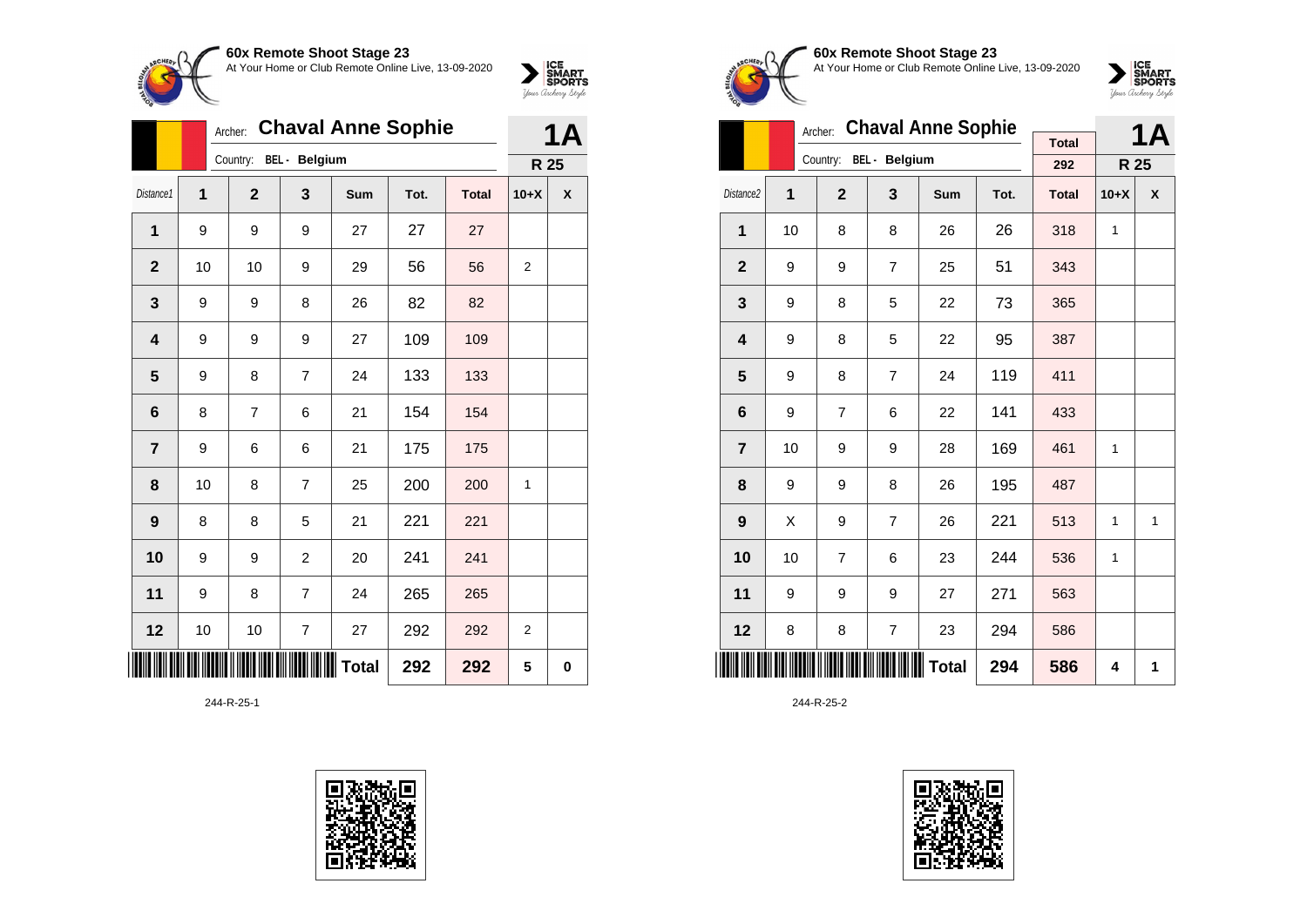**60x Remote Shoot Stage 23**

At Your Home or Club Remote Online Live, 13-09-2020



|                |    | <b>Wattiez Anthony</b><br>Archer: |              |               |              |      |              |                | 2A                      |  |
|----------------|----|-----------------------------------|--------------|---------------|--------------|------|--------------|----------------|-------------------------|--|
|                |    |                                   | Country:     | BEL - Belgium |              |      |              |                | C <sub>25</sub>         |  |
| Distance1      | 1  |                                   | $\mathbf{2}$ | 3             | Sum          | Tot. | <b>Total</b> | $10+X$         | X                       |  |
| 1              | 9  |                                   | 9            | 9             | 27           | 27   | 27           |                |                         |  |
| $\mathbf 2$    | X  |                                   | 10           | 10            | 30           | 57   | 57           | 3              | 1                       |  |
| 3              | X  |                                   | 9            | 9             | 28           | 85   | 85           | 1              | 1                       |  |
| 4              | Χ  |                                   | 9            | 9             | 28           | 113  | 113          | 1              | 1                       |  |
| 5              | Χ  |                                   | 10           | 9             | 29           | 142  | 142          | $\overline{2}$ | 1                       |  |
| 6              | X  |                                   | 10           | 9             | 29           | 171  | 171          | $\overline{2}$ | 1                       |  |
| $\overline{7}$ | X  |                                   | X            | 10            | 30           | 201  | 201          | 3              | 2                       |  |
| 8              | 10 |                                   | 10           | 9             | 29           | 230  | 230          | 2              |                         |  |
| 9              | Χ  |                                   | Χ            | 9             | 29           | 259  | 259          | 2              | $\overline{\mathbf{c}}$ |  |
| 10             | 10 |                                   | 9            | 8             | 27           | 286  | 286          | 1              |                         |  |
| 11             | 9  |                                   | 9            | 9             | 27           | 313  | 313          |                |                         |  |
| 12             | Χ  |                                   | Χ            | 9             | 29           | 342  | 342          | $\overline{2}$ | $\overline{2}$          |  |
|                |    |                                   |              |               | <b>Total</b> | 342  | 342          | 19             | 11                      |  |

245-C-25-1





#### **60x Remote Shoot Stage 23** At Your Home or Club Remote Online Live, 13-09-2020



|                         |    | Archer:        |                        | <b>Wattiez Anthony</b> |      |              |                 | 2A             |
|-------------------------|----|----------------|------------------------|------------------------|------|--------------|-----------------|----------------|
|                         |    |                | Country: BEL - Belgium |                        |      | <b>Total</b> |                 |                |
|                         |    |                |                        |                        |      | 342          | C <sub>25</sub> |                |
| Distance <sub>2</sub>   | 1  | $\overline{2}$ | 3                      | Sum                    | Tot. | <b>Total</b> | $10+X$          | X              |
| $\mathbf{1}$            | X  | 10             | 9                      | 29                     | 29   | 371          | $\overline{2}$  | 1              |
| $\mathbf{2}$            | Χ  | 10             | 9                      | 29                     | 58   | 400          | 2               | 1              |
| 3                       | 10 | 9              | 9                      | 28                     | 86   | 428          | $\mathbf{1}$    |                |
| $\overline{\mathbf{4}}$ | 9  | 9              | 8                      | 26                     | 112  | 454          |                 |                |
| 5                       | X  | 10             | 10                     | 30                     | 142  | 484          | 3               | 1              |
| 6                       | X  | X              | 9                      | 29                     | 171  | 513          | $\overline{2}$  | $\overline{2}$ |
| $\overline{7}$          | Χ  | 10             | 9                      | 29                     | 200  | 542          | 2               | 1              |
| 8                       | X  | X              | 9                      | 29                     | 229  | 571          | 2               | 2              |
| 9                       | X  | X              | 10                     | 30                     | 259  | 601          | 3               | 2              |
| 10                      | X  | 10             | 9                      | 29                     | 288  | 630          | $\overline{2}$  | 1              |
| 11                      | Χ  | X              | 9                      | 29                     | 317  | 659          | $\overline{2}$  | $\overline{2}$ |
| 12                      | 10 | 10             | 8                      | 28                     | 345  | 687          | 2               |                |
|                         |    |                |                        | <b>Total</b>           | 345  | 687          | 23              | 13             |

245-C-25-2

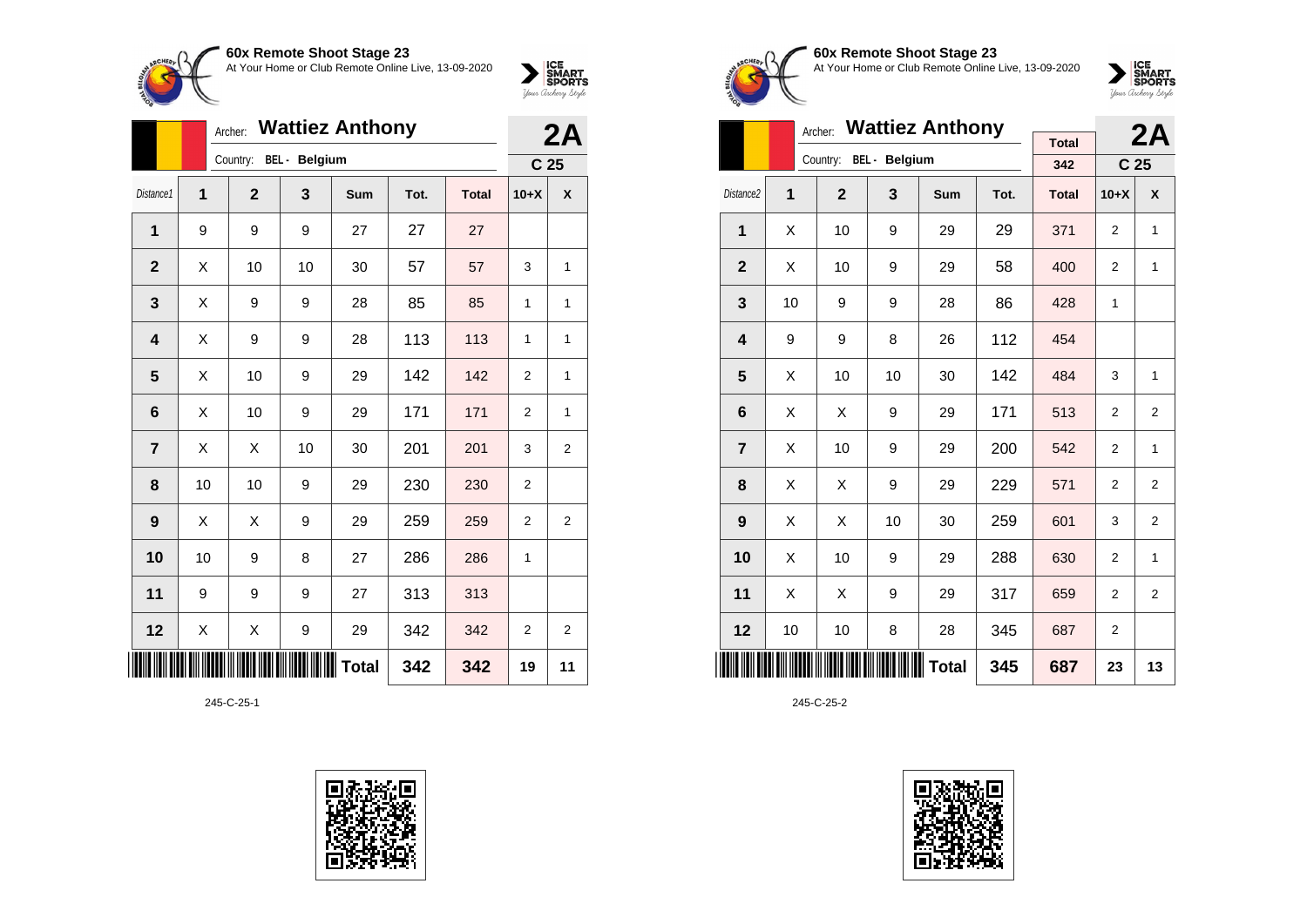

**60x Remote Shoot Stage 23**



|                |    | Archer:        |                      | <b>Demaude Angèle</b> |      |              |             | 2B       |
|----------------|----|----------------|----------------------|-----------------------|------|--------------|-------------|----------|
|                |    | Country:       | <b>BEL</b> - Belgium |                       |      |              | R 25        |          |
| Distance1      | 1  | $\mathbf{2}$   | 3                    | Sum                   | Tot. | <b>Total</b> | $10+X$      | X        |
| 1              | 9  | 7              | 6                    | 22                    | 22   | 22           |             |          |
| $\overline{2}$ | 9  | 5              | 5                    | 19                    | 41   | 41           |             |          |
| 3              | 10 | 9              | M                    | 19                    | 60   | 60           | 1           |          |
| 4              | 8  | 7              | 6                    | 21                    | 81   | 81           |             |          |
| 5              | 9  | 4              | 3                    | 16                    | 97   | 97           |             |          |
| 6              | 7  | 7              | 7                    | 21                    | 118  | 118          |             |          |
| 7              | 9  | 6              | 3                    | 18                    | 136  | 136          |             |          |
| 8              | 7  | 6              | 5                    | 18                    | 154  | 154          |             |          |
| 9              | 4  | $\overline{c}$ | $\overline{2}$       | 8                     | 162  | 162          |             |          |
| 10             | 9  | $\overline{7}$ | 6                    | 22                    | 184  | 184          |             |          |
| 11             | 8  | 6              | 3                    | 17                    | 201  | 201          |             |          |
| 12             | 10 | 7              | 3                    | 20                    | 221  | 221          | 1           |          |
|                |    |                |                      | Total                 | 221  | 221          | $\mathbf 2$ | $\bf{0}$ |

246-R-25-1





#### **60x Remote Shoot Stage 23** At Your Home or Club Remote Online Live, 13-09-2020



|                         |                | Archer:        |                        | <b>Demaude Angèle</b> |      |              |                | 2B             |
|-------------------------|----------------|----------------|------------------------|-----------------------|------|--------------|----------------|----------------|
|                         |                |                | Country: BEL - Belgium |                       |      | <b>Total</b> |                |                |
|                         |                |                |                        |                       |      | 221          | R 25           |                |
| Distance <sub>2</sub>   | 1              | $\overline{2}$ | 3                      | Sum                   | Tot. | <b>Total</b> | $10+X$         | X              |
| 1                       | 10             | $\overline{7}$ | 6                      | 23                    | 23   | 244          | $\mathbf{1}$   |                |
| $\overline{2}$          | 9              | 6              | $\overline{4}$         | 19                    | 42   | 263          |                |                |
| 3                       | 8              | 6              | $\overline{2}$         | 16                    | 58   | 279          |                |                |
| $\overline{\mathbf{4}}$ | 6              | 6              | 4                      | 16                    | 74   | 295          |                |                |
| 5                       | 8              | 8              | 6                      | 22                    | 96   | 317          |                |                |
| 6                       | Χ              | 10             | $\overline{7}$         | 27                    | 123  | 344          | $\overline{2}$ | 1              |
| $\overline{7}$          | Χ              | 4              | 3                      | 17                    | 140  | 361          | $\mathbf{1}$   | 1              |
| 8                       | 8              | 7              | $\overline{4}$         | 19                    | 159  | 380          |                |                |
| 9                       | $\overline{7}$ | 5              | 5                      | 17                    | 176  | 397          |                |                |
| 10                      | 5              | 5              | 3                      | 13                    | 189  | 410          |                |                |
| 11                      | 9              | $\overline{7}$ | 6                      | 22                    | 211  | 432          |                |                |
| 12                      | 7              | 6              | M                      | 13                    | 224  | 445          |                |                |
|                         |                |                |                        | Total                 | 224  | 445          | 4              | $\overline{2}$ |

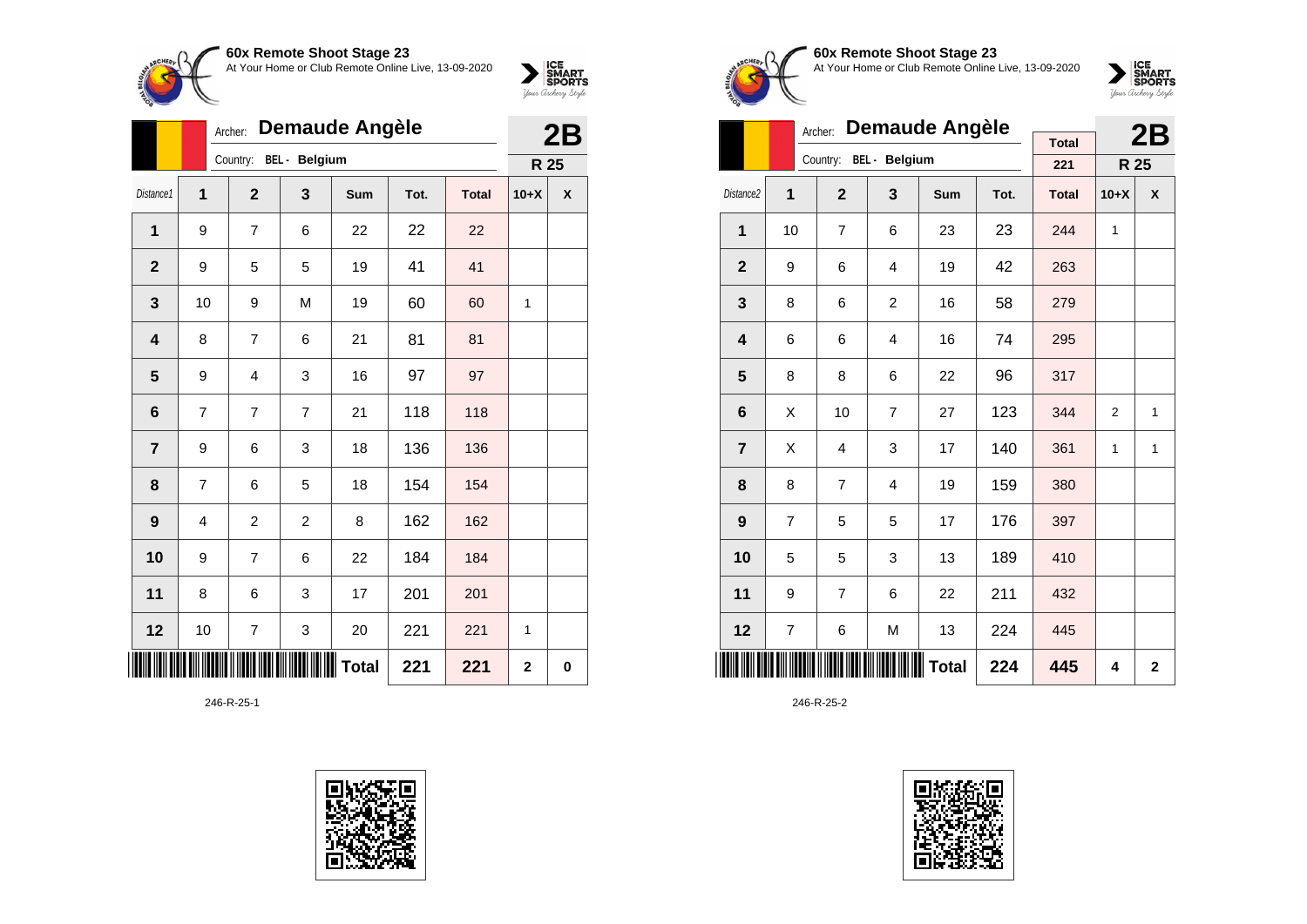

|                |                | Archer:        |                | <b>Crombeek Ugo</b> |      |              |        | 3A |
|----------------|----------------|----------------|----------------|---------------------|------|--------------|--------|----|
|                |                | Country:       | BEL - Belgium  |                     |      |              | R 25   |    |
| Distance1      | $\overline{1}$ | $\overline{2}$ | 3              | Sum                 | Tot. | <b>Total</b> | $10+X$ | X  |
| 1              | 9              | 8              | $\overline{7}$ | 24                  | 24   | 24           |        |    |
| $\overline{2}$ | 8              | 6              | 6              | 20                  | 44   | 44           |        |    |
| 3              | 7              | 5              | 1              | 13                  | 57   | 57           |        |    |
| 4              | 10             | 8              | 8              | 26                  | 83   | 83           | 1      |    |
| 5              | 10             | 9              | 5              | 24                  | 107  | 107          | 1      |    |
| 6              | 10             | 7              | 6              | 23                  | 130  | 130          | 1      |    |
| 7              | 7              | 7              | 4              | 18                  | 148  | 148          |        |    |
| 8              | 8              | 8              | 6              | 22                  | 170  | 170          |        |    |
| 9              | 10             | 9              | $\overline{7}$ | 26                  | 196  | 196          | 1      |    |
| 10             | 9              | $\overline{7}$ | $\overline{7}$ | 23                  | 219  | 219          |        |    |
| 11             | 9              | 7              | 5              | 21                  | 240  | 240          |        |    |
| 12             | 9              | 9              | 9              | 27                  | 267  | 267          |        |    |
|                |                |                |                | Total               | 267  | 267          | 4      | 0  |

247-R-25-1





**60x Remote Shoot Stage 23** At Your Home or Club Remote Online Live, 13-09-2020

 $\sum_{\text{Jour} \text{C} \text{under}} \left| \begin{matrix} \text{ICE} \\ \text{SDORTS} \\ \text{SPORTS} \end{matrix} \right|_{\text{Jour} \text{d} \text{ref}}$ 

|                       |                | Archer:                |                | <b>Crombeek Ugo</b> |      |              |        | 3Α                 |
|-----------------------|----------------|------------------------|----------------|---------------------|------|--------------|--------|--------------------|
|                       |                | Country: BEL - Belgium |                |                     |      | <b>Total</b> |        |                    |
|                       |                |                        |                |                     |      | 267          | R 25   |                    |
| Distance <sub>2</sub> | 1              | $\overline{2}$         | 3              | <b>Sum</b>          | Tot. | <b>Total</b> | $10+X$ | $\pmb{\mathsf{X}}$ |
| $\mathbf{1}$          | 9              | 9                      | 5              | 23                  | 23   | 290          |        |                    |
| $\mathbf{2}$          | 7              | 6                      | 5              | 18                  | 41   | 308          |        |                    |
| 3                     | 8              | 5                      | $\overline{c}$ | 15                  | 56   | 323          |        |                    |
| 4                     | 9              | 8                      | 2              | 19                  | 75   | 342          |        |                    |
| 5                     | 6              | 6                      | 3              | 15                  | 90   | 357          |        |                    |
| 6                     | 4              | $\overline{4}$         | 1              | 9                   | 99   | 366          |        |                    |
| $\overline{7}$        | 10             | 8                      | 3              | 21                  | 120  | 387          | 1      |                    |
| 8                     | 7              | 6                      | 3              | 16                  | 136  | 403          |        |                    |
| 9                     | $\overline{4}$ | $\overline{4}$         | 3              | 11                  | 147  | 414          |        |                    |
| 10                    | 9              | 5                      | $\overline{2}$ | 16                  | 163  | 430          |        |                    |
| 11                    | 9              | 8                      | 6              | 23                  | 186  | 453          |        |                    |
| 12                    | 8              | 5                      | 3              | 16                  | 202  | 469          |        |                    |
| IIII                  |                |                        |                | Total               | 202  | 469          | 1      | 0                  |